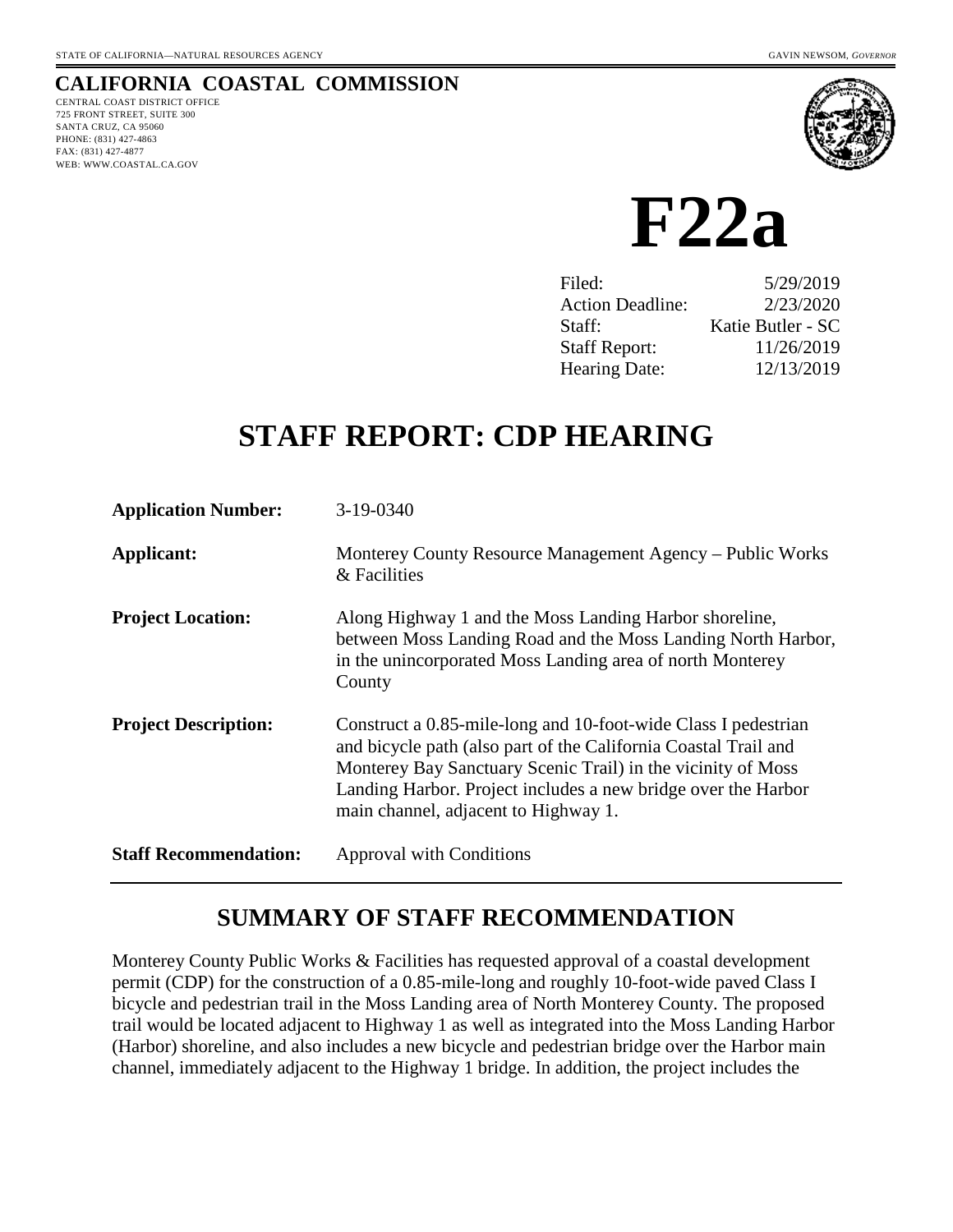#### 3-19-0340 (Moss Landing Pathway)

installation of two rip rap revetments along the Harbor shoreline where the trail meets the water to support the new trail alignment.

The proposed project is a segment of the Monterey Bay Sanctuary Scenic Trail (MBSST) (a component of the larger California Coastal Trail (CCT)), which will ultimately stretch along the entire Monterey Bay shoreline from Lovers Point in the City of Pacific Grove on the south end to Wilder Ranch in Santa Cruz County on the north end. Completion of all proposed segments of the MBSST will ultimately result in a continuous Class I bicycle and pedestrian pathway along the entire Monterey Bay. The proposed project is a high-priority<sup>[1](#page-1-0)</sup> segment given that the Moss Landing area is the only location along Highway 1 between northern Santa Cruz County and the City of Marina (a distance of approximately 50 miles) with direct visual and close physical access to the ocean. Furthermore, the only way for bicyclists and pedestrians to currently travel between the North and South Harbor areas is on the unimproved highway shoulder or on the highway itself in close proximity to vehicles traveling at high speeds. The harbor area is full of coastal-dependent uses, including commercial and recreational boating, as well as visitor-serving uses, and the construction of a multi-modal CCT is intended to provide needed public access improvements in this heavily used area.

The proposed project includes both a new trail, bridge, and two new associated riprap revetments built into the Harbor; as such, and while the project as proposed will clearly meet numerous Coastal Act objectives with respect to public access and recreation and the completion of the CCT, the project still must be evaluated for consistency with the Coastal Act's shoreline protection provisions. Coastal Act Section 30235 allows for shoreline protective devices (such as the proposed revetments) when required to serve coastal-dependent uses or to protect existing structures in danger from erosion. The Harbor was created in 1947 and is one of only six harbors located along the Central Coast. It supports commercial fishing vessels, recreational boating, marine research operations, and coastal-dependent public amenities and commercial uses (e.g., public boat launch, boat storage, marine repair, kayak rentals, and a yacht club). The North Harbor also provides an existing shoreline trail, a public wharf, and wildlife viewing opportunities, and the South Harbor includes a number of small public park spaces and harbor shoreline pathways along the main Harbor District parking lot. The Harbor was created and has been heavily developed, including with extensive armoring permitted by the Commission, to provide for coastal-dependent uses, and thus clearly meets the definition of "coastal dependent" in Section 30101 of the Coastal Act.

In this case, the proposed trail would be a fully integrated element of the Harbor itself and would provide for up-close viewing and nature study of the Harbor and Elkhorn Slough environs, including bird and marine mammal observation, and would bring visitors to the water's edge to observe and experience the area's rich fishing and boating heritage. A primary objective of this trail segment in particular (as opposed to others envisioned and proposed for other sections of the MBSST) is close connection to and interpretation of the Moss Landing Harbor and Elkhorn Slough environments. It would directly connect existing public access amenities in the South Harbor (i.e., an existing public mini-park with a picnic table and pathways that lead into the main

<span id="page-1-0"></span> $\overline{a}$ <sup>1</sup> Note that this project has been awarded \$1.5 million in grant monies from the California Coastal Conservancy, reflective of its critical importance in providing multi-modal public coastal access in this access-limited area.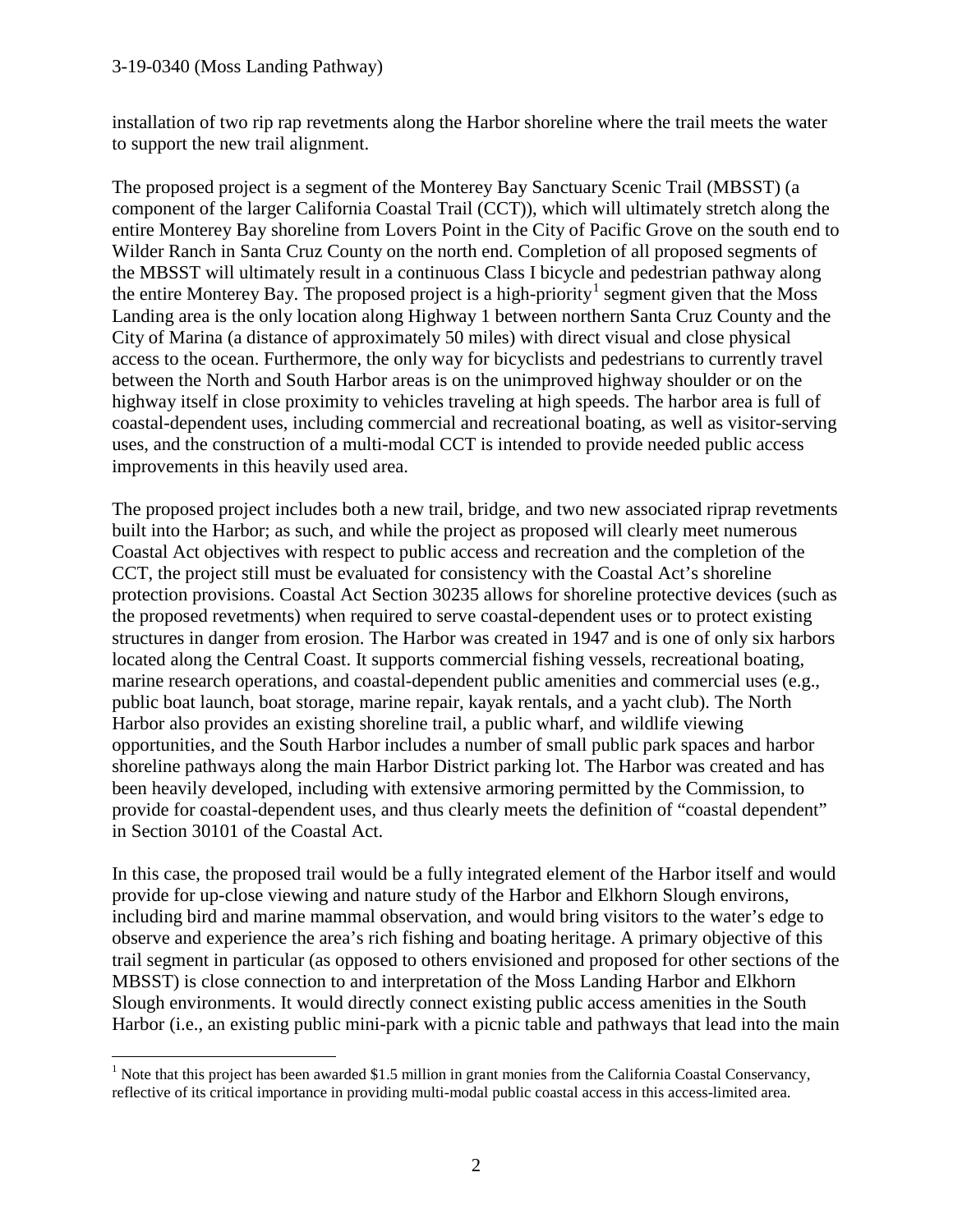Harbor District parking and land facilities) to similar amenities, including the existing North Harbor shoreline trail, on the north end. As such, when integrated into this Harbor setting, it meets the Coastal Act Section 30101 definition of coastal dependent and is eligible for the proposed revetments to support its use. Furthermore, its location along the Harbor is the only one available to meet the larger statewide objective for the CCT to be in close proximity ("…within sight, sound, or at least scent…") to the Pacific Ocean. No other possible north-south alignment exists in close proximity to the shoreline through the Moss Landing area given the presence of the open water of the Harbor and Elkhorn Slough main channels, as well as the many fingers and marsh areas of the Elkhorn Slough that extend miles inland.

In short, and as more fully explained in the report, the project is a vital link in the CCT in an area full of constraints that limit where an appropriate alignment could be located, including due to existing recreational and commercial boating infrastructure, coastal dependent infrastructure, private property, Highway 1, known archaeological sites, and general site topography. The County navigated these constraints to land at a proposed alignment that is within sight, smell, and sound of the ocean, Harbor, and Slough as much as possible. With conditions to address project impacts, including fill of coastal waters/wetlands from the proposed bridge pilings across the Elkhorn Slough channel, archaeological resources and marine water quality during construction, and parameters to fully maximize public recreational access utility, the project represents an exciting opportunity to fill a critical gap in the CCT in this heavily used area. As such, and as conditioned, the project can be found consistent with the Coastal Act, and staff recommends approval of the CDP. The motion is found on page 5.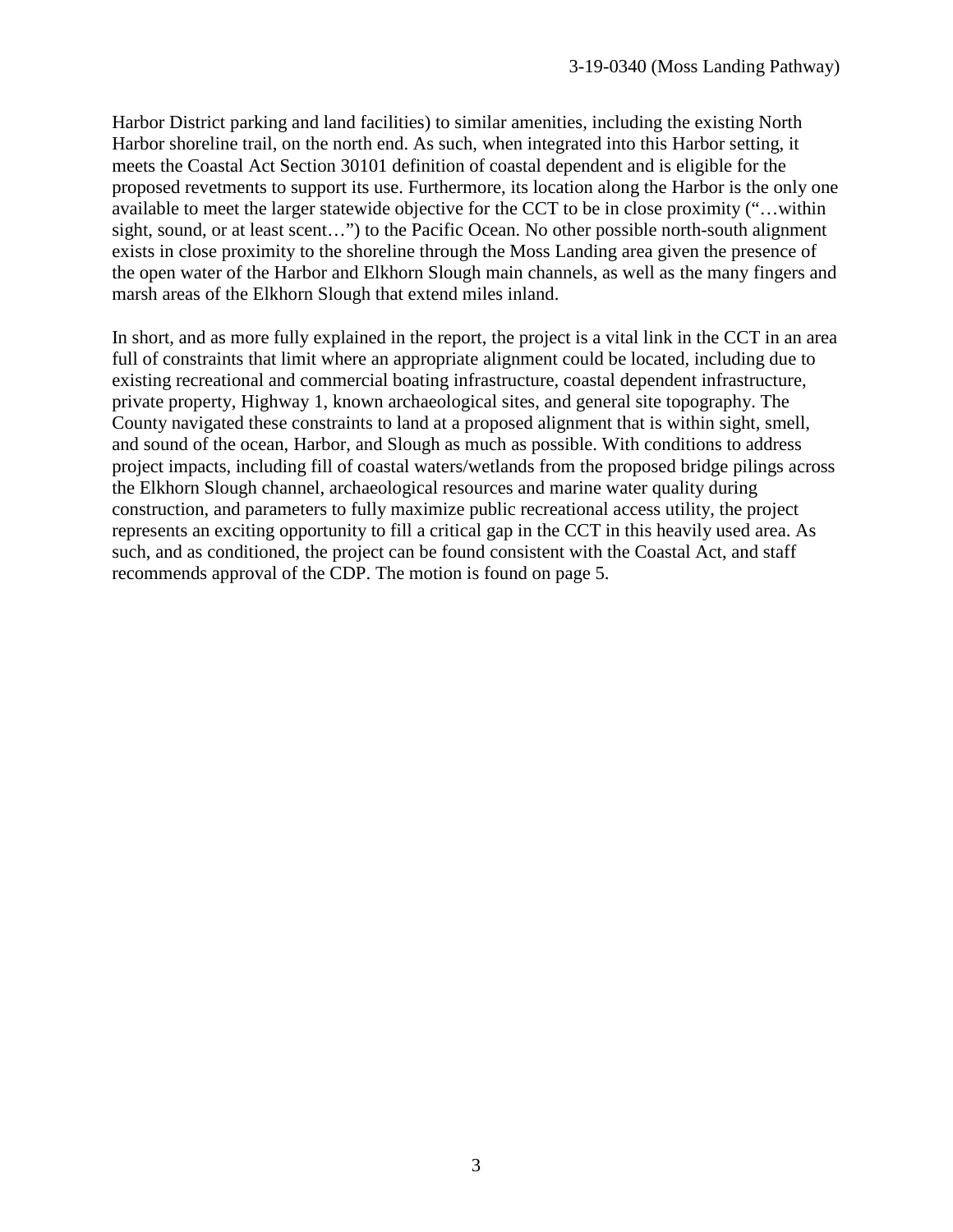# **TABLE OF CONTENTS**

# **APPENDICES**

Appendix A – Substantive File Documents Appendix B – Staff Contact with Agencies and Groups

# **[EXHIBITS](https://documents.coastal.ca.gov/reports/2019/12/f22a/f22a-12-2019-exhibits.pdf)**

- Exhibit 1 Regional Location Map
- Exhibit 2 Project Vicinity Map
- Exhibit 3 Project Area
- Exhibit 4 Site Photos
- Exhibit 5 Proposed Project Plans
- Exhibit 6 Certified North County Land Use Plan Shoreline Access/Trails
- Exhibit 7 Mitigated Negative Declaration Mitigation Measures

Exhibit 8 – Marine Mammal Protection Measures

# **[CORRESPONDENCE](https://documents.coastal.ca.gov/reports/2019/12/f22a/f22a-12-2019-corresp.pdf)**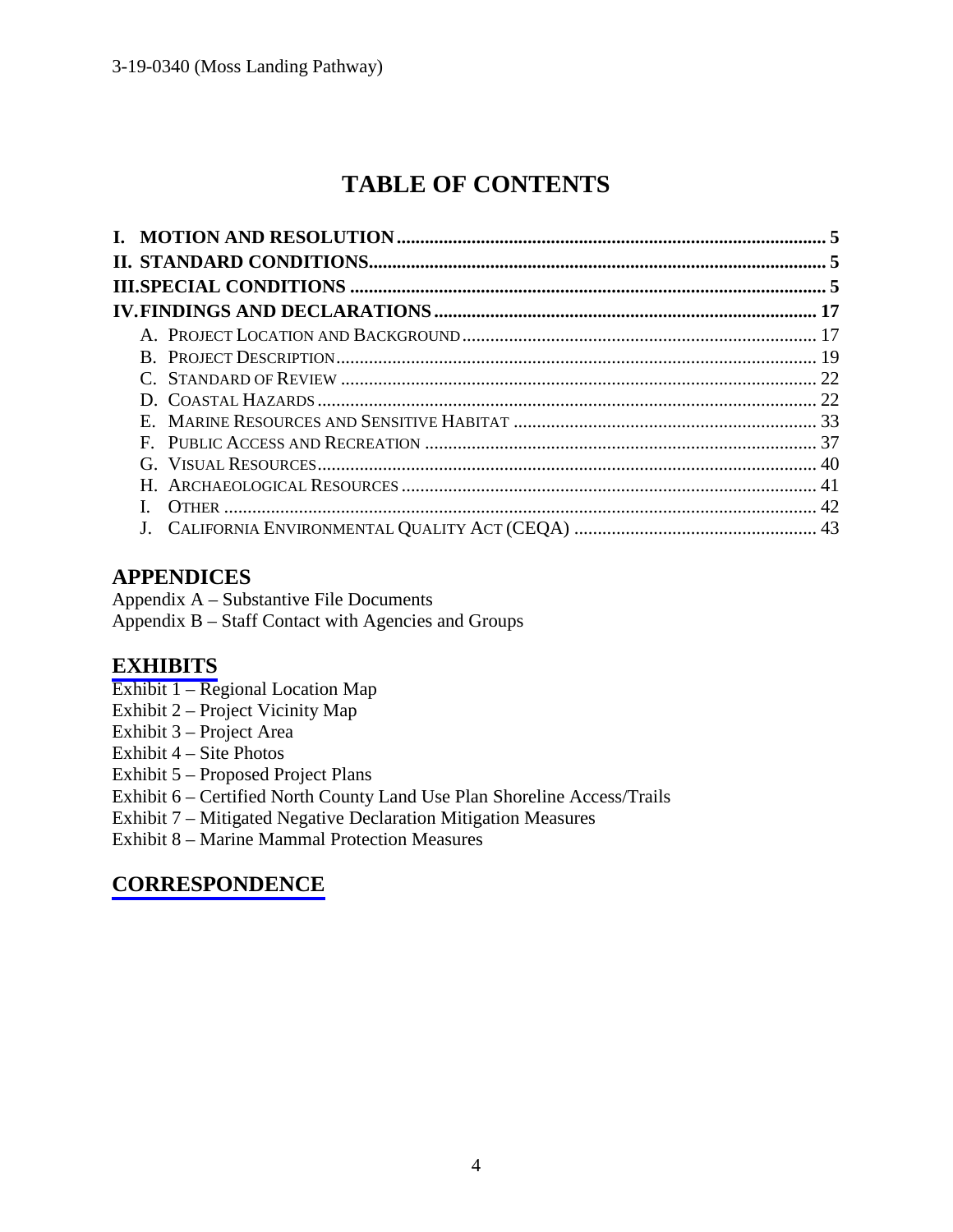# **I. MOTION AND RESOLUTION**

Staff recommends that the Commission, after public hearing, **approve** a coastal development permit for the proposed development. To implement this recommendation, staff recommends a **YES** vote on the following motion. Passage of this motion will result in approval of the CDP as conditioned and adoption of the following resolution and findings. The motion passes only by affirmative vote of a majority of the Commissioners present.

*Motion: I move that the Commission approve Coastal Development Permit Number 3- 19-0340 pursuant to the staff recommendation, and I recommend a yes vote.* 

*Resolution to Approve CDP: The Commission hereby approves Coastal Development Permit Number 3-19-0340 and adopts the findings set forth below on grounds that the development as conditioned will be in conformity with the policies of Chapter 3 of the Coastal Act. Approval of the permit complies with the California Environmental Quality Act because either 1) feasible mitigation measures and/or alternatives have been incorporated to substantially lessen any significant adverse effects of the development on the environment, or 2) there are no further feasible mitigation measures or alternatives that would substantially lessen any significant adverse impacts of the development on the environment.*

# **II. STANDARD CONDITIONS**

This permit is granted subject to the following standard conditions:

- 1. **Notice of Receipt and Acknowledgment**. The permit is not valid and development shall not commence until a copy of the permit, signed by the Permittee or authorized agent, acknowledging receipt of the permit and acceptance of the terms and conditions, is returned to the Commission office.
- 2. **Expiration.** If development has not commenced, the permit will expire two years from the date on which the Commission voted on the application. Development shall be pursued in a diligent manner and completed in a reasonable period of time. Application for extension of the permit must be made prior to the expiration date.
- 3. **Interpretation.** Any questions of intent or interpretation of any condition will be resolved by the Executive Director or the Commission.
- 4. **Assignment.** The permit may be assigned to any qualified person, provided assignee files with the Commission an affidavit accepting all terms and conditions of the permit.
- 5. **Terms and Conditions Run with the Land.** These terms and conditions shall be perpetual, and it is the intention of the Commission and the Permittee to bind all future owners and possessors of the subject property to the terms and conditions.

# **III. SPECIAL CONDITIONS**

This permit is granted subject to the following special conditions: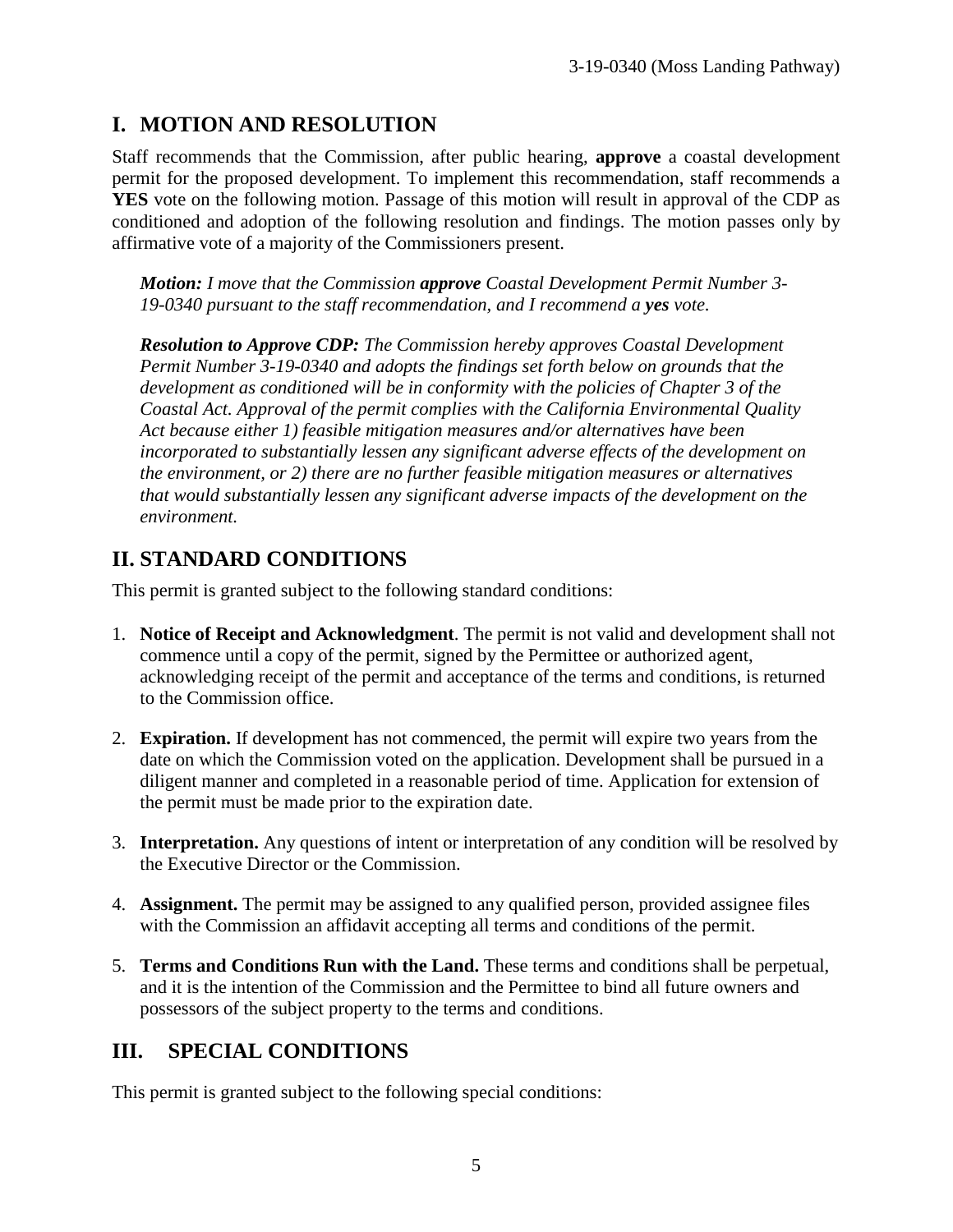- **1. Revised Final Plans.** PRIOR TO ISSUANCE OF THE CDP, the Permittee shall submit two full-size sets of Revised Final Plans to the Executive Director for review and written approval. The Revised Final Plans shall be prepared by a licensed professional or professionals (i.e., geotechnical engineer, surveyor, etc.), shall be based on current professionally surveyed and certified topographic elevations for the entire project site, and shall include a graphic scale. The Revised Final Plans shall be in substantial conformance with the proposed plans submitted to the Coastal Commission (prepared by the County of Monterey, Resource Management Agency, Department of Public Works dated April 1, 2019, and dated received in the Commission's Central Coast District Office on April 29, 2019), except that they shall be revised and supplemented to comply with the following requirements:
	- **a. Public access areas and amenities.** The Revised Final Plans shall clearly identify (and depict on a site plan) all existing and required public access areas and amenities, including the Class I bicycle/pedestrian trail, overlooks, signage, benches, and bicycle racks described herein and shall clearly identify how the trail will seamlessly connect to and transition with other existing public access improvements at both the northern and southern ends of the trail's alignment.
	- **b. Bridge pilings.** The Revised Final Plans shall identify all pilings and all other structural substructure elements to be installed and/or used in association with the new public access pathway bridge spanning the Moss Landing Harbor channel adjacent to Highway 1. All piling and substructure materials, preservatives, and coatings shall be clearly described on the Plans, and shall be consistent with the following best management practices (BMPs) for such development and shall be coordinated with the construction requirements in Special Condition 3:
		- **i)** Coatings and sealants shall be composed of products that are inert after they have cured and dried. Fusion Bonded Epoxy, HDPE, and polyurea products are recommended. No coal tar-based sealants shall be used unless they are themselves coated or wrapped with an inert product to isolate them from the marine environment.
		- **ii)** Installation and application of epoxy, resin, or cementitious grout/fill shall be conducted when predicted weather and ocean conditions allow effective control and full containment and will remain dry until cured, in order to prevent any leaching of uncured treatment materials into coastal waters. It is preferable to perform the work in dry conditions (low tide) or off-site in a controlled-environment manufacturing facility, wherever feasible.
		- **iii)** All cleaning and preparation of surfaces shall use wet vacuum techniques, containment booms or heavy mesh containment netting so that any debris, chips, dust, dirt, and fine particles are collected and disposed of in a location where they will not enter coastal waters.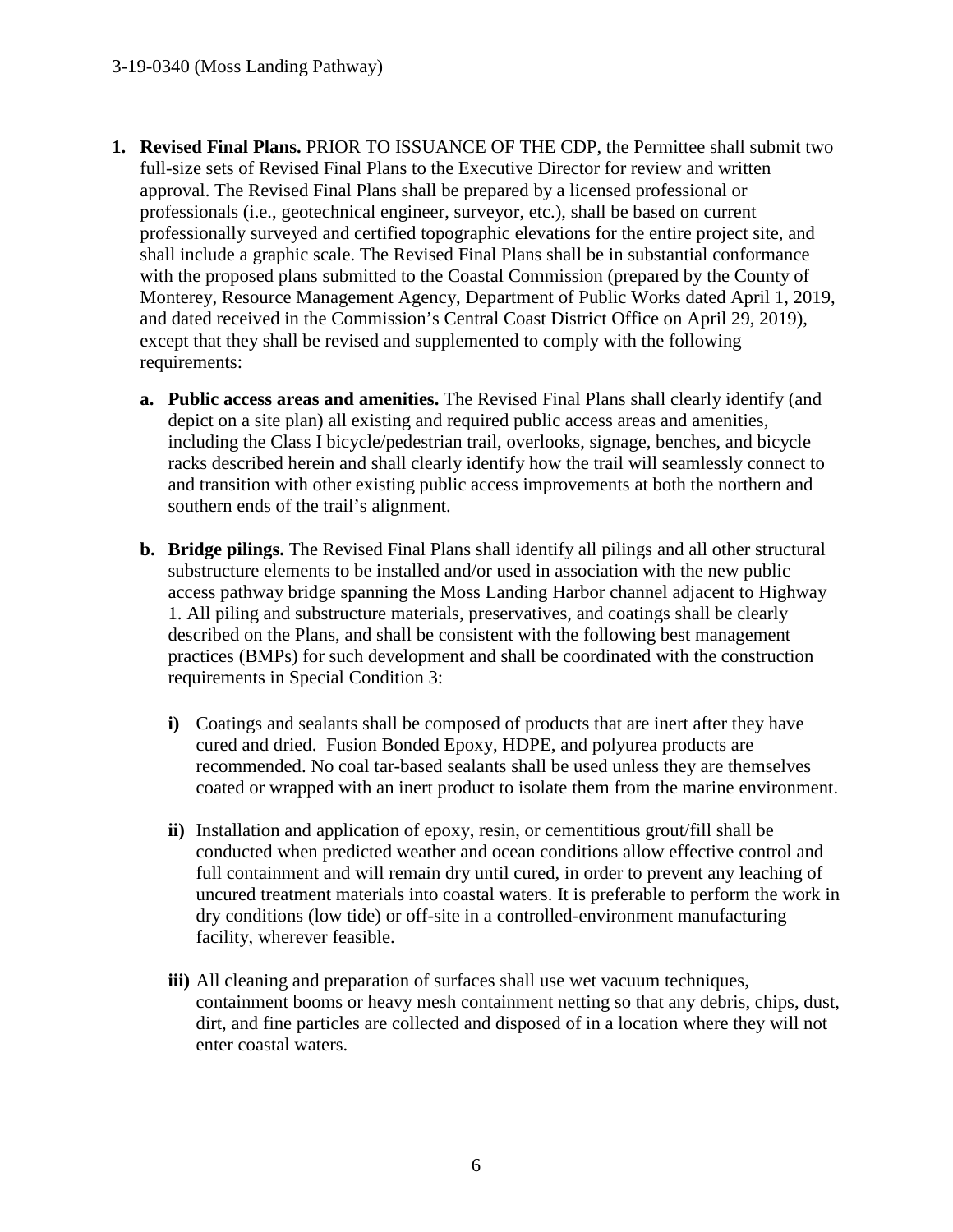- **iv)** Preparation of corroded concrete by chipping, v-notching, or demolition shall be conducted while using a wet vacuum or similar technique so that any debris, dust, and fine particles are collected and disposed of in a location where they will not enter coastal waters. Dip nets shall be on-site and used to retrieve debris if it accidentally falls into the water.
- **v)** Methods to contain any leaks or spills of treatment materials during application shall be planned in advance, and any necessary equipment or supplies shall be readily accessible onsite. Any leaks or spills of anti-corrosion coatings, epoxy fillers, and waterproofing sealants shall be immediately cleaned up.
- **vi)** All pressure-injection and gravity-feed applications of epoxy, resin, or cementitious materials shall be closely monitored visually to ensure that these materials do not leak or spill into coastal waters during application.
- **vii)** Coatings and waterproofing sealants used in the field shall be carefully applied by brush or roller to limit application to the immediate surfaces intended for protection, and to prevent drips or spills into coastal waters.
- **viii)** All anti-corrosion coatings, epoxy fillers, and waterproofing sealants shall be properly stored and contained so that these products will not leak or spill, or otherwise enter the coastal environment.
- **c.** Measures proposed to minimize the hydro-acoustic noise impacts of any pile driving shall be described on the Plans, and shall be in substantial conformance with the measures proposed by the Permittee to minimize the hydro-acoustic noise impacts associated with the driving of sheet piles for the bridge (as described in **Exhibit 8**).
- **d. Signage.** The Permittee shall identify all public access, interpretive, and wayfinding signs and any other project elements that will be used to provide wayfinding assistance to the public or to otherwise identify public access areas. Sign details showing the location, materials, design, and text of all public wayfinding and interpretive signs shall be provided. The signs shall be designed so as to provide clear information without impacting public views and site character. All directional signs shall include the Commission's access program "feet" logo and the California Coastal Trail emblem.
- **e. Bicycle parking.** At least two bicycle parking racks that accommodate at least six bicycles each shall be placed in the project vicinity in locations designed to maximize their public utility but where their use by cyclists does not physically or visually obstruct the trail or other public access, or degrade public views otherwise.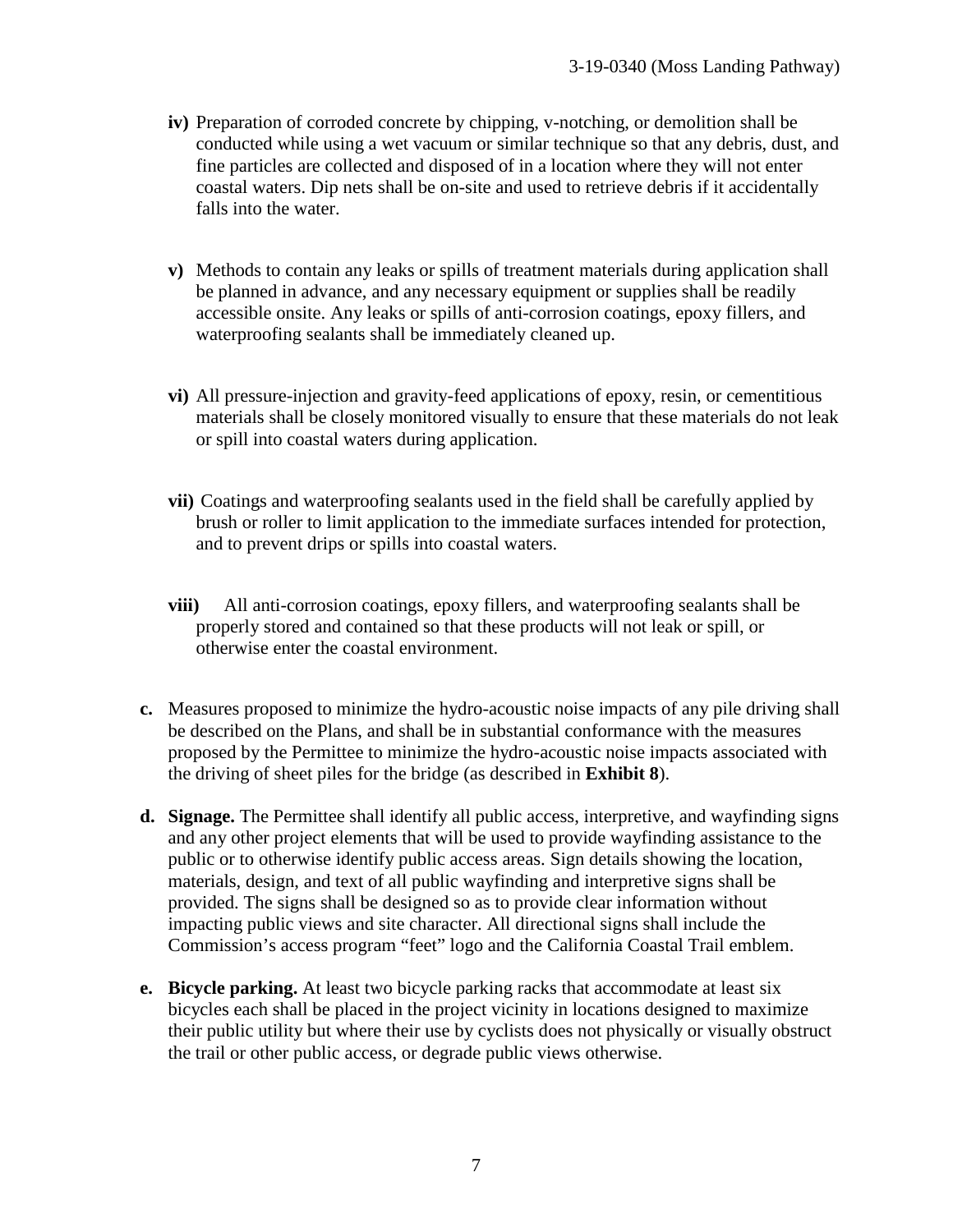- **f. Drainage.** All drainage and related elements within the retaining walls and gabion basket structures, and any related energy dissipation measures shall be camouflaged (e.g., randomly spaced, hidden with overhanging or otherwise protruding sculpted concrete, etc.) so as to be hidden from public view and/or inconspicuous as seen from the Harbor. All drainage elements shall be sited and designed to reduce the potential for drainagecaused erosion, and to be as inconspicuous as possible.
- **g. Fencing.** All fencing shall be the minimum necessary to ensure public safety and protect public views.
- **h. Surveyed benchmarks.** The Revised Final Plans shall identify an appropriate number of surveyed benchmarks, including location and elevation, to be used for future monitoring evaluations (see also **Special Condition 9**).

All requirements above and all requirements of the approved Revised Final Plans shall be enforceable components of this CDP. The Permittee shall undertake development in accordance with this condition and the approved Revised Final Plans. Minor adjustments to these requirements may be allowed by the Executive Director if such adjustments: (1) are deemed reasonable and necessary; (2) would not adversely impact coastal resources; and (3) do not require a CDP amendment or new CDP.

**2. Public Access Use Parameters.** The approved trail, bridge, and associated improvements and amenities shall be publicly available for general public pedestrian and bicycle use consistent with the terms and conditions of this CDP. Development and uses that disrupt and/or degrade this public access (including areas set aside for private uses and barriers to public access such furniture, planters, temporary structures, private use signs, ropes, etc.) shall be prohibited. All public use areas, improvements, and amenities shall be maintained consistent with this CDP in a manner that maximizes public use and enjoyment. All public access areas, improvements, and amenities shall be available to the general public free of charge 24 hours a day. All public access areas, improvements, and amenities in the approved Revised Final Plans (see **Special Condition 1**) shall be constructed and available for public use as soon as possible.

 All of the public access areas, improvements, and amenities associated with the approved project shall be constructed in a structurally sound manner and maintained in their approved state consistent with the terms and conditions of this CDP, including through ongoing repair, maintenance, or relocation (if necessary to respond to shoreline erosion and/or hazards, including in conformance with Special Condition 6) of all public access improvements. Prior to any modification, movement, or replacement of access improvements, the Permittee shall obtain an amendment to this CDP to authorize such development, unless the Executive Director determines that an amendment is not legally necessary. Public use areas shall be maintained consistent with the approved Revised Final Plans and in a manner that maximizes public use and enjoyment.

All requirements above shall be enforceable components of this CDP. The Permittee shall undertake development in accordance with these requirements, which shall govern all general public access to the areas affected by this CDP pursuant to this CDP. Minor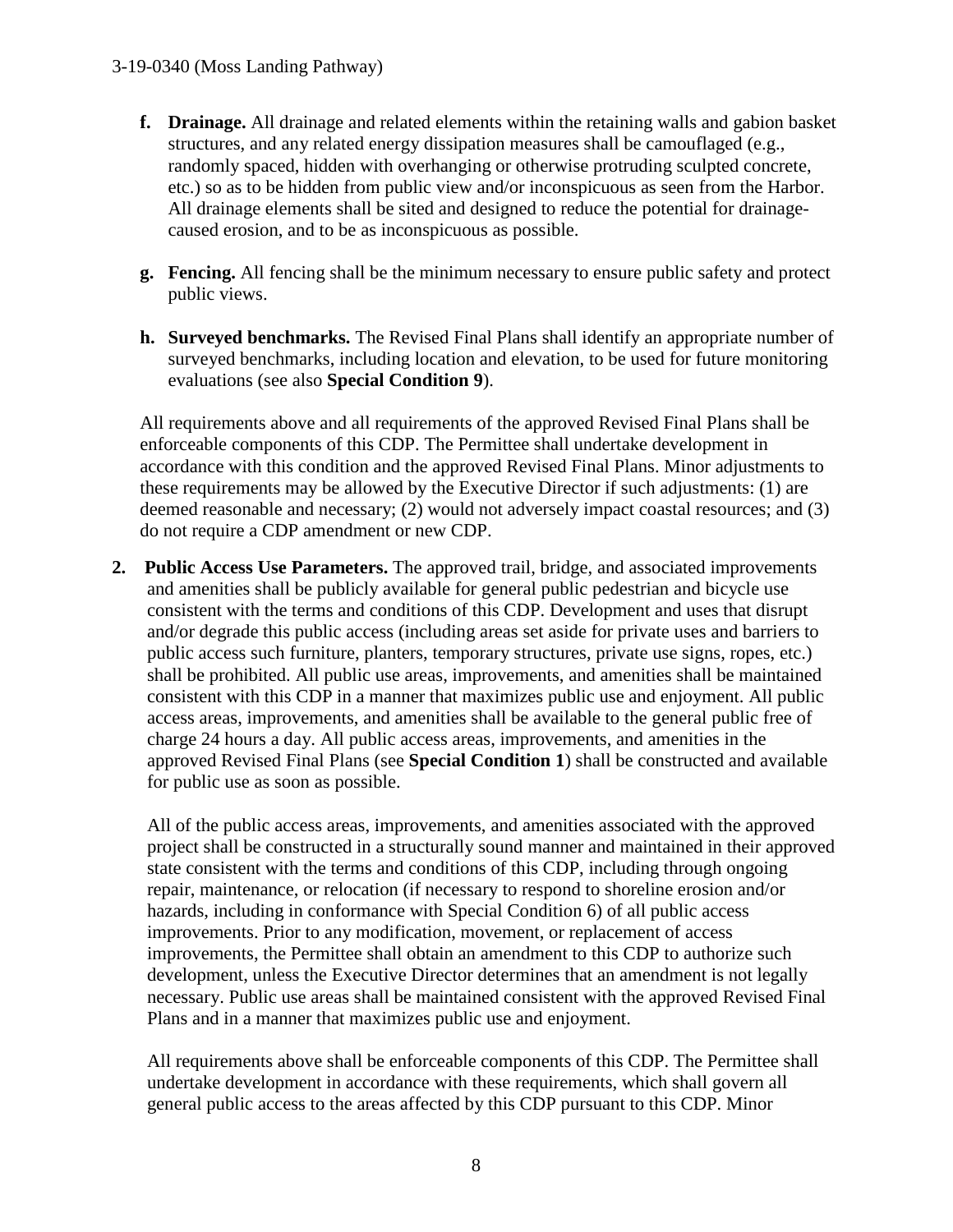adjustments to the above parameters that do not require a CDP amendment or a new CDP (as determined by the Executive Director) may be allowed by the Executive Director if such adjustments: (1) are deemed reasonable and necessary; and (2) do not adversely impact coastal resources.

- **3. Construction Plan.** PRIOR TO ISSUANCE OF THE CDP, the Permittee shall submit two copies of a Construction Plan to the Executive Director for review and written approval. The Construction Plan shall, at a minimum, include the following:
	- **a. Construction Areas.** The Construction Plan shall identify the specific location of all construction areas, all staging areas, and all construction access corridors in site plan view. All such areas within which construction activities and/or staging are to take place shall be minimized to the maximum extent feasible in order to have the least impact on public access, including public parking and public views, and other coastal resources, including by using, as feasible, inland and other areas for staging and storing construction equipment and materials.
	- **b. Construction Methods.** The Construction Plan shall specify the construction methods to be used, including all methods to be used to keep the construction areas separate from public recreational use areas (including using unobtrusive fencing or equivalent measures to delineate construction areas), and including verification that equipment operation and equipment and material storage will not, to the maximum extent feasible, significantly degrade public views or marine resources during construction. Construction and staging zones shall be limited to the minimum area required to implement the approved project. The Plans shall limit construction activities to avoid coastal resource impacts as much as possible.
	- **c. Construction Timing.** Construction during weekends and/or outside of daylight hours (i.e., one-hour before sunrise to one hour after sunset), and/or lighting of the work area, is prohibited, unless due to extenuating circumstances the Executive Director authorizes such work.
	- **d. Construction BMPs.** The Construction Plan shall also identify the type and location of erosion control/water quality best management practices that will be implemented during construction to protect coastal resources, including at a minimum the following:
		- **i. Runoff Protection.** Silt fences, or equivalent apparatus, shall be installed at the perimeter of the construction site to prevent construction-related runoff and/or sediment from entering into storm drains and/or harbor, slough, or ocean waters.
		- **ii. Equipment BMPs.** Construction equipment inspection and maintenance, and equipment washing, refueling, and servicing shall take place at least 50 feet inland from ocean/harbor/slough waters on an existing hard surface area (e.g., road or parking area) or an area where collection of materials is facilitated.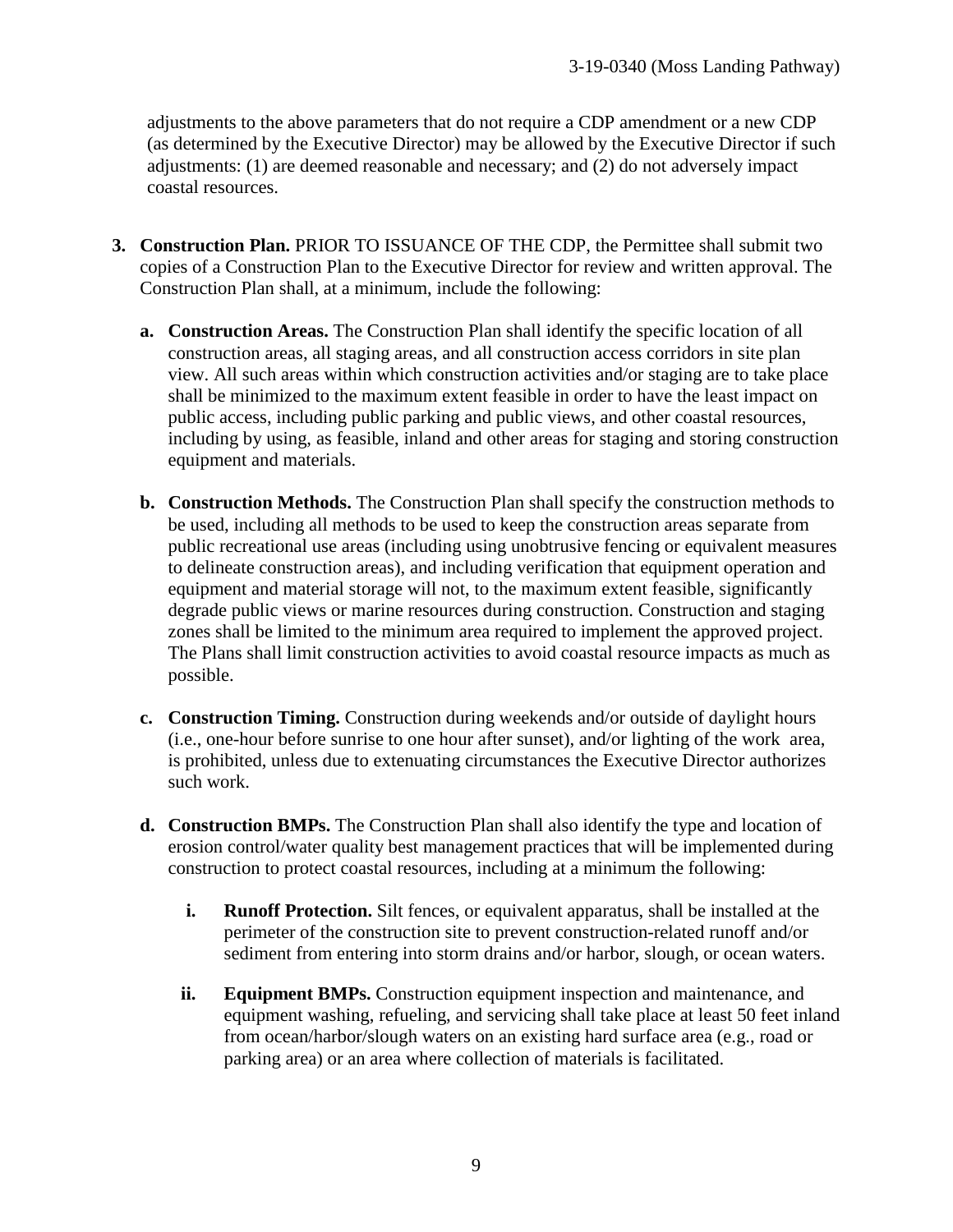- **iii. Good Housekeeping.** The construction site shall maintain good construction housekeeping controls and procedures (e.g., clean up all leaks, drips, and other spills immediately; keep materials covered and out of the rain (including covering exposed piles of soil and wastes); dispose of all wastes properly, place trash receptacles on site for that purpose, and cover open trash receptacles during wet weather; remove all construction debris from the project site, etc.).
- **iv. Erosion and Sediment Controls.** All erosion and sediment controls shall be in place prior to the commencement of construction as well as at the end of each work day.
- **e. Construction Site Documents.** The Construction Plan shall provide that copies of the signed CDP and the approved Construction Plan be maintained in a conspicuous location at the construction job site at all times, and that such copies are available for public review on request. All persons involved with the construction shall be briefed on the content and meaning of the CDP and the approved Construction Plan, and the public review requirements applicable to them, prior to commencement of construction.
- **f. Construction Coordinator.** The Construction Plan shall provide that a construction coordinator be designated to be contacted during construction should questions arise regarding the construction (in case of both regular inquiries and emergencies), and that his/her contact information (i.e., address, phone numbers, email address, etc.) including, at a minimum, a telephone number and an email that will be made available 24 hours a day for the duration of construction, is conspicuously posted at the job site where such contact information is readily visible from public viewing areas while still protecting public views as much as possible, along with indication that the construction coordinator should be contacted in the case of questions regarding the construction (in case of both regular inquiries and emergencies). The construction coordinator shall record the contact information (address, email, phone number, etc.) and nature of all complaints received regarding the construction, and shall investigate complaints and take remedial action, if necessary, within 24 hours of receipt of the complaint or inquiry. All complaints and all actions taken in response shall be summarized and provided to the Executive Director on at least a weekly basis.
- **g. Construction Specifications.** All construction specifications and materials shall include appropriate penalty provisions that require remediation for any work done inconsistent with the terms and conditions of this CDP.
- **h. Notification.** The Permittee shall notify planning staff of the Coastal Commission's Central Coast District Office at least three working days in advance of commencement of construction of the project and immediately upon completion of construction of the project.

All requirements above and all requirements of the approved Construction Plan shall be enforceable components of this CDP. The Permittee shall undertake development in accordance with the approved Construction Plan. Minor adjustments to the above parameters that do not require a CDP amendment or a new CDP (as determined by the Executive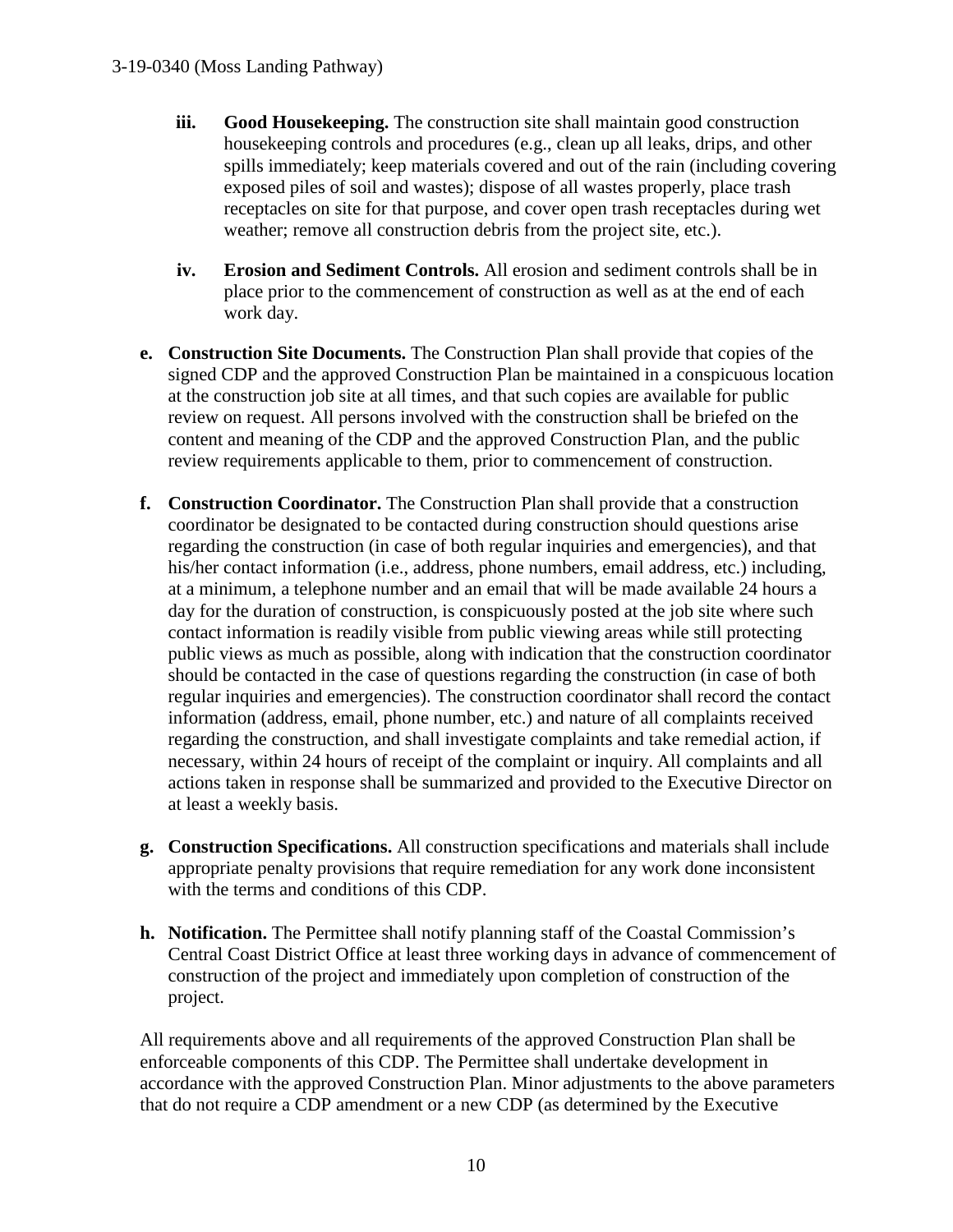Director) may be allowed by the Executive Director if such adjustments: (1) are deemed reasonable and necessary; and (2) do not adversely impact coastal resources.

# **4. Wetland Mitigation**

- **a)** PRIOR TO ISSUANCE OF THE CDP, the Permittee shall submit, for the review and approval of the Executive Director, a final wetland habitat mitigation and monitoring plan prepared by a qualified botanist or ecologist to mitigate for the impacts to 0.517 acres of estuarine wetland and open water habitat at a 3:1 ratio in the project vicinity.
	- **i.** The final habitat mitigation and monitoring plan shall demonstrate that:
		- **a.** Only habitat-specific, regionally appropriate native vegetation shall be used. The vegetation to be replanted shall be of local genetic stock, if available. No plant species listed as problematic and/or invasive by the California Native Plant Society, the California Invasive Plant Council, or as may be identified from time to time by the State of California, shall be installed in the mitigation area; and
		- **b.** Revegetation shall achieve a standard for success of at least 80 percent survival of plantings and at least 80 percent ground cover for broadcast seeding after a period of 3 years.
	- **ii.** The final habitat mitigation and monitoring plan shall include, at a minimum, the following components:
		- **a.** A map identifying the mitigation site(s) within or adjacent to existing wetlands in the project vicinity;
		- **b.** Specified goals of the plan, including a clear narrative description of the characteristics of the habitat type that the mitigation is intended to provide, and performance standards for evaluating the success of the mitigation goals;
		- **c.** A description of the existing habitat at the chosen mitigation site(s);
		- **d.** A planting plan accompanied by a plant list, which together show the type, size, number, source, and location of all plant materials that will be retained or installed at the mitigation site(s);
		- **e.** A maintenance plan (e.g., weeding, replacement planting) and monitoring plan to ensure that the specified goals and performance standards have been satisfied. Mitigation site(s) shall be monitored yearly with at least one site visit during the spring or summer months for a minimum of three years following completion of the project. All plants that have died shall be replaced during the next planting cycle (generally between late fall and early spring) and monitored for a period of three years after planting;
		- **f.** Provisions for submittal within 30 days of completion of the initial mitigation work a report with maps, photographs, and a narrative discussion demonstrating that the wetland mitigation work has been completed in accordance with the approved final habitat mitigation and monitoring plan; and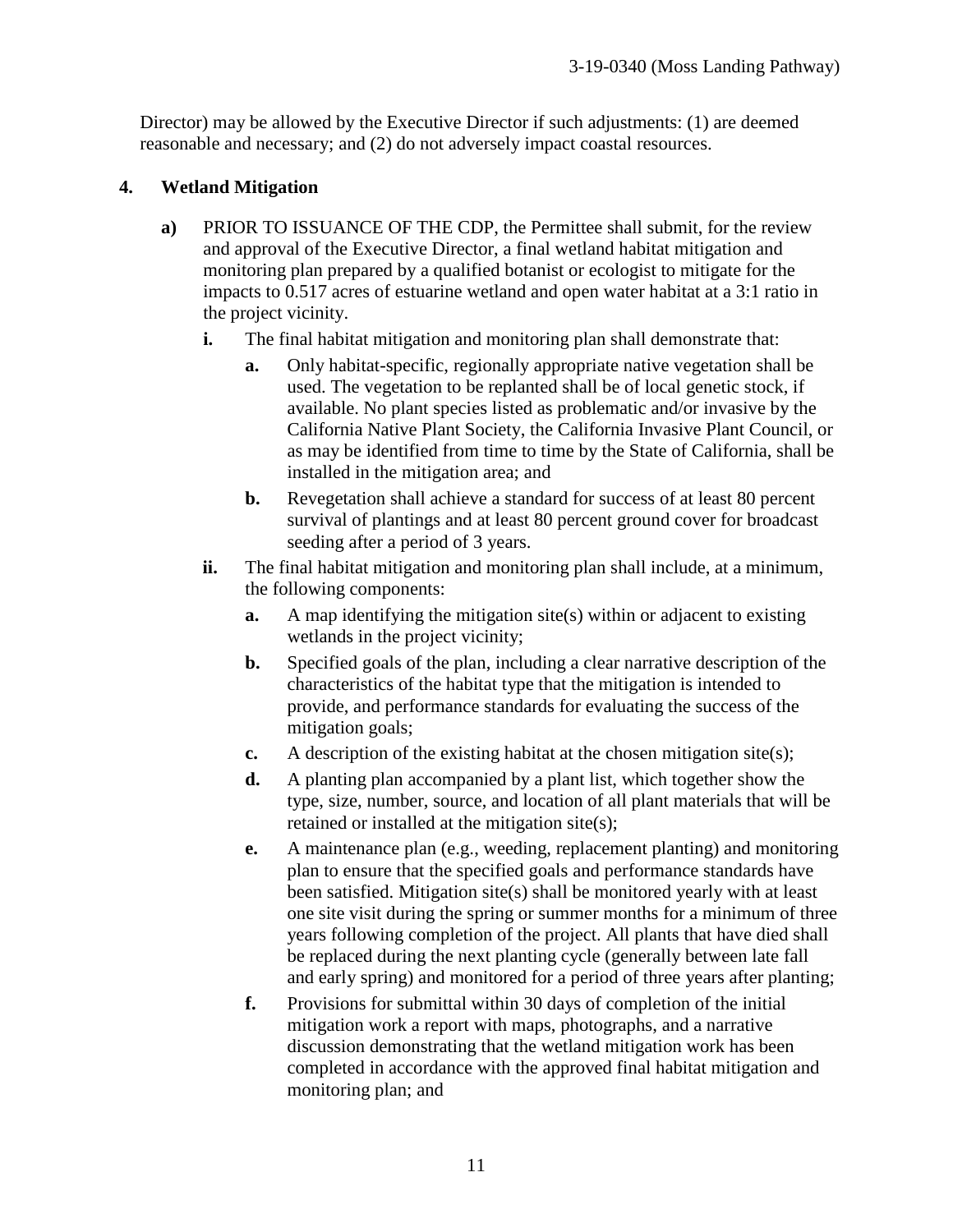- **g.** Provisions for submittal of a final monitoring report to the Executive Director at the end of the three-year reporting period. The final report must be prepared in conjunction with a qualified wetlands biologist. The report must evaluate whether the revegetation of the site(s) conforms with the goals, objectives, and performance standards set forth in the approved final habitat mitigation and monitoring plan. The report must address all of the monitoring data collected over the three-year period.
- **5. Eelgrass.** The Permittee shall be subject to the California Eelgrass Mitigation Policy (CEMP) and shall complete pre- and post-construction eelgrass surveys and mitigate for any impacts to eelgrass, including as required by the CEMP.
- **6. Length of Armoring Approval.** This CDP authorizes the approved armoring until the time when the segments of the public trail improvements located inland of and incorporated into the revetments are no longer present or no longer require armoring, whichever occurs first. If some portions of these trail segments are removed and/or relocated, while some portions are retained, the armoring shall be reduced and/or modified as necessary at that time so that it is the minimum necessary to protect the trail improvements that are relocated and/or retained. At such time, the Permittee shall submit a complete CDP amendment application to the Coastal Commission to remove and/or modify the approved armoring and to appropriately restore the affected areas.
- **7. Archaeological Protection.** The Permittee shall coordinate with the applicable legal tribal government qualified by the Native American Heritage Commission (in this case, the Ohlone/Costanoan-Esselen Nation, or OCEN) to rebury the previously uncovered remains at the appropriate location and time to be determined by OCEN. An archaeological monitor from OCEN shall be present during all project ground disturbance (including grading activities), and shall be consulted to provide recommendations for subsequent measures for the protection and disposition of artifacts of historical or cultural significance and human remains, in the event such items are discovered. In the event that any article of historical or cultural significance or human remains are encountered, all activity that could damage or destroy these resources must cease and the Executive Director, the Native American Heritage Commission, and all appropriate local tribal representative(s) must be notified so that the items may be suitably protected or flagged for future research. Mitigation measures shall be developed in accordance with Native American Heritage Commission and local tribal representative recommendations, and submitted to the Executive Director for review and approval, and such measures shall be required to address and proportionately offset the impacts of the project on such archaeological resources prior to recommencement of construction activity.
- **8. Other Agency Approval.** PRIOR TO ISSUANCE OF THE COASTAL DEVELOPMENT PERMIT, the Permittee shall submit to the Executive Director for review a copy of the U.S. Army Corps of Engineers, Regional Water Quality Control Board, U.S. Fish and Wildlife Service, California Department of Fish and Wildlife, Moss Landing Harbor District, U.S. Coast Guard, National Marine Fisheries Service, Monterey Bay National Marine Sanctuary, Caltrans, and State Lands Commission authorizations for the approved project, or evidence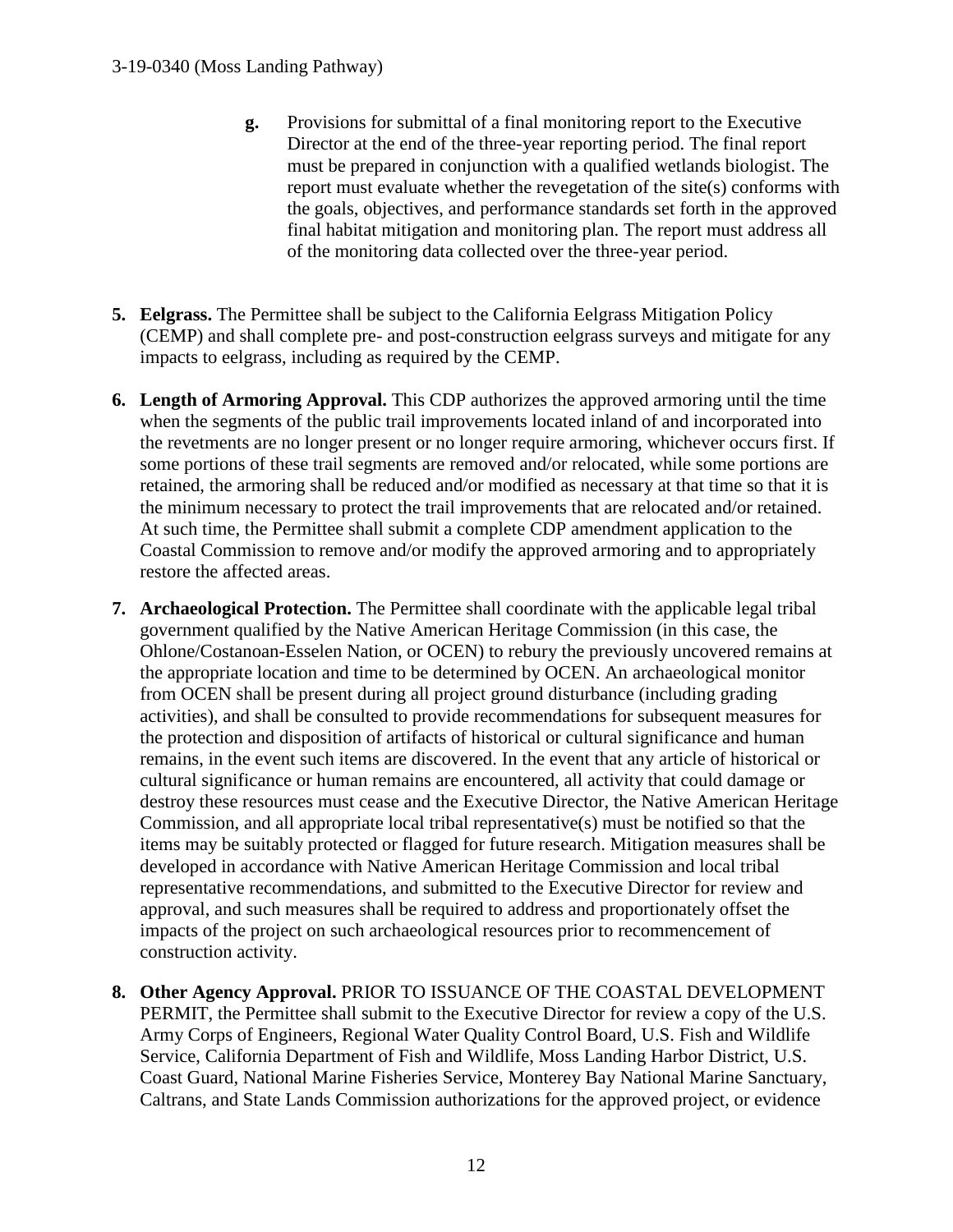that no such authorizations are necessary. Any changes to the approved project required by these agencies shall be reported to the Executive Director. No changes to the approved project shall occur without a Commission amendment to this CDP unless the Executive Director determines that no amendment is legally required.

- **9. As-Built Plans.** WITHIN 90 DAYS OF COMPLETION OF CONSTRUCTION, or within such additional time as the Executive Director may grant for good cause, the Permittee shall submit two copies of As-Built Plans for Executive Director review and approval showing all development authorized by this CDP in relation to existing roadways, harbor, and other development. The As-Built Plans shall be substantially consistent with the approved Revised Final Plans project plans (see **Special Condition 1**). The As-Built Plans shall include a graphic scale and all elevation(s) shall be described in relation to National Geodetic Vertical Datum (NGVD). The As-Built Plans shall include color photographs (in hard copy and jpg format) that clearly show the as-built project, and that are accompanied by a site plan that notes the location of each photographic viewpoint and the date and time of each photograph. At a minimum, the photographs shall be from a sufficient number of upcoast, downcoast, inland and seaward viewpoints as to provide complete photographic coverage of the permitted project at this location.
- **10. Monitoring and Reporting.** The Permittee shall ensure that the condition and performance of the approved as-built project is regularly monitored, including that the trail, the revetments, the bridge, and all related components must be regularly monitored by a licensed civil engineer with experience in coastal structures and processes. Such monitoring evaluation shall, at a minimum, address whether any significant weathering or damage has occurred that would adversely impact future performance, and identify any structural damage requiring repair to maintain the approved as-built project in its approved and/or required state. Monitoring reports prepared by a licensed civil engineer with experience in coastal structures and processes, and covering the above-described evaluations, shall be submitted to the Executive Director for review and approval at five year intervals by June 1st of each fifth year (with an initial as-built report due upon initial construction completion) for as long as the approved project exists at this location. The reports shall identify the existing configuration and condition of the trail, the revetments, the bridge, and all other approved project components, including vertical and horizontal reference distances from the revetments and bridge to surveyed benchmarks for use in future monitoring efforts, and shall recommend any actions necessary to maintain these project elements in their approved and required state, and shall include photographs taken from each of the same vantage points required in the As-Built Plans with the date and time of the photographs and the location of each photographic viewpoint noted on a site plan. Any proposed actions necessary to maintain the approved project in a structurally sound manner and its approved state shall be implemented within 30 days of Executive Director approval, unless a different timeframe for implementation is identified by the Executive Director. In addition to the every-five-year requirements, separate and additional monitoring reports shall be submitted within 30 days following either (1) a storm event comparable to a 20-year or larger storm, or (2) an earthquake of magnitude 5.5 or greater in the Monterey Bay region.
- **11. Future Maintenance/Repair.** This CDP authorizes future maintenance and repair as described in this special condition. The Permittee acknowledges and agrees on behalf of itself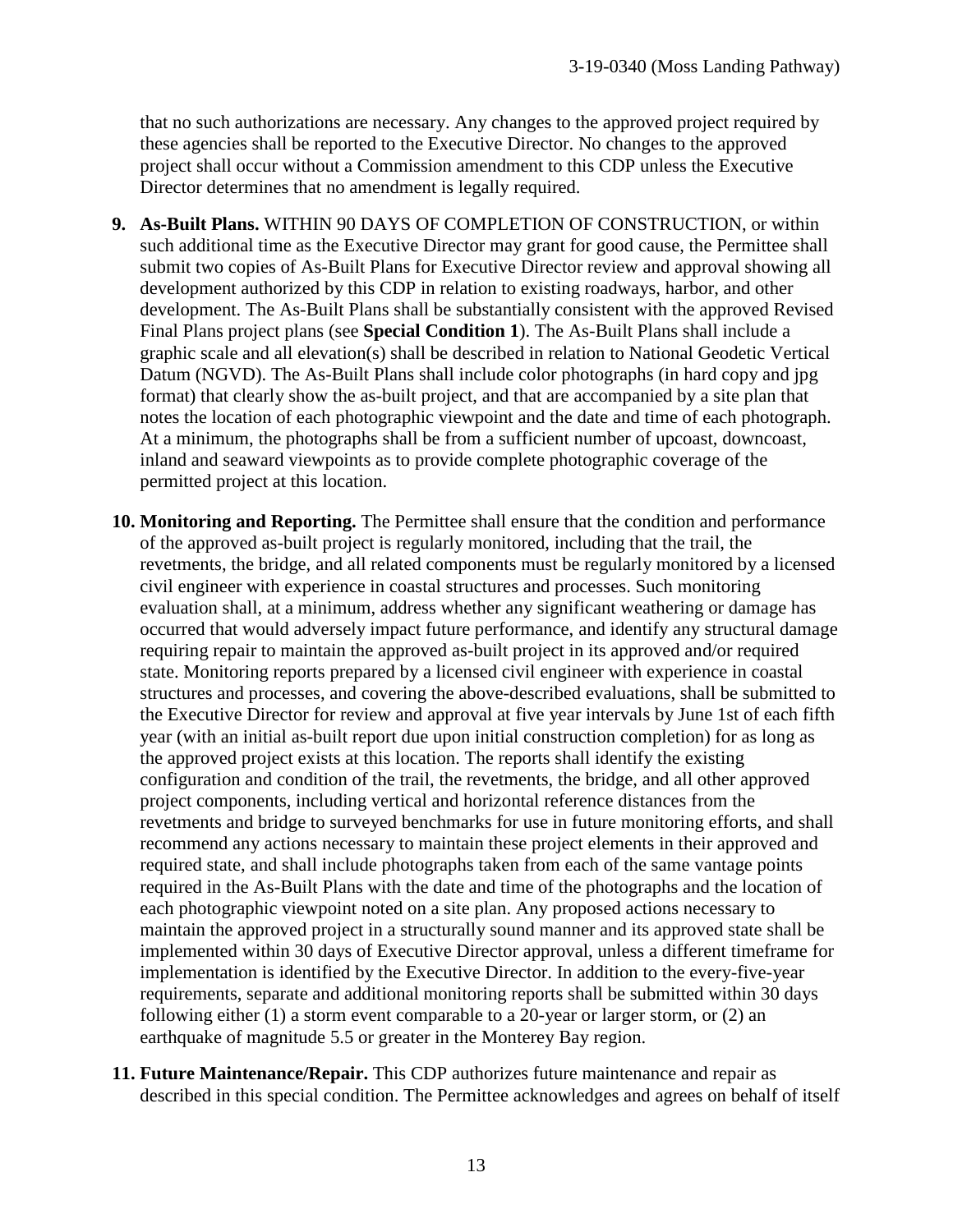and all successors and assigns that it is the Permittee's responsibility to: (1) maintain the approved project (including the revetments, bridge, trail, and all other public access improvements (see **Special Conditions 1 and 2**) in a structurally sound manner that is visually compatible with the Harbor surroundings, and in their approved and required states; (2) retrieve any failing portion of the permitted structures or related improvements that might otherwise substantially impair the use, aesthetic qualities, or environmental integrity of the Harbor area; and (3) annually or more often inspect the revetments, bridge, trail, and other public access improvements for signs of failure. Any such maintenance-oriented development associated with the approved project shall be subject to the following:

- **(a) Maintenance.** "Maintenance" and "repair" as understood in this special condition, means development that would otherwise require a CDP whose purpose is to maintain or repair the approved state of the revetments, bridge, trail, and other public access improvements in their approved state. No expansion or enlargement of any approved project component is allowed under this condition.
- **(b) Other Agency Approvals.** The Permittee acknowledges that these maintenance and repair stipulations do not obviate the need to obtain permits and/or authorization from other agencies for any future maintenance or repair.
- **(c) Maintenance/Repair Notification.** At least 30 days prior to commencing any maintenance or repair activities, the Permittee shall notify, in writing, planning staff of the Coastal Commission's Central Coast District Office. The notification shall include: (1) a detailed description of the maintenance or repair proposed; (2) any plans, engineering, geology, or other reports describing the event; (3) a construction plan that clearly describes construction areas and methods consistent with the parameters of **Special Condition 3** above; (4) other agency authorizations; (5) any other supporting documentation describing the maintenance/repair event. Maintenance or repair may not commence until the Permittee has been informed by planning staff of the Coastal Commission's Central Coast District Office that the maintenance proposed complies with this CDP. The notification shall clearly indicate that the maintenance or repair is proposed pursuant to this CDP. In the event of an emergency requiring immediate maintenance, the notification of such emergency shall be made as soon as possible, and shall (in addition to the foregoing information) clearly describe the nature of the emergency.
- **(d) Maintenance/Repair Coordination.** Maintenance/repair activity shall, to the degree feasible, be coordinated with other maintenance/repair activity proposed in the immediate vicinity with the goal being to limit coastal resource impacts, including the length of time that construction occurs in and around the public access areas. As such, the Permittee shall make reasonable efforts to coordinate the repair/maintenance activity with other adjacent property repair/maintenance activities, including adjusting their repair/maintenance activity scheduling as directed by planning staff of the Coastal Commission's Central Coast District Office.
- **(f) Restoration.** The Permittee shall restore all public access areas and all access points impacted by maintenance and repair activities to their pre-construction condition or better at the conclusion of any maintenance or repair event. Any native materials impacted shall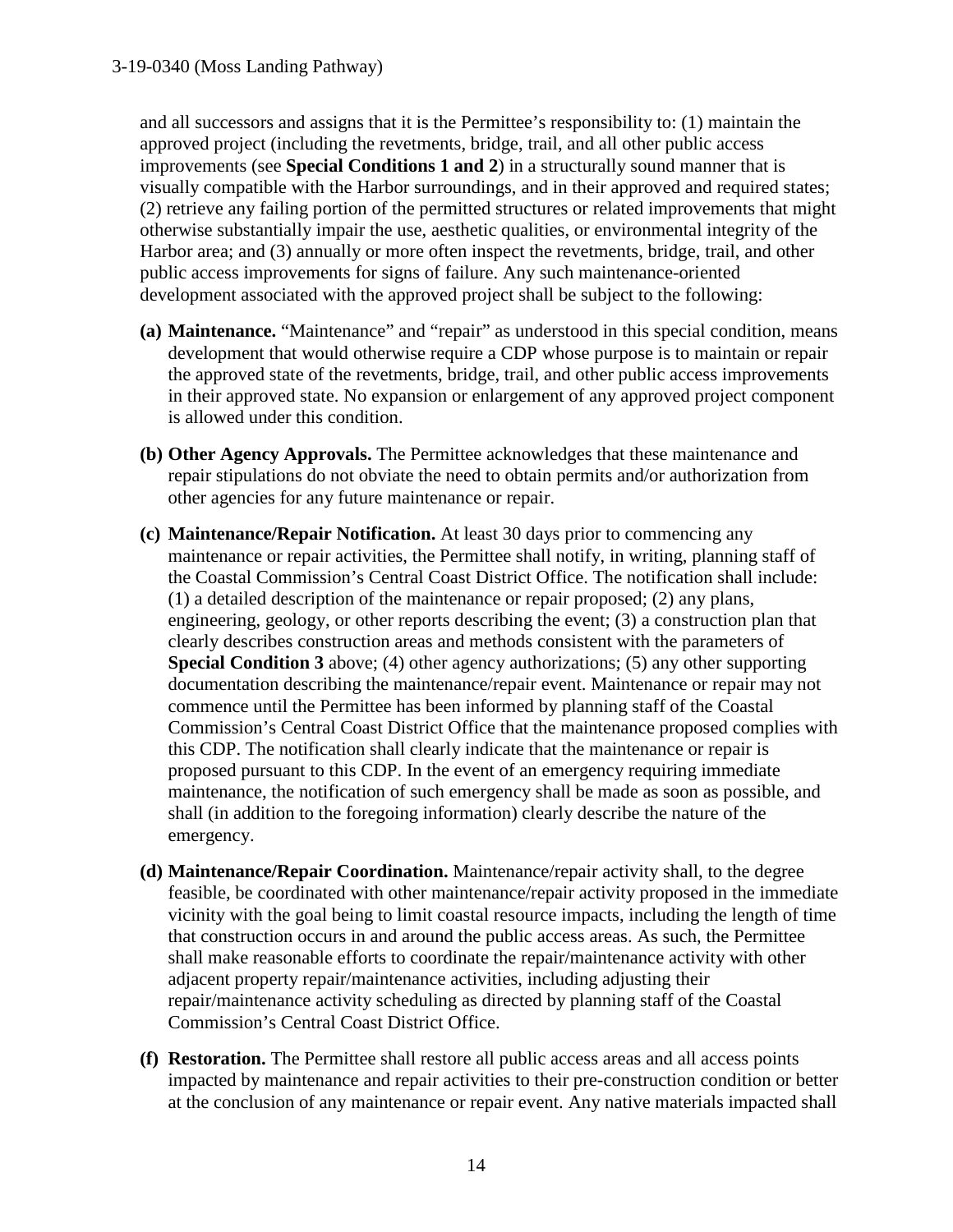be filtered as necessary to remove all construction debris from the area within three days of completion of construction. The Permittee shall notify planning staff of the Coastal Commission's Central Coast District Office upon completion of restoration activities to allow for a site visit to verify that all restoration activities are complete. If planning staff should identify additional reasonable measures necessary to restore the affected area, such measures shall be implemented as quickly as feasible.

- **(g) Noncompliance Provision.** If the Permittee is not in compliance with permitting requirements of the Coastal Act, including the terms and conditions of any Coastal Commission CDPs or other coastal authorizations that apply to the project area at the time that a maintenance/repair event is proposed, then the maintenance/repair that might otherwise be allowed by the terms of this future maintenance/repair condition may not be allowed by the Executive Director until the Permittee is in full compliance with the permitting requirements of the Coastal Act, including all terms and conditions of any outstanding CDPs and other coastal authorizations that apply to the subject properties.
- **(h) Emergency.** In addition to the emergency provisions set forth in subsection (c) of this special condition, nothing in this condition shall affect the emergency authority provided by Coastal Act Section 30611, Coastal Act Section 30624, and Subchapter 4 of Chapter 5 of Title 14, Division 5.5, of the California Code of Regulations (Permits for Approval of Emergency Work).
- **(i) Duration of Covered Maintenance.** Future maintenance under this CDP as specified under this special condition is subject to Executive Director review and approval every five years to verify that there are not changed circumstances associated with such allowance of maintenance/repair events that necessitate reconsideration for ongoing allowance of future maintenance/repair events under this special condition without need for a CDP. It is the Permittee's responsibility to request Executive Director approval prior to the end of each five-year maintenance period pursuant to these maintenance/repair provisions. The Permittee must request an extension prior to the end of each five-year maintenance/repair period and the Executive Director may only extend the maintenance/repair term in writing. The intent of this CDP is to allow for 5-year extensions of the maintenance/repair term for as long as the approved revetments, bridge, trail, and other public access improvements remain authorized unless there are changed circumstances that may affect the consistency of this maintenance/repair authorization with the policies of Chapter 3 of the Coastal Act and thus warrant reconsideration for ongoing allowance of future maintenance/repair events under this special condition without need for a CDP. The Permittee shall maintain the approved revetments in their approved state.
- **12. Assumption of Risk, Waiver of Liability and Indemnity.** By acceptance of this CDP, the Permittee acknowledges and agrees to all of the following:
	- **a. Coastal Hazards.** that the project area is subject to extreme coastal hazards, including but not limited to episodic and long-term coastal erosion, ocean waves, tidal scour, storms, tsunami, coastal flooding, landslide, earth movement, and the interaction of all of these, many of which will worsen with future sea level rise.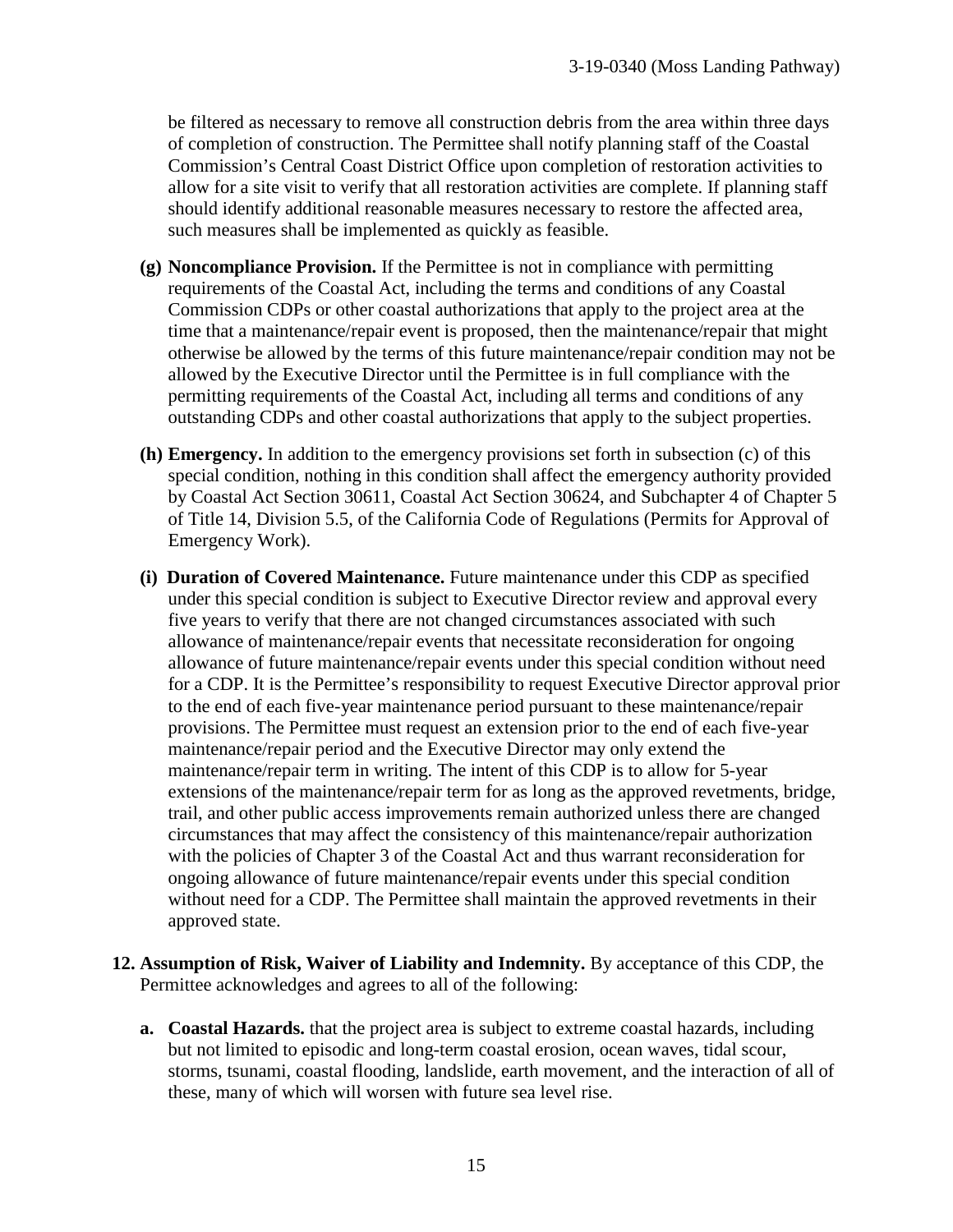- **b. Assume Risks.** To assume the risks to the Permittee and the properties that are the subject of this CDP of injury and damage from such hazards in connection with this permitted development.
- **c. Waive Liability.** To unconditionally waive any claim of damage or liability against the Commission, its officers, agents, and employees for injury or damage from such hazards.
- **d. Indemnification.** To indemnify and hold harmless the Commission, its officers, agents, and employees with respect to the Commission's approval of the CDP against any and all liability, claims, demands, damages, costs (including costs and fees incurred in defense of such claims), expenses, and amounts paid in settlement arising from any injury or damage due to such hazards.
- **e. County Responsibility.** That any adverse effects to property caused by the permitted project shall be fully the responsibility of Monterey County.
- **13. Public Rights.** By acceptance of this CDP, the Permittee acknowledges and agrees, on behalf of itself and all successors and assigns, that the Coastal Commission's approval of this CDP shall not constitute a waiver of any public rights that may exist on the properties involved. The Permittee shall not use this CDP as evidence of a waiver of any public rights that may exist on the properties now or in the future.
- **14. Future Permitting.** All future proposed development related to this CDP shall require a new CDP or a CDP amendment that is processed through the Coastal Commission, unless the Executive Director determines a CDP or CDP amendment is not legally required.

### **15. Public Access Easement**

**A.** PRIOR TO CONSTRUCTION, the Applicant shall provide proof to the satisfaction of the Executive Director that: (a) Vistra Energy (owner of APN 133-181-009) has executed and recorded a public access easement document, in a form and content acceptable to the Executive Director, dedicating to the County a public access and recreational easement in perpetuity over APN 133-181-009 in accordance with the terms of the Project Description as proposed by the Applicant; and (b) the County has taken all necessary and appropriate measures to accept the public access and recreational easement document prior to recordation. The easement shall be for bicycle and pedestrian access over APN 133-181-009 and shall be located in the area shown for the trail on Sheets 8 and 9 of the project plans prepared by the County of Monterey, Resource Management Agency, Department of Public Works dated April 1, 2019, and dated received in the Commission's Central Coast District Office on April 29, 2019 (see pages 4 and 5 of **Exhibit 5**)*.* No development, as defined in Section 30106 of the Coastal Act, shall occur within the easement area except for the following development authorized by this coastal development permit: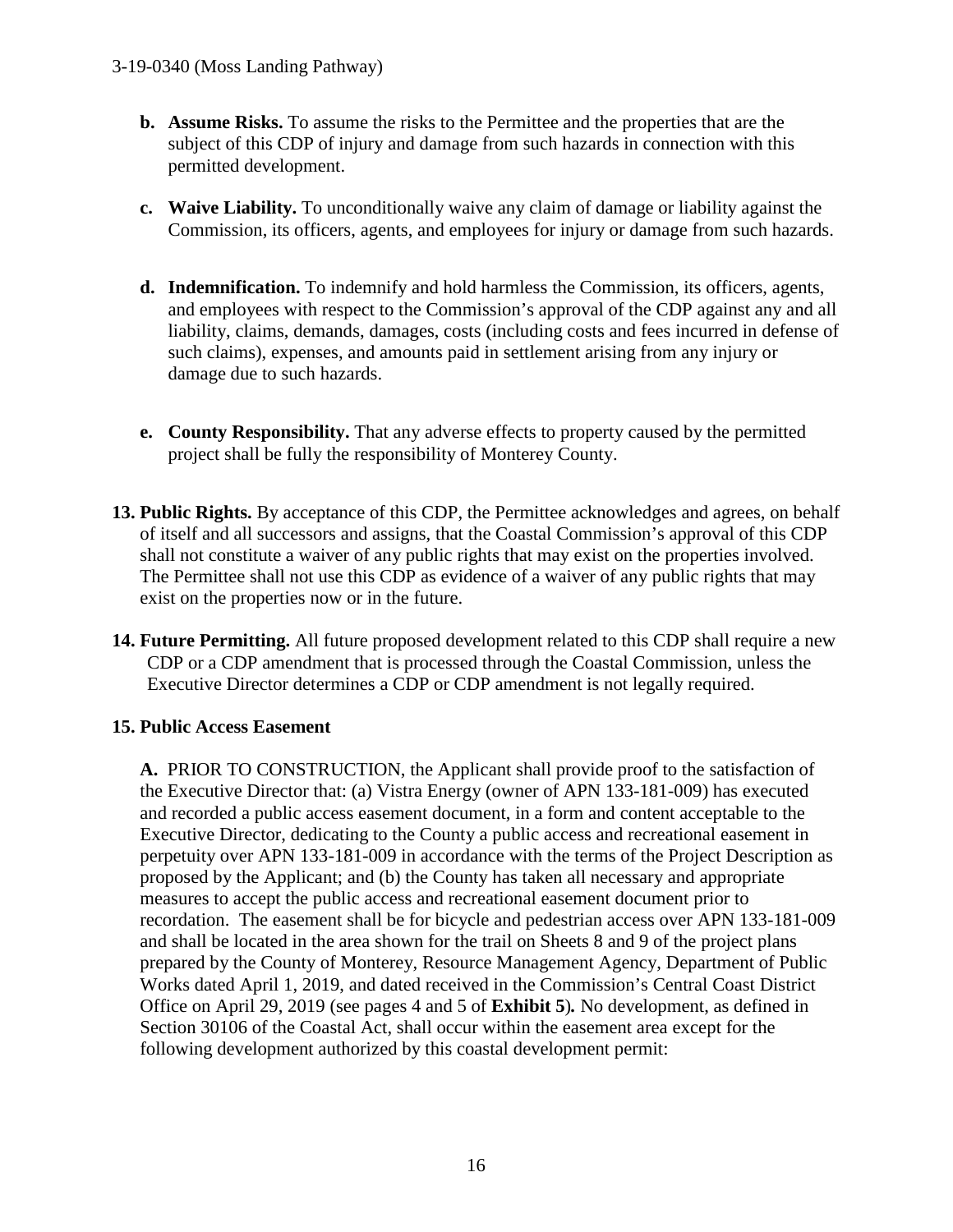**1.** Grading and construction necessary to complete public access amenities, including vegetation removal, and maintenance and repair of approved development within the easement area(s) approved by this coastal development permit.

The recorded document(s) shall include a legal description and corresponding graphic depiction of the legal parcel(s) subject to this permit and a metes and bounds legal description and a corresponding graphic depiction, drawn to scale, of the perimeter of the easement area prepared by a licensed surveyor based on an on-site inspection of the easement area.

**B.** The direct dedication shall be recorded free of prior liens and any other encumbrances that the Executive Director determines may affect the interest being conveyed. The document shall provide that the direct dedication shall not be used or construed to allow anyone to interfere with any rights of public access acquired through use which may exist on the property.

**C.** The direct dedication shall run with the land in favor of the People of the State of California, binding successors and assigns of the applicant or landowner in perpetuity.

**16. Indemnification by Permittee/Liability for Costs and Attorneys' Fees.** By acceptance of this CDP, the Permittee agrees to reimburse the Coastal Commission in full for all Coastal Commission costs and attorneys' fees – including (1) those charged by the Office of the Attorney General, and (2) any court costs and attorneys' fees that the Coastal Commission may be required by a court to pay – that the Coastal Commission incurs in connection with the defense of any action brought by a party other than the Permittee against the Coastal Commission, its officers, employees, agents, successors and/or assigns challenging the approval or issuance of this CDP. The Coastal Commission retains complete authority to conduct and direct the Commission's defense of any such action against the Coastal Commission, its officers, employees, agents, successors and/or assigns.

# **IV. FINDINGS AND DECLARATIONS**

# **A. PROJECT LOCATION AND BACKGROUND**

The proposed project is located generally between and parallel to the Moss Landing Harbor (Harbor) and Highway 1 in the unincorporated Monterey County community of Moss Landing (**Exhibit 1**). The Moss Landing area is the center point of the Monterey Bay shoreline and is characterized by the Harbor and related marine uses, the Elkhorn Slough State Marine Reserve, Moss Landing and Salinas River State Beaches, and other industrial, commercial, and residential uses. The Moss Landing area is easily identifiable from many points within the larger Monterey Bay by the twin 500-foot-high chimneys associated with the Moss Landing Power Plant (MLPP), and is the only location along Highway 1 between Santa Cruz and Marina with direct visual and close physical access to the ocean.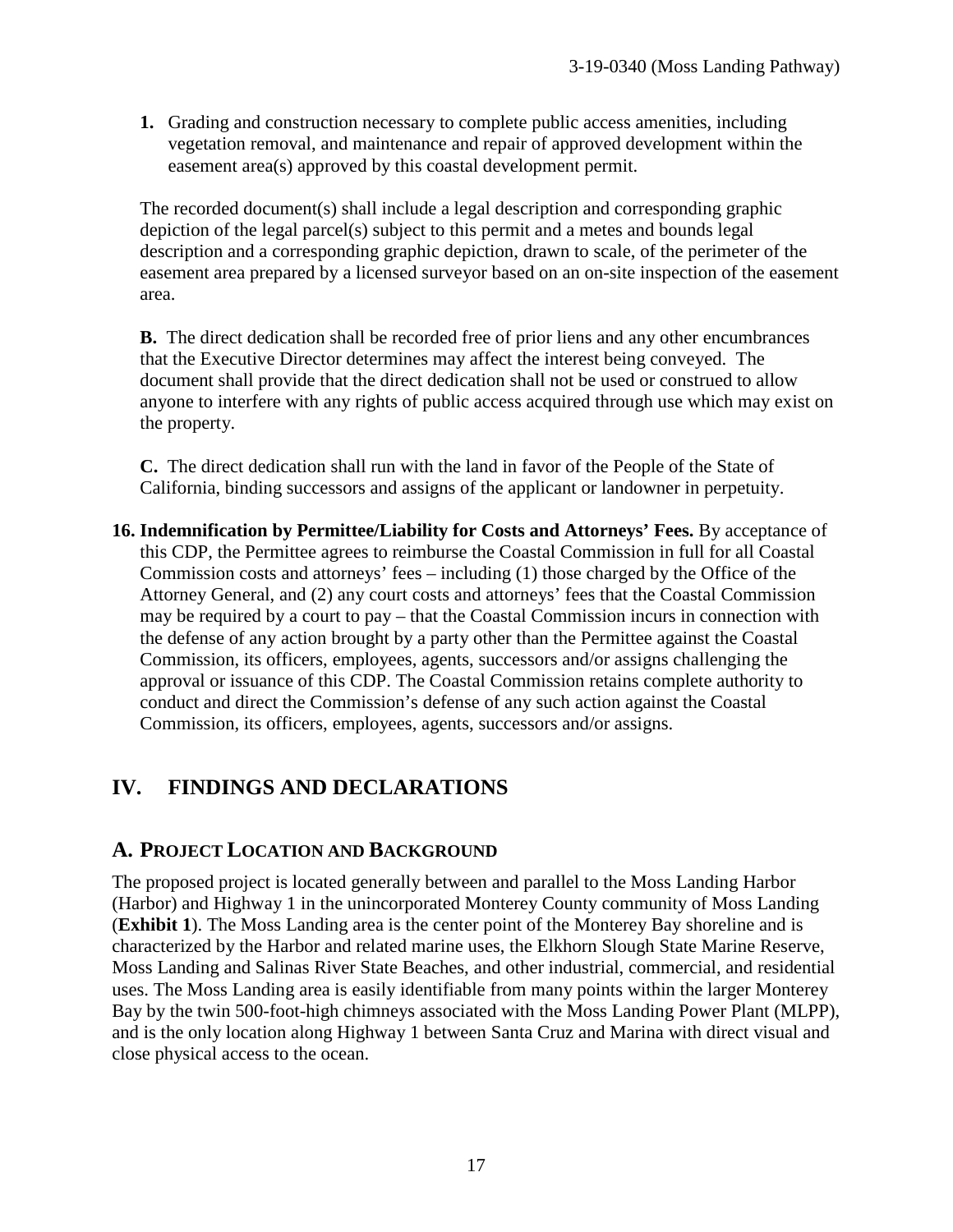#### 3-19-0340 (Moss Landing Pathway)

The Moss Landing Harbor is a commercial fishing harbor that also supports and provides for recreational boating and marine research operations. It occupies a portion of the Old Salinas River channel at the mouth of Elkhorn Slough, with permanent riprap jetties on both the north and south sides of the entrance channel to provide access to the Monterey Bay and protect Harbor facilities from the large tidal volume exchanged between the Pacific Ocean and Elkhorn Slough. The Harbor entrance and Elkhorn Slough's main channel divide the Harbor into two parts, referred to as the North and South Harbor. The South Harbor is occupied by commercial fishing, sport fishing, sightseeing, marine research vessels, and businesses that support these industries. The North Harbor is focused on recreational boating and visitor-serving uses, including restaurants, commercial kayaking, and the Elkhorn Yacht Club. In all, the Harbor provides 600+ boat slips for recreational and commercial vessels.

The project represents a segment of the Monterey Bay Sanctuary Scenic Trail (MBSST) (a component of the larger California Coastal Trail (CCT)) that stretches from Lovers Point in the City of Pacific Grove in Monterey County on the south end to Wilder Ranch in Santa Cruz County on the north end (see **Exhibit 1**). The primary purpose of the MBSST, as stated in the *MBSST Master Plan for Monterey County* (Transportation Agency for Monterey County (TAMC), January 2008), is to "enhance appreciation and protection of the Monterey Bay National Marine Sanctuary by promoting public use and enjoyment of its shoreline as well as provide a safe, accessible scenic trail for pedestrians, bicyclists, and other users free of automobile traffic." Construction of all proposed segments of the MBSST corridor will ultimately result in a continuous Class I bicycle and pedestrian pathway along the entire Monterey Bay.

The existing Class I Monterey Peninsula Recreational Trail comprises the primary spine of the southern end of the MBSST and provides a continuous multi-use pathway from Pacific Grove north and inland through the City of Marina. Beyond the City of Marina, the existing trail transitions into an on-street facility northward to the community of Castroville. The MBSST Master Plan details a number of future proposed interconnected trail segments in the area between Marina and Moss Landing that would provide a variety of continuous north-south as well as shoreline access options.

At Moss Landing, the options for continuous north-south coastal trail access become limited due to various site constraints given the presence of the Harbor mouth and the main channel of the Elkhorn Slough, and the MBSST Master Plan identifies only one possible north-south alignment through this area. The Master Plan states that the Moss Landing segment would provide "unusually rich opportunities for interpretation and scenery, including exposure to Moss Landing Harbor" as well as improved pedestrian and bicycle circulation and safety for the community and visitors. The MBSST Plan also acknowledges that this segment will require significant engineering due to the need for a bridge crossing over the main channel of the Elkhorn Slough, and the presence of varied topography along the shoreline and highway. In addition, the close proximity to Highway 1 for some portions and some private property concerns, including related to the MLPP and security concerns, are noted as constraints to this segment.

The proposed Moss Landing trail is included in TAMC's *Bicycle and Pedestrian Master Plan* (2011), which identifies it in the top five priority Class I multi-use paths in the County because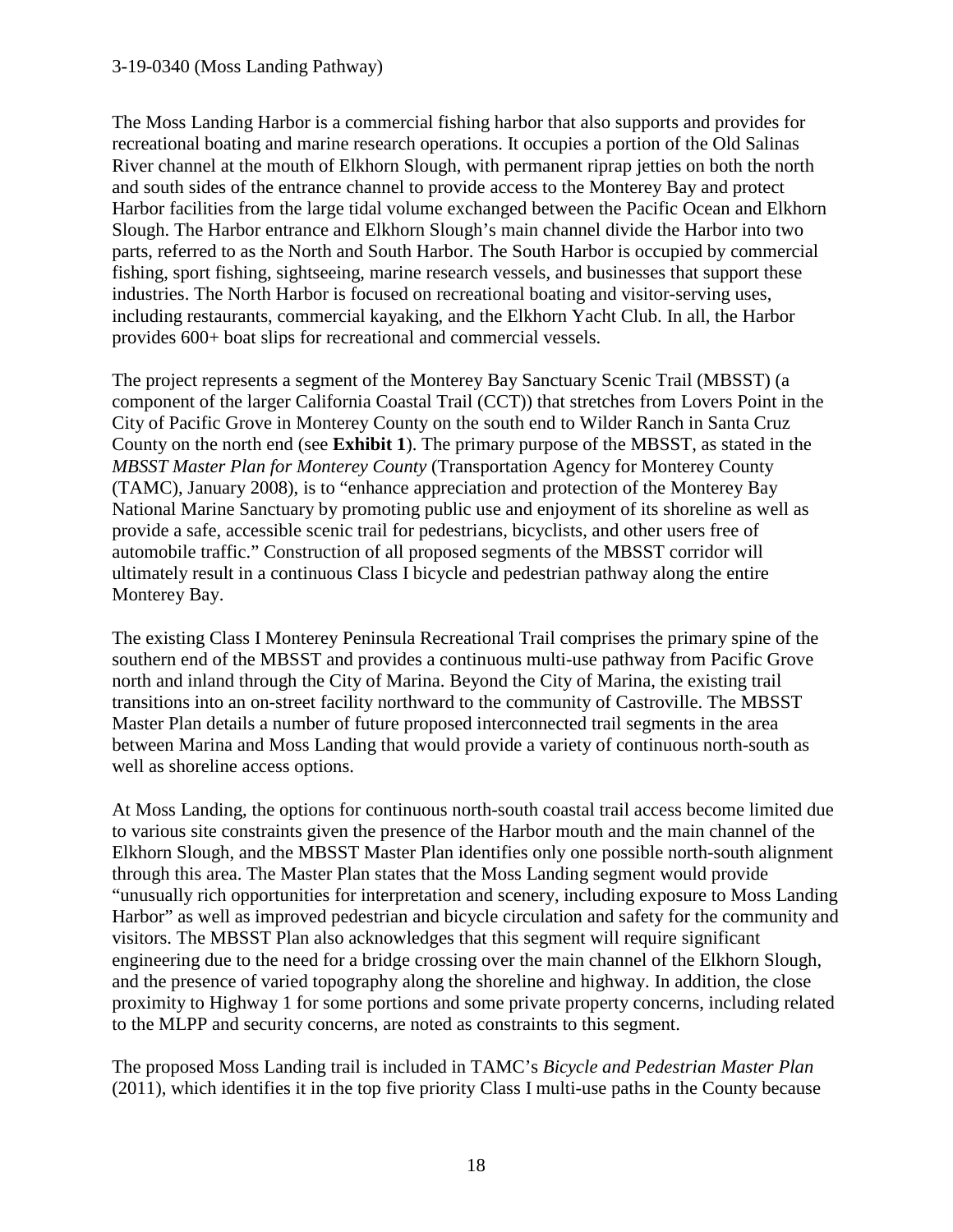of its ability to accommodate the widest range of users while satisfying the goals of the plan (namely, increasing and improving bicycle and pedestrian mobility and safety; increasing the number of bicycle and pedestrian trips; and increasing the number of high quality bike and walkway facilities). That plan also ranks the Moss Landing segment as number nine in priority out of over 400 bikeway projects in unincorporated Monterey County. It is similarly identified in the *Monterey County General Bikeways Plan* (2008) as one of six priority bikeway projects.

The proposed trail would be located partially on the former alignment and abutments of the former Highway 1 bridge over the Elkhorn Slough main channel. In the 1980s, Caltrans replaced the Highway 1 bridge, shifting it 10 to 30 feet inland and elevating it by five feet to move it above the wave impact zone and provide safer passage for boats traveling between Moss Landing Harbor and the Elkhorn Slough. The Coastal Commission CDP for that project<sup>[2](#page-18-0)</sup> allowed for 5,000 cubic yards of new fill for the southern bridge approach, inland and adjacent to the existing bridge approach, and acknowledged that the existing bridge, at the southern end, was constructed on fill. The CDP required retention of this fill area of the abandoned southern bridge approach area along the Moss Landing Harbor to be improved with new trails and lateral pedestrian access, including for fishing and clamming access. The CDP also acknowledged that the abandoned bridge abutments would remain.

Currently, pedestrian and bicycle public access through the Moss Landing area is extremely limited, and those users wishing to travel in a north-south direction through the Moss Landing Harbor and beyond must walk or bike on the highway's shoulders, i.e., the highway has two vehicle travel lanes but no formal bicycle lanes, sidewalks, or ADA access (see **Exhibits 2 and 3**  for aerial photos of the existing site context). Some unpaved trails and trail spurs have developed over time in the area between Highway 1 and the Harbor, but many of these are located on private property and they do not include safe, clear connection points. Pedestrians and bicyclists wishing to travel north or south through this stretch of Moss Landing must trespass on private property or use the existing Highway 1 shoulders in close proximity to vehicles traveling at high speeds.

In sum, Moss Landing is a highly used area that supports numerous Coastal Act priority uses, including recreational and commercial boating and fishing, as well as visitor-serving commercial uses, and the area is ripe for public access and recreational pathway improvements to better connect the area for non-vehicular access.

# **B. PROJECT DESCRIPTION**

### **Trail Alignment**

The proposed project is a 0.85-mile Class I paved bicycle/pedestrian trail from Moss Landing Road to the Moss Landing North Harbor. The trail would be constructed within County and State rights-of way (ROW), with the exception of a portion of the trail that would pass through the MLPP site (owned by Vistra Energy<sup>[3](#page-18-1)</sup>). The proposed trail would be 10 feet wide with two-foot-

<span id="page-18-0"></span> $\overline{a}$  $2^2$  CDP No. 3-83-228, approved by the Coastal Commission in December 1983.

<span id="page-18-1"></span><sup>3</sup> Vistra Energy has authorized this portion of the trail to be located on its property (see **Correspondence**) and the County is in the process of collaborating with Vistra regarding an easement for this portion of trail.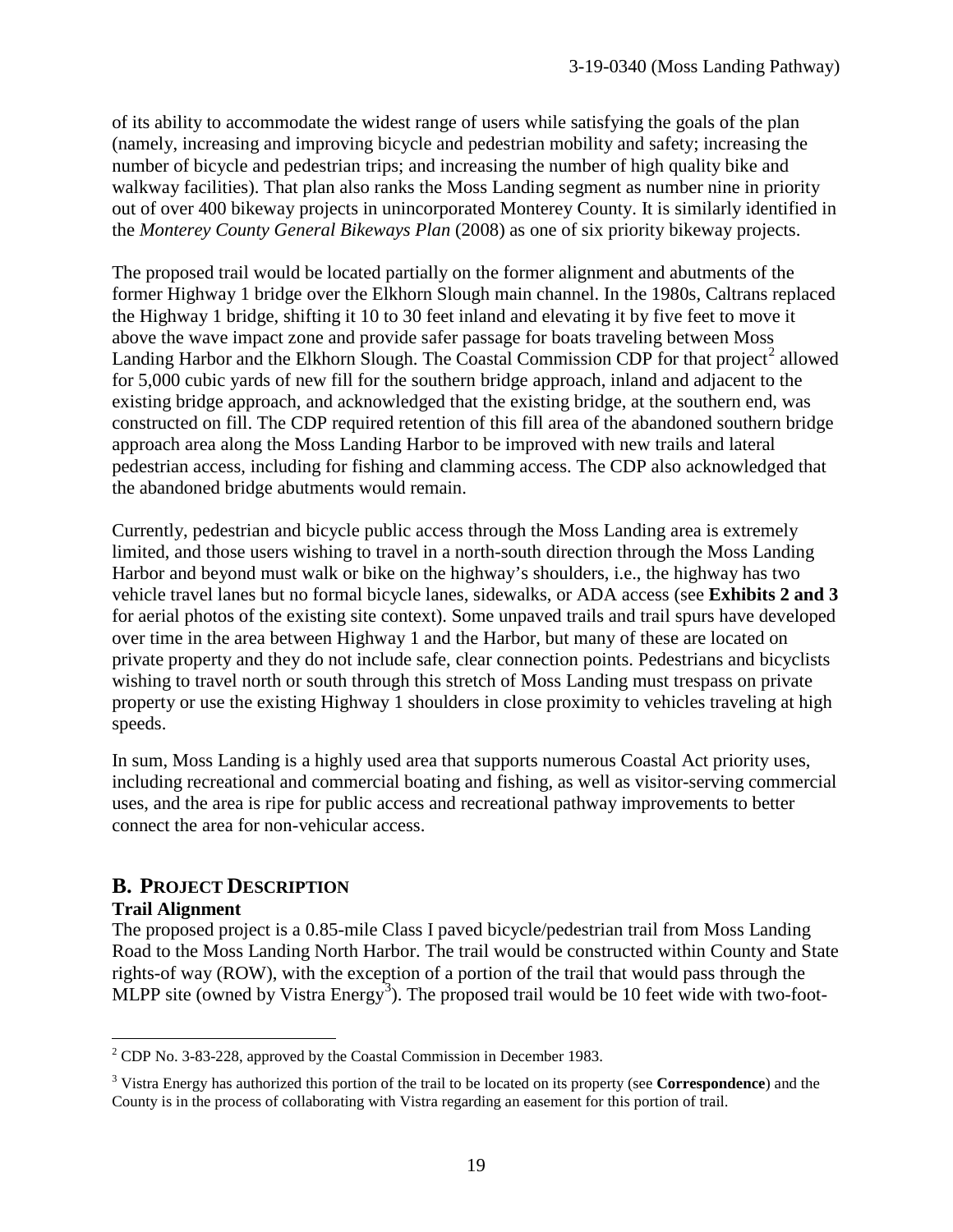#### 3-19-0340 (Moss Landing Pathway)

 $\overline{a}$ 

wide decomposed granite (DG) shoulders on each side, for a total width of 14 feet for the majority of the alignment. Some sections would have reduced or no DG shoulders. See Exhibit 3 for the trail alignment; Exhibit 4 for photographs of the proposed trail location; and Exhibit 5 for the proposed project plans.

The trail would begin at the curve in Moss Landing Road at the south shore of Moss Landing Harbor where it would connect to an existing mini-park with an existing picnic table and existing pathways into the Moss Landing Harbor District's parking lot.<sup>[4](#page-19-0)</sup> This southerly east-west section of the trail would be located on the existing unpaved Moss Landing Road shoulder and the portion immediately adjacent to harbor waters would be built atop a 270-foot-long and 10- to 25 foot-wide engineered riprap revetment that would extend along the existing Harbor's edge. The revetment would be designed around the two existing Moro Cojo Slough culvert inlets at this location.

At Highway 1, the trail would turn north, parallel to and at the same grade as the highway, and would be located in the existing unpaved shoulder, approximately 20 feet from the edge of the highway travel lanes.<sup>[5](#page-19-1)</sup> This section of trail would have standard concrete curbs.

North of the Highway 1/Dolan Road intersection, the trail would be located in a narrow strip of land between the MLPP facility and the southbound highway travel lane. The existing metal guardrail would be replaced with a permanent three-foot-high concrete barrier. In addition, a 500-foot-long soldier pile retaining wall would be constructed under and along the west edge of the trail (i.e., between the MLPP facilities and the trail) that would be topped with an eight-foothigh chain link security fence. This section would require removal of approximately 20 blue gum eucalyptus trees and a few cypress trees to provide sufficient width for the trail.

At the north end of the MLPP seawater intake facility, the trail would turn west, away from the highway and down a four percent grade. This steeper east-west trail section would be supported by an approximately 120-foot-long solider pile retaining wall. The retaining wall would be topped with eight-foot high chain link fencing with view-obscuring slats to screen southerly views into the MLPP facility from the trail. The trail would then descend and turn north onto the existing engineered harbor shoreline where it would parallel the water's edge. This 775-foot long trail section (between the MLPP and the Elkhorn Slough main channel) would be constructed on 2,126 cubic yards of gabion baskets to achieve a level grade and elevation of 15 feet above harbor waters.

The last approximately 200 feet of this gabion-supported section of trail before it reaches the Harbor/Elkhorn Slough main channel would be located on the former Highway 1 fill embankment that was left in place when the highway bridge and its approaches were reconstructed slightly inland in the 1980s. This stretch on the former highway embankment

<span id="page-19-0"></span><sup>&</sup>lt;sup>4</sup> The County proposes to construct a sidewalk, curb, and gutter project from this mini-park southward to downtown Moss Landing and beyond at some point in the future once funding becomes available.

<span id="page-19-1"></span><sup>&</sup>lt;sup>5</sup> This portion of the trail would not be located on the slope directly adjacent to Harbor waters because the owner of property in this area will not authorize the trail to be on his property (which extends from the edge of the Highway 1 right-of-way (ROW) down the slope and into Harbor waters). Thus, the only option for this portion of trail is to locate it within the Highway 1 ROW.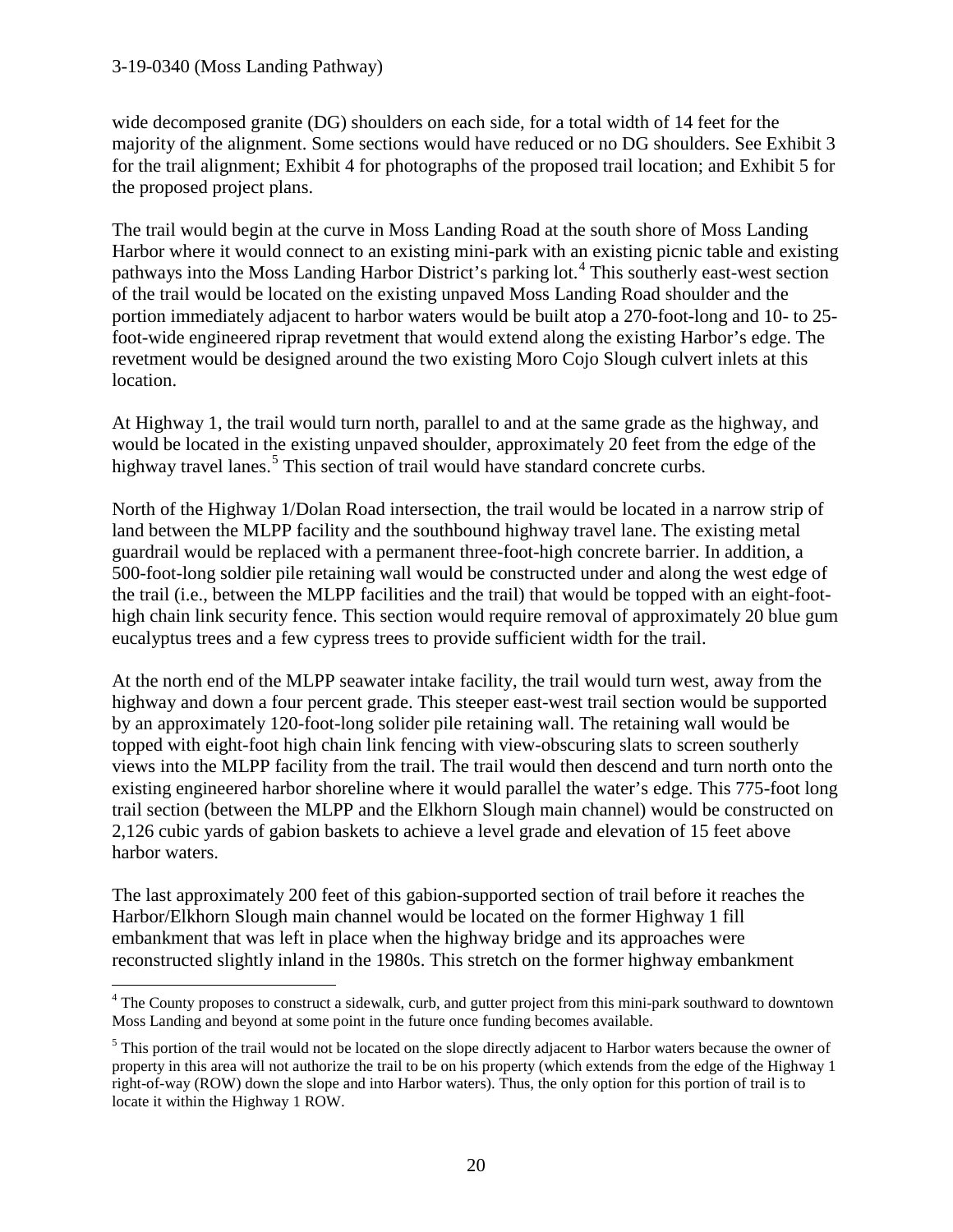includes another 313-foot-long and 20- to 25-foot-wide riprap revetment. The entire trail section located between the MLPP at the Elkhorn Slough mouth would include three to four foot high railings along the Harbor side.

Continuing north, a new 386-foot-long bicycle/pedestrian bridge would be constructed parallel to the existing Highway 1 vehicular bridge across the main channel of the Harbor and entrance to Elkhorn Slough. The bridge would connect on both ends to the embankments remaining from the former Highway 1 bridge (described above) and would generally follow the alignment of the former vehicular bridge. The new bridge would be constructed on 18 driven cast-in-steel shell concrete piles that would be aligned with the Highway 1 bridge piles with small overlooks on both the east and west sides of the bridge at each of the six rows of pilings (for 12 overlooks total). The bridge soffit elevation (i.e., the underside of the bridge) would be set at or above the soffit elevation of the existing Highway 1 vehicular bridge and the span lengths will match those of the vehicular bridge so as not to impact marine navigation (namely kayaks and other small, non-motorized craft) and movement of water and marine species between Moss Landing Harbor and the Elkhorn Slough. The distance between the new bridge and the highway bridge would vary between 13 and 33 feet. The bridge deck would be constructed with pre-cast concrete slab elements and the visually porous stainless steel and cable railings would be five feet high along both sides.

Once on the north side of the new bridge, the final approximately 100-foot-long trail segment will be constructed within the former highway alignment with connection points to the existing North Harbor shoreline public access trail and the existing CCT/MBSST segment that continues northward along Highway 1 to Jetty Road.

No lighting or trash receptacles are proposed as part of the project. Wayfinding and interpretive signage, as well as bicycle racks, would be located at various points along the trail's alignment. The mitigation measures identified in the project's California Environmental Quality Act (CEQA) document (Final Mitigated Negative Declaration, dated July 2015) have been incorporated into the project, and are attached to this report as **Exhibit 7**. The specific marine mammal protection measures are superseded by those identified in the Marine Mammal Incidental Take Authorization Application, submitted to the National Marine Fisheries Service and the U.S. Fish and Wildlife Service in September 2019 and attached to this report as **Exhibit 8**.

### **Project Construction**

Project construction is expected to last two construction seasons, and in-water work associated with the new bridge would be limited to June 15 through October 15 of each year. Pile driving activities area expected to take place over an estimated 30-day construction period during the first season, at a rate of not more than one pile per day. Noise-generating construction activities, including pile driving, bridge construction, and the use of heavy machinery would only occur during daylight hours.

The Applicant has identified two likely land construction staging areas as well as one in-water staging area. The first land construction staging area would be located on the unpaved highway shoulder in the vicinity of the Dolan Road/Highway 1 intersection and the second would be located on the paved North Harbor parking area at the north end of the project. The in-water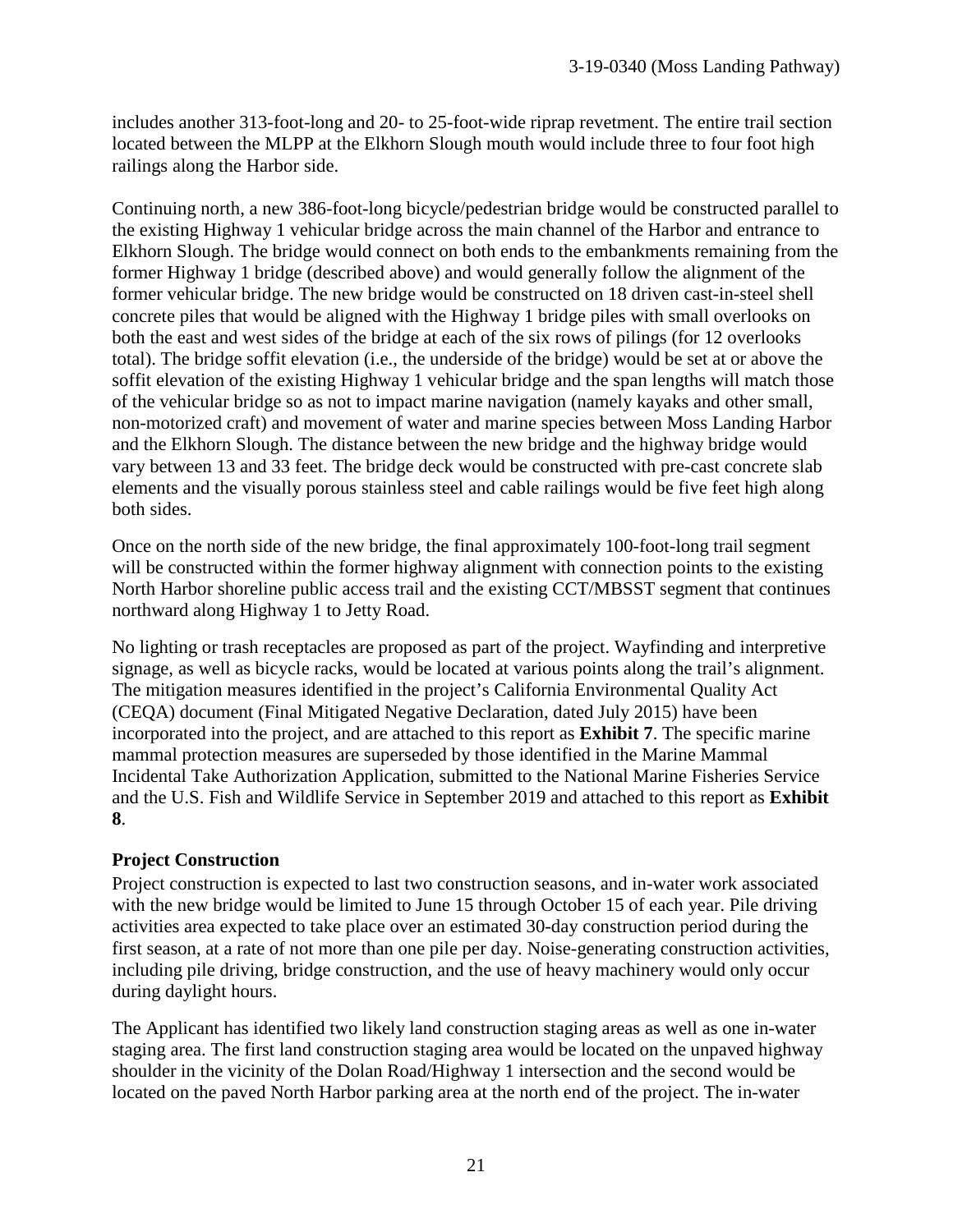staging area would be located just west of the proposed bridge in the Harbor and is expected to include up to two barges, each estimated to be 60 feet wide by 150 feet long, which would be used to transport and hold a crane, pile driver, and construction materials. These barges would be anchored in the staging area during bridge pile driving activities and construction of the bridge deck, which is expected to be for up to 120 calendar days per construction season.

Bridge construction would be staged and consist of the following steps: (1) construct piles which includes driving steel shells and placing the reinforcing steel and concrete in the shells; (2) build abutments and bent caps; (3) erect voided slabs; and (4) place concrete bridge deck. Construction of the bridge would progress from one end to the other, and one of the four openings between Bent 2 and Bent 6 will remain open at all times for boaters and recreational users to pass through the construction site between Elkhorn Slough and the Harbor. Safety measures, such as buoys and directional signage, will direct boaters to the appropriate area to pass safely through the construction zone.

# **C. STANDARD OF REVIEW**

In this case, the Coastal Commission's retained CDP jurisdiction includes the waters of the Moss Landing Harbor and Elkhorn Slough, as well as the portion of Moss Landing Road that spans the entrance to Moro Cojo Slough and the bridge support areas. The CDP jurisdiction of Monterey County includes the remaining land portions of the project. As such, the development spans the two jurisdictions. If a CDP for a proposed development is needed from both the Commission and a local government with a certified Local Coastal Program (LCP), Coastal Act Section 30601.3 allows the Commission to act on a single consolidated CDP (with the policies of Chapter 3 of the Coastal Act as the standard of review, and the certified LCP to be used as guidance), if the Commission, the local government, and the applicant agree to such consolidation and public participation will not be substantially impaired by review consolidation.

The local government (who is also the Applicant) has requested consolidated CDP review for this project in a letter to Commission staff dated July 23, 2018. The Executive Director agreed to the consolidated permit process with the County. Thus, the standard of review for this consolidated CDP application is the policies of Chapter 3 of the Coastal Act, with the certified LCP being used as guidance.

# **D. COASTAL HAZARDS**

Coastal Act Section 30235 addresses the use of shoreline protective devices:

*Section 30235. Revetments, breakwaters, groins, harbor channels, seawalls, cliff retaining walls, and other such construction that alters natural shoreline processes shall be permitted when required to serve coastal-dependent uses or to protect existing structures or public beaches in danger from erosion, and when designed to eliminate or mitigate adverse impacts on local shoreline sand supply. Existing marine structures causing water stagnation contributing to pollution problems and fish kills should be phased out or upgraded where feasible.* 

Coastal Act Section 30101 defines "coastal-dependent development or use" as: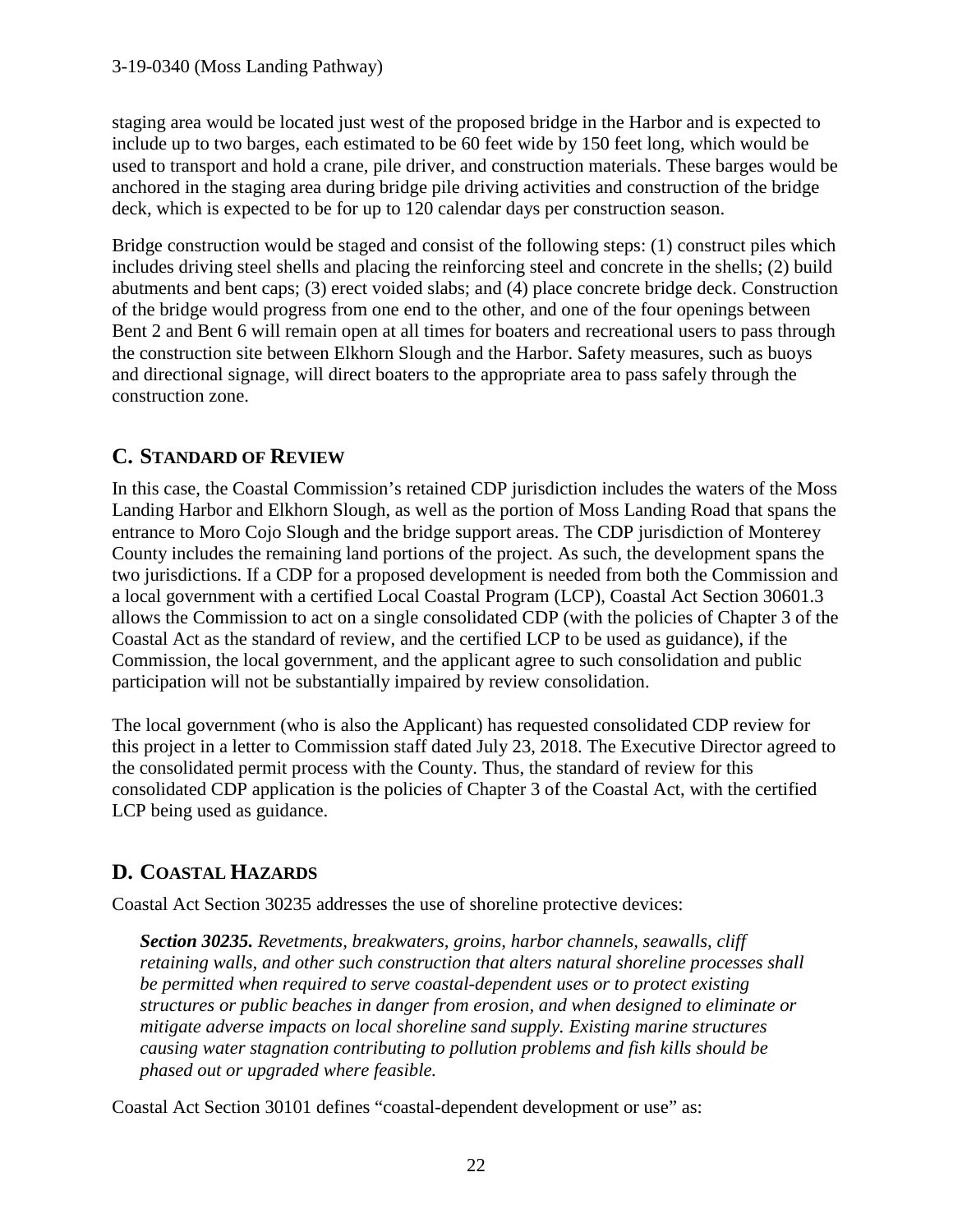*Section 30101. Coastal-dependent development or use means any development or use which requires a site on, or adjacent to, the sea to be able to function at all.* 

Coastal Act Section 30253 requires that new development minimize risk to life and property in areas of high flood hazard areas, ensure long-term structural integrity, and avoid landform altering protective measures along bluffs and cliffs. Section 30253 states in relevant part:

*Section 30253. New development shall do all of the following:* 

- *(1) Minimize risks to life and property in areas of high geologic, flood, and fire hazard.*
- *(2) Assure stability and structural integrity, and neither create nor contribute significantly to erosion, geologic instability, or destruction of the site or surrounding area or in any way require the construction of protective devices that would substantially alter natural landforms along bluffs and cliffs.*

#### **Consistency Analysis**

Coastal Act Section 30235 acknowledges that structural or "hard" methods that alter natural shoreline processes are only compelled approval when required for coastal-dependent uses (as defined in Coastal Act Section 30101), or to protect existing structures or public beaches in danger of erosion (all of which are subject to the requirement that adverse impacts to local shoreline sand supply are mitigated or eliminated).

The proposed project includes both a new bicycle/pedestrian segment of the California Coastal Trail and two new associated riprap revetments within the Moss Landing Harbor. The following analysis examines Coastal Act Section 30235 requirements related to when shoreline armoring (such as the proposed revetments) are allowable, including as related to their necessity and sand supply impacts. In this case, the proposed shoreline armoring would not protect an existing structure(s) (which the Commission has interpreted to mean structures existing prior to the effective date of the Coastal Act on January 1, 1977) in danger from erosion or a public beach in danger from erosion. The armoring is proposed to support and serve *new* development (i.e., the proposed bicycle/pedestrian trail). Under Coastal Act Section 30235, the only situation in which armoring can be compelled for any type of new development is if it is *required* to serve a coastal-dependent use.<sup>[6](#page-22-0)</sup> As such, the following evaluation looks at these questions: (1) is the proposed trail in this case coastal dependent? (2) is the proposed armoring required?; and (3) has the proposed armoring been designed to eliminate or mitigate adverse impacts on local shoreline sand supply, all as required per Coastal Act Section 30235?

### *Proposed Trail is a Coastal-Dependent Use*

The Moss Landing Harbor was created in 1947 and is one of only six harbors located along the Central Coast. As noted in the "Project Description," the Harbor supports both commercial fishing vessels and recreational boating; provides coastal-dependent public amenities (e.g., public boat launch, boat storage, bilge and oil pump out, and fish cleaning stations); and supports marine research operations (e.g., oceanographic research vessels and instrumentation) and

<span id="page-22-0"></span> $\overline{a}$  $6$  Coastal Act Section 30235 is in fact silent on whether a coastal-dependent use may be new or existing, and as such, it is presumed that 30235 compels armoring when required to serve both new and existing coastal-dependent uses.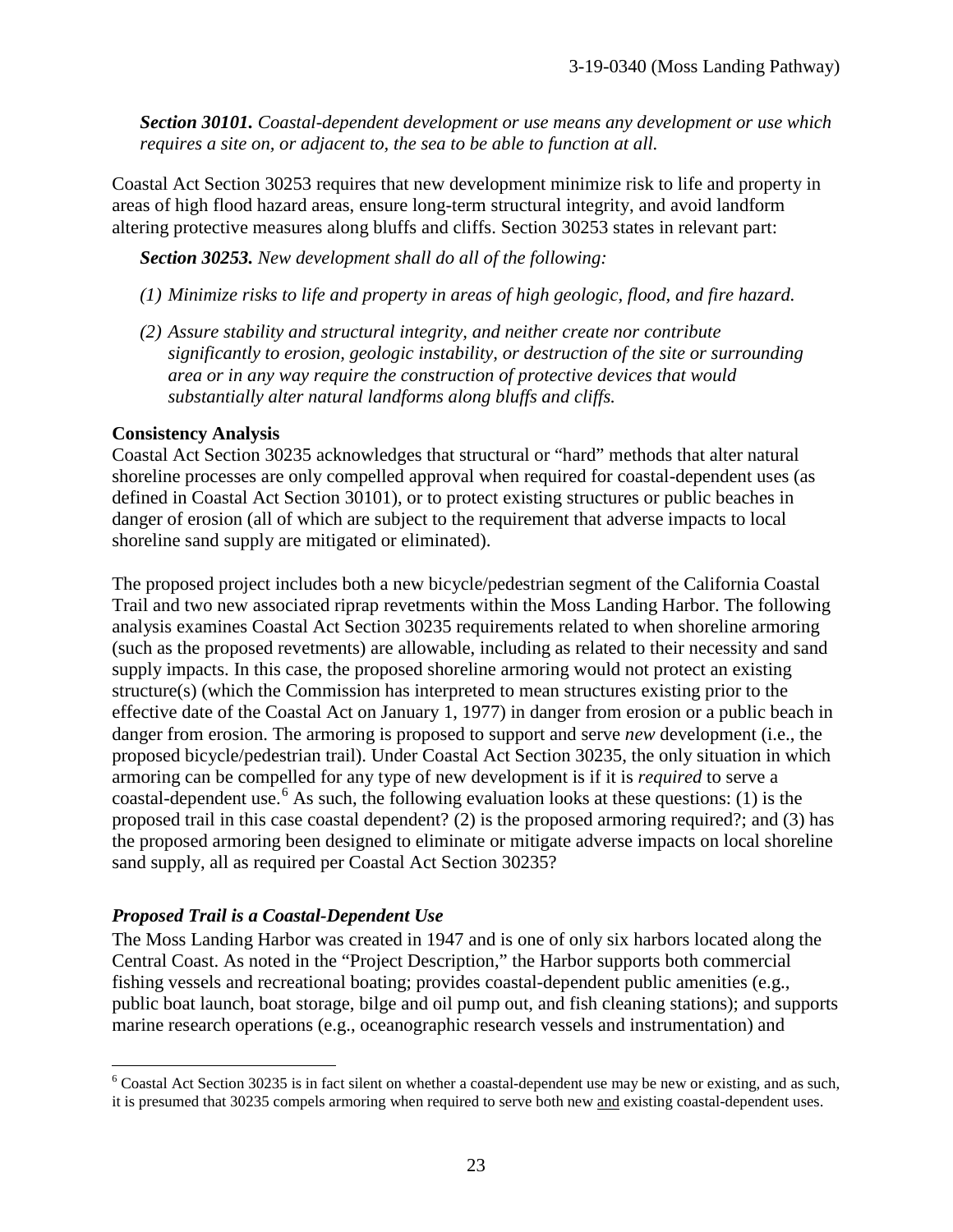#### 3-19-0340 (Moss Landing Pathway)

 $\overline{a}$ 

various coastal-related commercial uses (e.g., marine repair, kayak rentals, and a yacht club). The North Harbor also provides an existing shoreline trail, a public wharf, and wildlife viewing opportunities, and the South Harbor includes a number of small public park spaces and harbor shoreline pathways along the main Harbor District parking lot. Direct access to both Moss Landing and Salinas River State Beaches is also provided through the North and South Harbor areas on existing sidewalks and roads. The Harbor was created and has been heavily developed to provide for coastal-dependent uses, and thus clearly meets the definition of "coastaldependent" in Section 30101 of the Coastal Act.

Because of the manmade nature of the Harbor being located in a dynamic slough/river/ocean environment (which includes daily tidal activity and associated scour, and periodic storm surge and wave action<sup>[7](#page-23-0)</sup>), the existing edges of the Harbor shoreline consist of a mix of sheet pile walls, riprap revetments, and other engineered construction that support the Harbor's continued existence, along with unarmored areas as well. The Commission has approved a number of armoring projects within the Harbor for the purposes of protecting existing facilities, public access and coastal-dependent uses, with the intent of supporting the long-term continued use and viability of the Harbor.<sup>[8](#page-23-1)</sup>

In this case, the proposed trail (where it touches the Harbor edge) would be a built-in component of this waterfront that has been created and heavily developed to provide for coastal-dependent uses, including commercial fishing, recreational boating, and public access. Like the existing trail along the North Harbor shoreline (with which it would connect), the proposed trail would be a fully integrated element of the Harbor itself and would provide for up-close viewing and nature study of the Harbor and Elkhorn Slough environs, including bird and marine mammal observation, and would bring visitors to the water's edge. A unique, primary objective of this trail segment in particular (as opposed to others envisioned and proposed for other sections of the MBSST) is close connection to and interpretation of the Moss Landing Harbor and Elkhorn Slough environments. It would directly connect existing public access amenities in the South Harbor (i.e., an existing public mini-park with a picnic table and pathways that lead into the main Harbor District parking and land facilities) to similar amenities, including the existing North Harbor shoreline trail, on the north end. In other words, the proposed trail, though functional as part of other regional trail systems such as the MBSST as well as the California Coastal Trail (discussed below), is also properly conceptualized as a proposed component of the Harbor itself – which, as discussed above, is clearly a coastal-dependent use. As such, when integrated into this Harbor setting, the proposed trail segment meets the Coastal Act Section 30101 definition of coastal dependent.

<span id="page-23-0"></span> $<sup>7</sup>$  The Harbor is subject to intense daily tidal movement and scour, including because of the deep Monterey Canyon</sup> (one of North America's largest underwater canyons) just offshore and the extensive reach and size of the Elkhorn and Moro Cojo Sloughs. In recent years, tidal currents through the Harbor and in and out of Elkhorn and Moro Cojo Sloughs have increased, along with active bank erosion in the tidal slough system.

<span id="page-23-1"></span><sup>8</sup> See 3-01-016 (North Harbor Redevelopment Project), 3-11-063 (North and South Harbor Revetments), 3-18-1246- W (Maintenance dock/A-dock revetment, South Moss Landing Harbor). The North Harbor shoreline in particular, with which the proposed trail would connect, is lined with a 1,000-foot long rip rap revetment that was approved by the Commission (CDP 3-01-016) as part of the North Harbor Redevelopment to support the coastal-dependent uses (including the shoreline trail, boat trailer parking, and gangway access to transient guest docks) that were part of that project.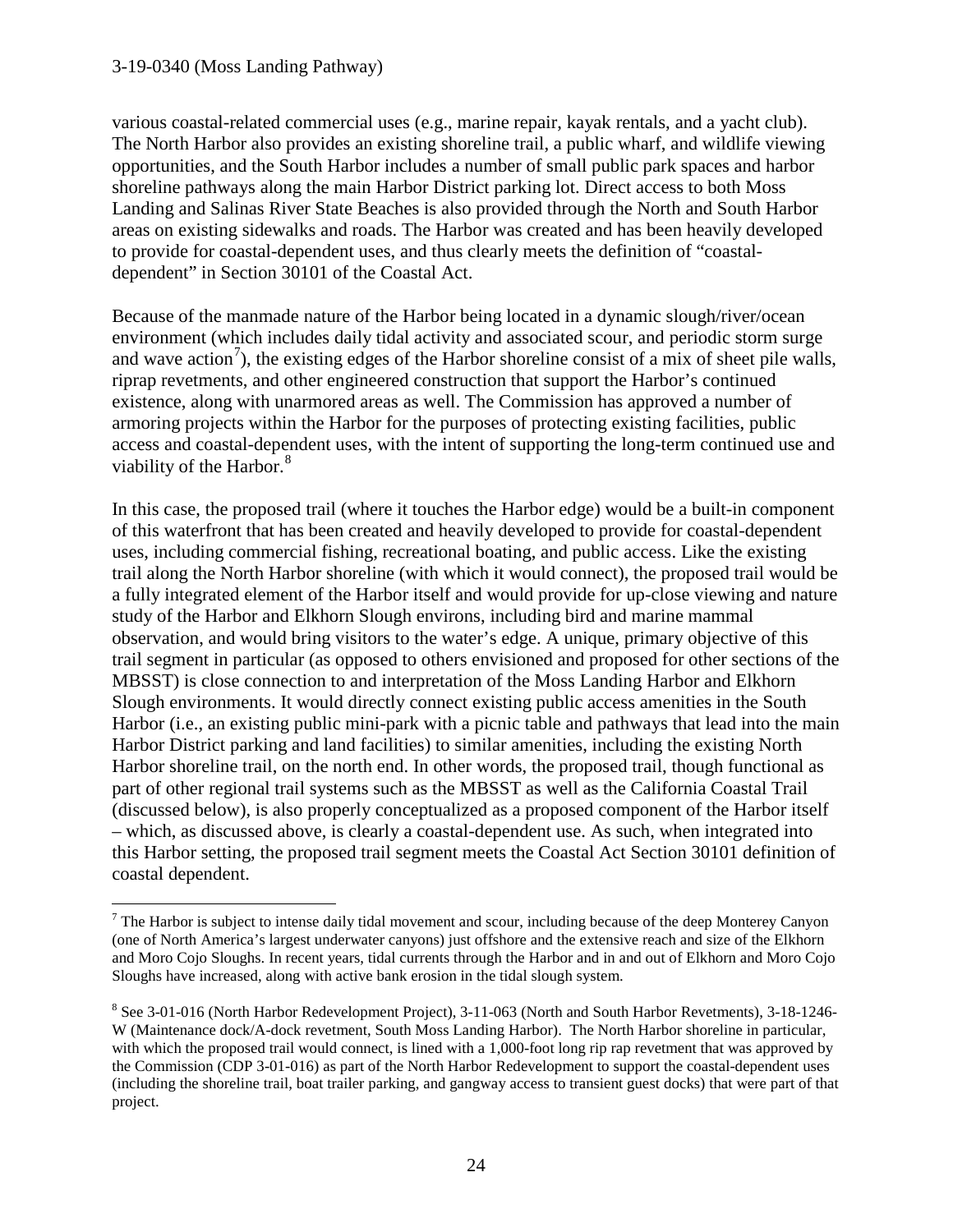In addition, the proposed trail represents a critical north-south segment of the CCT. The Commission's primary definition of and goal for the CCT is that it must be a continuous walking and hiking trail *as close to the ocean as possible*. It must also maximize ocean views and scenic coastal vistas and provide an educational experience of the coastal environment.<sup>[9](#page-24-0)</sup> Mirroring these objectives, the Commission's primary siting and design standard for the CCT is that it should be sited and designed to be located along or as close to the shoreline as is physically and aesthetically feasible. In 2003, the Coastal Conservancy, in conjunction with the Commission, prepared a report titled *Completing the Coastal Trail* for the California State Legislature, which provides principles for designing the CCT, the first of which is proximity to coastal waters. It states: "Wherever feasible, the Coastal Trail should be within sight, sound, or at least scent of the sea. The traveler should have a persisting awareness of the Pacific Ocean. It is the presence of the ocean that distinguishes the seaside trail from other visitor destinations." The CCT then, by definition, meets the Coastal Act Section 30101 definition of coastal dependent because it requires a site on or adjacent to the sea to be able to function as intended.<sup>10</sup>

Furthermore, there is only one possible north-south alignment for the MBSST/CCT through this area of Monterey County because of the presence of the Elkhorn Slough and the main channel of the Harbor. As shown in **Exhibit 2**, the open water of the Harbor and Elkhorn Slough main channels, as well as the many fingers and marsh areas of the Elkhorn Slough, limit north-south travel in this region to the existing Highway 1 bridge, which spans the most narrow crossing of the Elkhorn Slough and Harbor waters (including marsh areas). The next north-south accessway (for vehicles, bicycles, and pedestrians) is Elkhorn Road, a rural two-lane roadway (with no sidewalks, shoulders, or striping) located to the east of the Slough and approximately three miles inland of Highway 1. As such, options for the CCT alignment through this region that meet the primary objective of close proximity to the ocean ("within sight, sound, or at least scent of the sea") are limited to the one proposed in this project.

So, for these reasons, the proposed bicycle/pedestrian trail segment in this case is considered a coastal-dependent use. The trail would be an integral piece of the Harbor itself, which is a longestablished coastal-dependent use on the Monterey Bay. Its location along the Harbor is the only one available to meet the larger statewide objective for the CCT, i.e. to be in close proximity to the Pacific Ocean. No other possible alignment exists in close proximity to the shoreline, with the next closest existing roadway located several miles to the east and away from the ocean. Along with other alignment alternatives discussed in further detail below, the development of a continuous north-south trail through the Slough itself would raise a number of additional Coastal Act consistency issues, including because of the much larger area of impact that would result from spanning the entire Slough (instead of just the much narrower entrance to the Slough), as well as the more environmentally sensitive nature of the Slough when compared to the developed Harbor. (Nor would any other locational alternatives meet the project proposal that this trail segment be an integral, functional component of the Harbor itself.) The proposed trail therefore meets both the Section 30101 definition of a coastal-dependent use and the Commission's

 $\overline{a}$ 

<span id="page-24-0"></span><sup>9</sup> https://www.coastal.ca.gov/access/ctrail-access.html

<span id="page-24-1"></span> $10$  And similarly, the Commission has found the CCT to qualify as coastal dependent in previous CDPs (e.g., CDP 3-16-0446 (Rockview, Pleasure Point, Santa Cruz County), approved by the Commission in February 2019).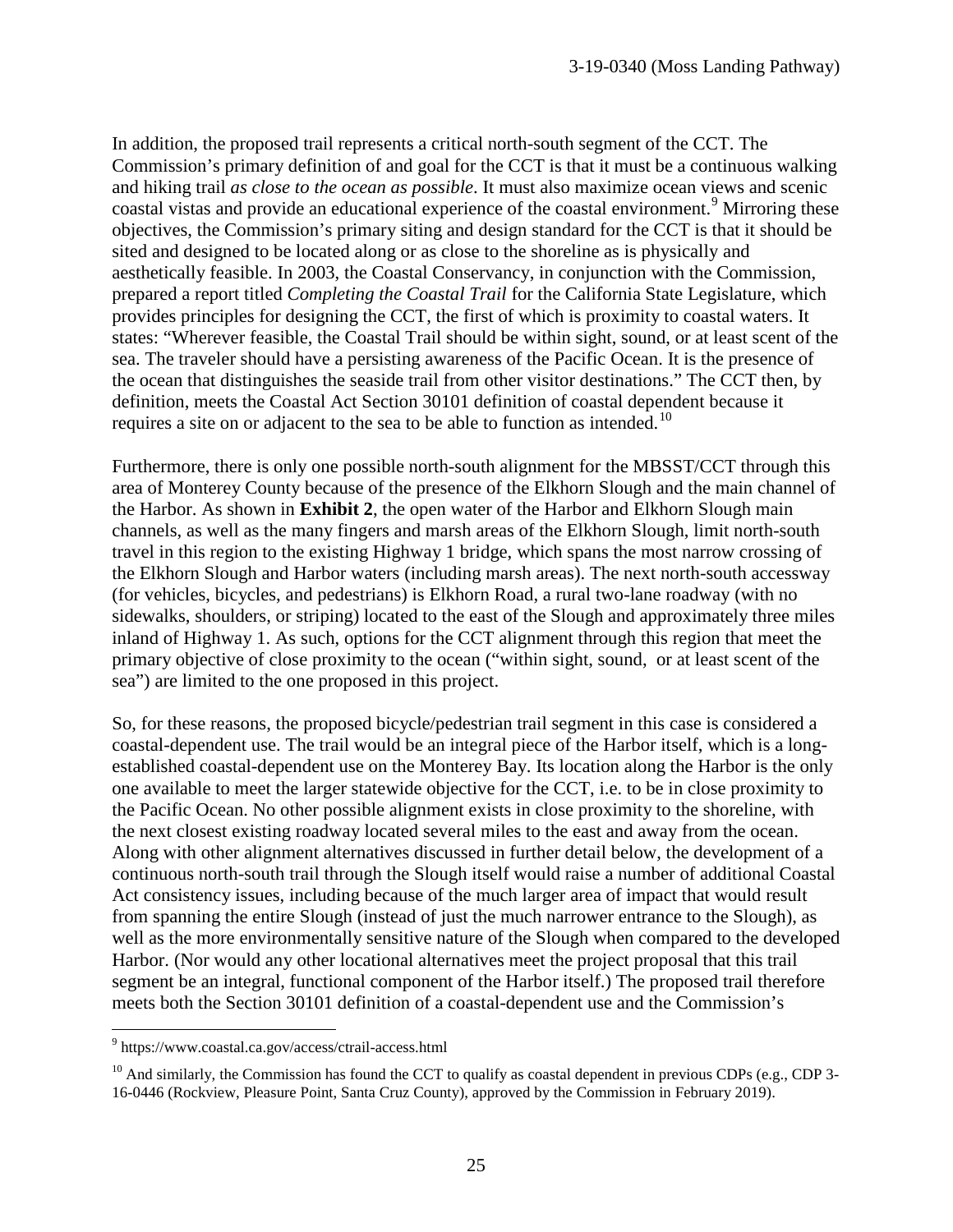definition of and primary objectives for the CCT, and thus meets the first eligibility test of Section 30235 because of its coastal dependent nature.

#### *Necessity of Revetments*

 $\overline{a}$ 

In terms of the Section 30235 requirement that shoreline structures, such as the two proposed revetments, be *required* to serve a coastal-dependent use, the Commission has in the past interpreted this to require an applicant for a shoreline protective device to demonstrate that there is no feasible alternative that would result in reduced significant adverse impacts to coastal resources.<sup>[11](#page-25-0)</sup> The following describes the two proposed revetments and provides an alternatives analysis that evaluates trail alignment alternatives and armoring alternatives.

#### *Revetment 1 (Former Highway 1 fill embankment)*

The first proposed 313-foot-long and 20- to 25-foot-wide revetment would be located just south of the proposed bridge adjacent to the proposed trail section atop the existing former Highway 1 fill embankment. As shown in **Exhibit 3**, this area is a small peninsula immediately adjacent to the highway that consists of the remnants of the former bridge abutment and deteriorating concrete block pieces that is likely a mix of non-engineered concrete riprap and former roadway pieces, as shown further in **Exhibit 4**. This site is directly exposed to and fronting the Harbor mouth and adjacent to the entrance to the Elkhorn Slough and, as described above, the Harbor is subject to intense daily tidal movement between the ocean and the extensive inland reaches of the Elkhorn Slough. Wave overtopping has, over time, eroded an approximate three-foot scarp in the peninsula landward of the rubble, as seen in **Exhibit 4**.

The design of the trail and the need for this proposed revetment was evaluated in the *Basis of Design for Shore Protection at Moss Landing Harbor* (prepared by Sea Engineering, Inc., March, 2011), which describes that this segment of Harbor shoreline is subject to erosion by ocean waves entering the slough from the Harbor entrance channel. This report modeled and based the design of this trail section on the following factors: stillwater level (including tides, wave conditions, storm surge and wave setup, and sea level rise) and wave runup, and calculated a 14.45-foot runup (non-overtopping) elevation for a 50-year design life of the trail. The existing elevation for this segment along the peninsula ranges from about 11 feet to 16 feet, so the proposed gabions would elevate the trail to a level 15 to 16-foot height. Concerning the desired level of protection for the trail, the report indicates that at this proposed elevation, the revetment was designed as a non-overtopping structure. The revetment was designed with a minimum fivefoot clearance to the edge of the bicycle/pedestrian path. The Applicant indicated that given that this existing peninsula directly faces the Harbor entrance and experiences direct wave impact, the proposed riprap revetment is necessary to ensure protection of the proposed trail for its 50-year design life. The revetment was designed using typical engineering standards for this type and width of trail in an environment at the water's edge.

In a subsequent evaluation,  $12$  the Applicant's engineers elaborated on the need for and choice of a riprap revetment for protection of the proposed trail at this location. They indicated that the

<span id="page-25-0"></span><sup>&</sup>lt;sup>11</sup> Coastal Action Section 30108 defines "feasible" to mean "capable of being accomplished in a successful manner within a reasonable period of time, taking into account economic, environmental, social, and technological factors."

<span id="page-25-1"></span><sup>&</sup>lt;sup>12</sup> Monterey Bay Sanctuary Scenic Trail Shore Protection (MBSST) – Response to California Coastal Commission (CCC) Comments, dated February 27, 2014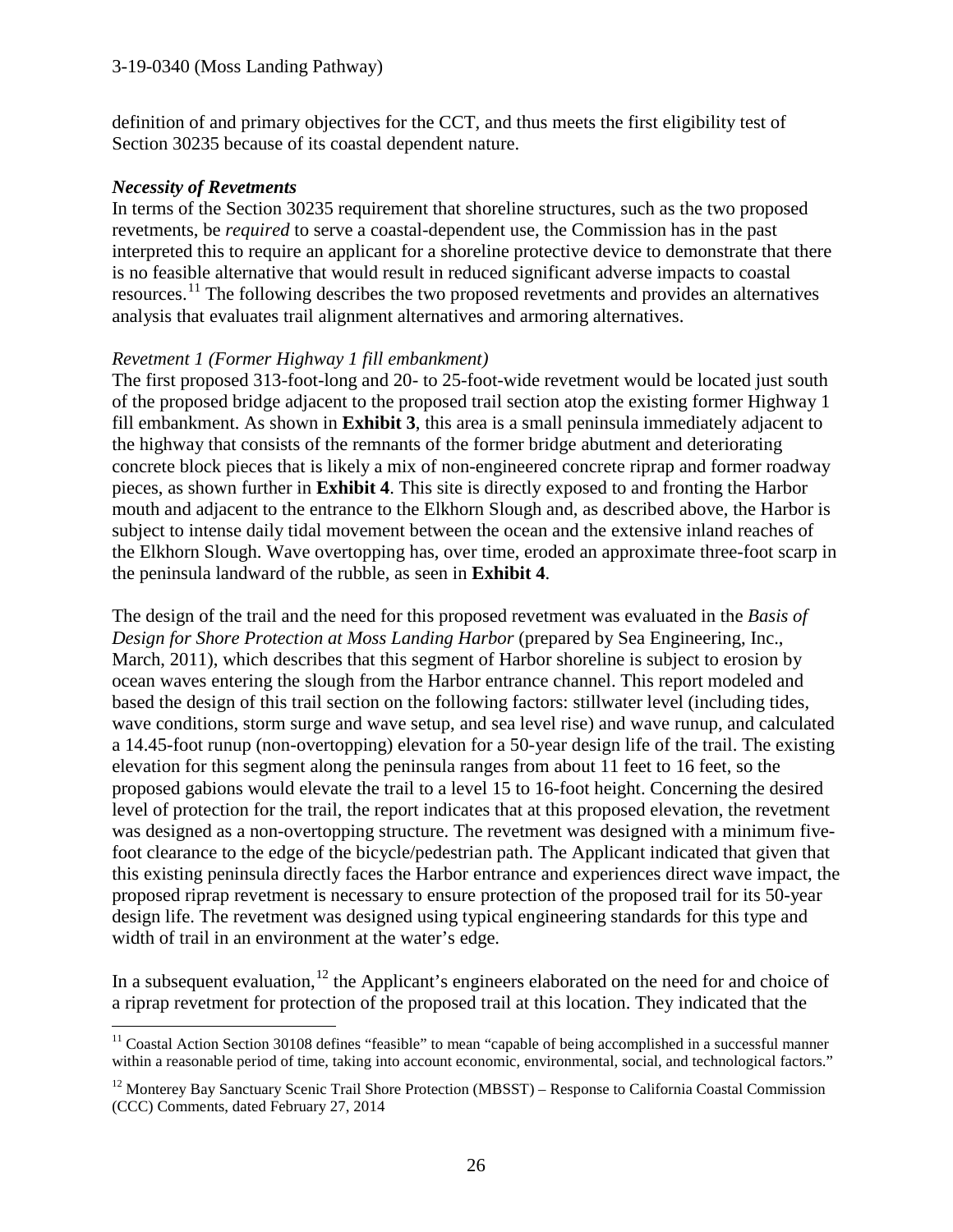proposed revetment is necessary to mitigate further erosion of the shoreline at this location and protect this public facility along a similar slope as the existing non-engineered rubble and debris at the site, which it would replace, and it was chosen as the best option in a harbor environment because of its ability to absorb wave impact. The Applicant indicated that revetments are typical shoreline armoring structures in this and other harbor settings, and that it was also the preferred alternative from a cost perspective.

#### *Revetment 2 (South Harbor/Moss Landing Road)*

The second proposed revetment would be located in the South Harbor fronting the proposed trail segment along Moss Landing Road (see **Exhibit 3**). At this location, four existing Moro Cojo Slough box culverts allow for active tidal flow under Moss Landing Road between the Harbor and Moro Cojo Slough. In 2013, the Commission approved a 130-foot-long revetment adjacent to the westernmost box culvert to protect the culvert and the existing structures and coastaldependent uses associated with the Harbor shoreline and facilities (including the existing mini-park area) from ongoing scour and erosion.<sup>[13](#page-26-0)</sup> The proposed 270-foot-long revetment would connect to this existing revetment.

Like the rest of the Harbor and other facilities located along the shoreline here, the site is located within historical sand dunes. Undeveloped sites within Moss Landing Harbor still display dune properties, but long developed sites, like the public boating and parking facilities and the island they are constructed on, do not generally have the outward appearance of dunes. Still, the underlying geologic substrate is sandy. These sandy soils are easily erodible and, when subject to scour and wave action or via accelerated currents near the box culvert pipe, can lead to significant shoreline loss.

In this area adjacent to Moss Landing Road and the box culvert pipes, little protection exists against shoreline scouring and undermining of the pipes and/or roadway. The daily tidal exchange between the ocean and the slough slowly erodes the unconsolidated sand material that comprises the Harbor's inner edge. In its 2013 approval of the revetment adjacent to the westernmost culvert, the Commission found that, over time, the bluff edge has slowly retreated to within a few feet of the existing harbor facilities at the "G" dock, Moss Landing Road itself, and the box culvert connection with Moro Cojo Slough – all of which were then threatened and necessitating armoring. In addition, in 2014, two of the four existing culvert tide gates at this location began leaking saltwater from the Harbor into Moro Cojo Slough, threatening to contaminate potable wells and damage Moss Landing Road and underground utilities. The County repaired the tide gates under an emergency CDP from the Commission.<sup>14</sup>

The Applicant indicated that given the narrow land area where the trail is proposed between Moss Landing Road and harbor waters, the highly erodible nature of this area of the Harbor, and the history of erosion around the existing box culverts, the proposed riprap revetment is necessary to ensure protection of the proposed trail for its 50-year design life. The revetment was designed using typical engineering standards for this type and width of trail in an environment at

<span id="page-26-0"></span> $\overline{a}$ <sup>13</sup> Coastal Commission CDP Number 3-11-063, approved October 2013.

<span id="page-26-1"></span><sup>&</sup>lt;sup>14</sup> Coastal Commission emergency CDP Number G-3-14-0039, issued November 18, 2014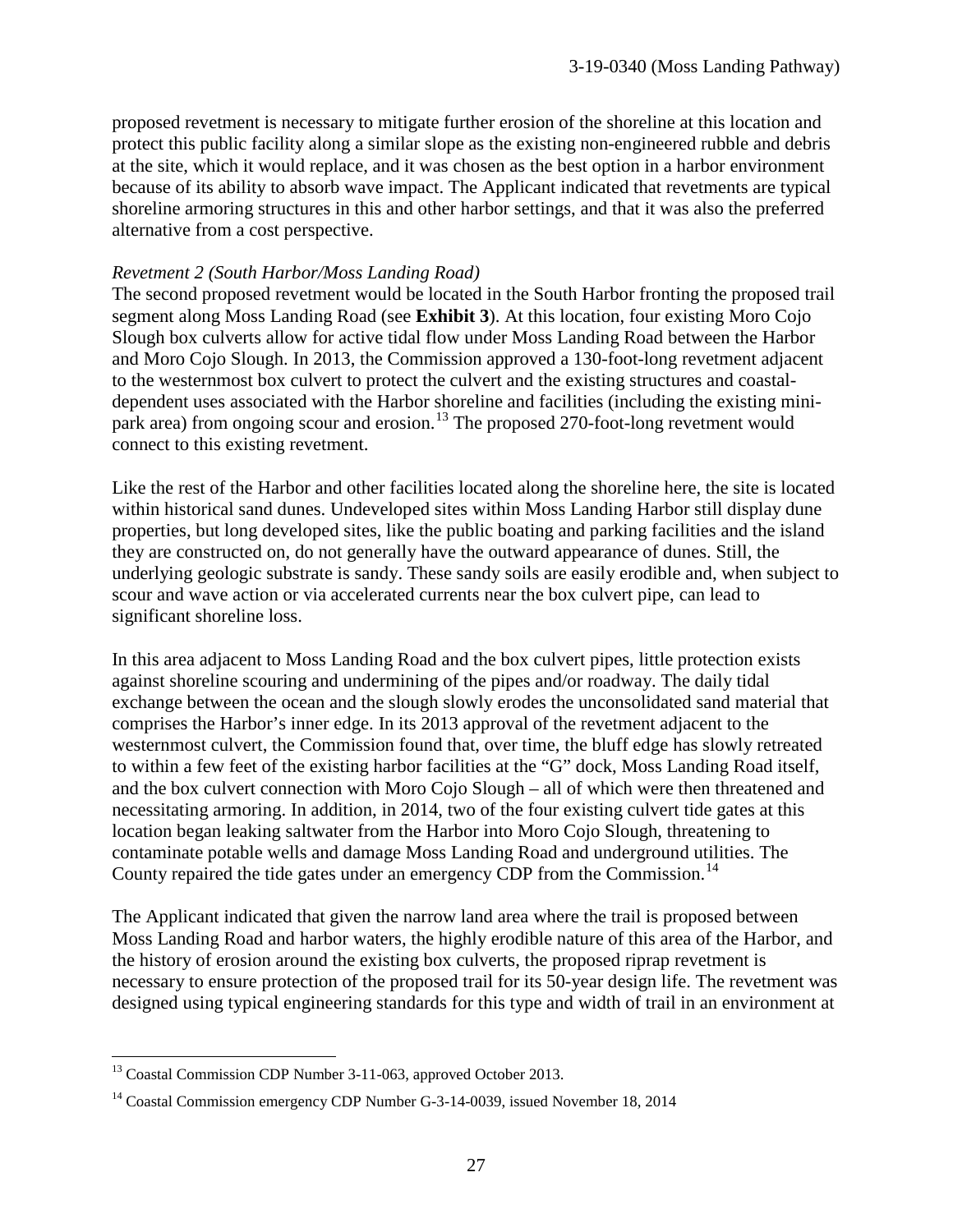#### 3-19-0340 (Moss Landing Pathway)

the water's edge and, like Revetment 1 discussed above, was chosen primarily for its ability to absorb wave impact in the harbor environment.

#### *Alternative Bridge Alignments*

The Moss Landing area is uniquely constrained by a number of factors related to Harbor waters and navigation channels: Elkhorn Slough and Moro Cojo Slough marsh and open waters; private property; Highway 1; known archaeological resources; and existing development. As described above, the presence of the Elkhorn Slough and the main channel of the Harbor greatly restrict options for the north-south alignment of the MBSST/CCT through this area of Monterey County. Any proposed north-south trail would need to cross over the Elkhorn Slough/Harbor main channel, either on the existing highway bridge or a new bridge.

In addition to the existing highway bridge area, the only other possible location for a bridge over the Harbor main channel would be from the "Island" (or Sandholdt Road) across the Harbor mouth to Jetty Road and Moss Landing State Beach. As shown in **Exhibit 3**, although this location is closer to the sea than the proposed alignment, such a bridge crossing over this portion of the harbor mouth would be physically infeasible given the bridge height that would be needed to allow boats, including large fishing and marine research vessels, unimpeded access into and out of the Harbor. Furthermore, a bridge at this location would have significant visual impacts given its prominence at the main Harbor entrance, would likely have significant dune and other habitat impacts, as well as engineering and permitting challenges related to the existing Harbor jetties.

Similarly, any new bridge farther inland from the Harbor would need to cross over the Elkhorn Slough proper and would have significant engineering and cost constraints as well as coastal resource (habitat, visual, etc.) impacts given the extensive width of Elkhorn Slough (including associated marsh and wetland areas) located inland of Highway 1. And as described above, the next nearest existing roadway inland of the Elkhorn Slough is several miles from the ocean and any trail here would be disconnected from the larger CCT alignment.<sup>[15](#page-27-0)</sup> Thus, the location of the proposed pedestrian/bicycle bridge in the vicinity of the existing vehicular bridge is the only feasible option for getting across the Harbor and Elkhorn Slough entrance channels and, as such, options for the alignment of the trail that will connect south of this bridge are limited, as discussed below. Moreover, an inland alternative bridge alignment would not achieve the purpose of the proposed trail segment to function as an integral component of the Harbor itself.

### *Trail Alignment Alternatives South of the Bridge*

 $\overline{a}$ 

In this vicinity, alternative alignments for the segment of the trail located south of the proposed bridge are limited to the area from the edge of Highway 1 to the Harbor waters, a roughly 50- to 200-foot-wide area (shown in **Exhibit 3)**. This area consists of several parcels in private ownership, as described below. The area north of the MLPP facilities (between the water and the highway) also contains a highly sensitive archaeological site (described below under 'Archaeological Resources') and, as such, the potential area for the trail is limited to that which

<span id="page-27-0"></span><sup>&</sup>lt;sup>15</sup> Since these alternate water crossing locations were dismissed early on in the MBSST planning process, no evaluations were ever done to determine if they would or would not require any sort of shoreline armoring for any other portions of the trail that would connect to these crossings. So it is unknown whether or not they would result in more, less, or the same amount of armoring as is proposed.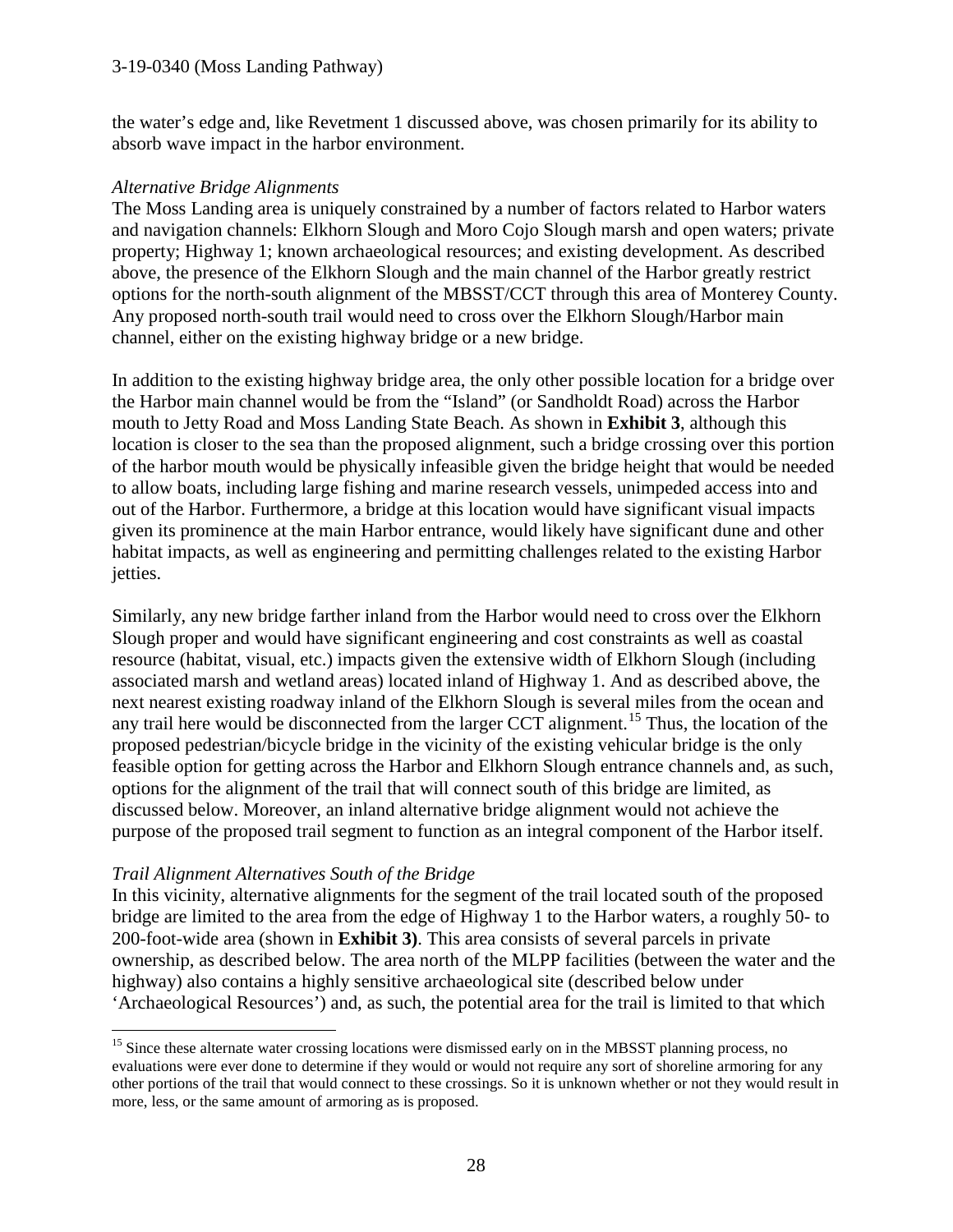is proposed.

A segment of the proposed trail would be located on an MLPP parcel (APN 133-181-009) owned by Vistra Energy, who has authorized this segment of the trail to be developed on its property (see **Correspondence**).[16](#page-28-0) This location on the Vistra property is the only location deemed feasible by Vistra for trail use given existing infrastructure, public safety concerns, and Vistra's general concerns related to security and protection of its facilities.

South of the Vistra property, the trail will extend up the slope and be sited within the County's road right-of-way (see **Exhibit 3**). The County initially proposed that the trail would pass through the parcels in the general location of the trees shown in **Exhibit 3** (APNs 133-173-005 and 133-173-002), but that property owner (i.e., Moss Landing Commercial Park LLC) rescinded permission to locate the trail on these properties. An option to locate the trail on piers over the water in this area was evaluated but was dismissed because, as shown in **Exhibit 3**, APN 133- 173-005 extends out into the Harbor waters. While the Moss Landing Harbor District (District) Harbormaster has indicated that efforts to renegotiate a lease with this property owner are underway and ongoing, at this time the District does not own, control, or otherwise have a right to the base or "mud" portion of this property, but instead only has a right to use the water for boating purposes.<sup>[17](#page-28-1)</sup> Both the Applicant and the District concur that this property owner, having rescinded permission to site the trail on the land portion of their property, would not be expected to grant permission to use any other portion of these properties site (i.e., in or along the water's edge, or on piers over the water). The Applicant, i.e. the County, has indicated that given the time and cost involved, it is not able to pursue eminent domain in order to locate the trail on this property outside of the County's right-of-way. Furthermore, even if permission to locate the trail within the water (on piers) in this area could be obtained from the landowner, the primary navigation channel in and out of the southeast Harbor is narrow (approximately 30 to 40 feet wide) and it may not be physically feasible to site a new 10 to 14-foot-wide pathway (what would essentially be a new pier) in the water parallel to the Harbor shoreline while maintaining adequate navigation space. Finally, an existing seawater intake structure (also owned by Moss Landing Commercial Park LLC) that extends out into the water also presents challenges to siting the trail over the water here.

#### *Revetment Alternatives*

 $\overline{a}$ 

In terms of alternatives to the proposed revetments themselves (neither of which would be

<span id="page-28-0"></span><sup>&</sup>lt;sup>16</sup> This parcel contains the MLPP's two existing seawater water cooling intake structures and related infrastructure. MLPP has been and continues to undergo various changes to modernize and upgrade its facilities, and is currently seeking approvals from the County for a battery energy storage system expansion. The northern cooling seawater intake structure serves MLPP's generating units 1 and 2, which as of the date of this staff report, are the only units still in operation at the plant, generating natural gas-fired electricity. The southern intake most recently served generating units 6 and 7, which were "mothballed" in 2016.

<span id="page-28-1"></span><sup>&</sup>lt;sup>17</sup> The State Lands Commission granted sovereign salt marsh, tide and submerged, and swamp and overflowed lands in trust to the Moss Landing Harbor District in 1947 for the majority of the current-day Harbor for the establishment, improvement and conduct of a harbor and for the construction, maintenance, and operation of wharves, docks, piers, slips, quays, and other utilities, structures, facilities, and appliances necessary or convenient to promote and accommodate commerce and navigation. The southeastern corner of the current-day Harbor, however, was not part of the area that was granted to the District, and the District has to-date operated this area under lease agreement(s) with the landowner.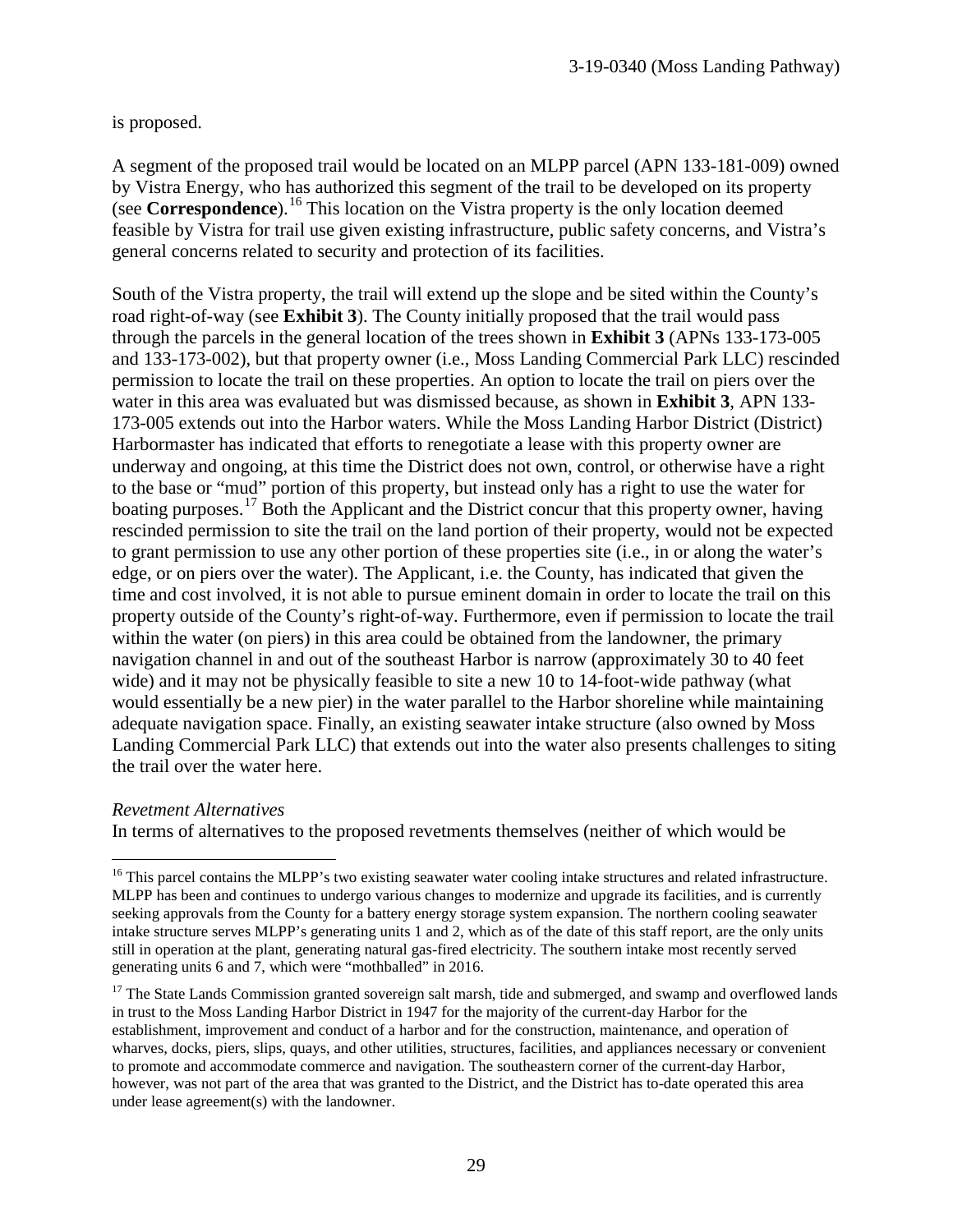located on these properties just described above), the Applicant evaluated the following:

Seawall (gravity wall): According to the Applicant's engineers, seawalls at the two locations proposed for armoring would be problematic for two primary reasons. First, the optimal foundation for a seawall is hard sediment or rock, and substrates in the Harbor are mostly sandy material, easily erodible by the effects of waves, tides, and currents. Erosion of the foundation material would lead to instability of the wall, unless the elevation of the toe of the wall was significantly below the influence of scour. Installation of a seawall in this Harbor setting would require substantial excavation and potentially complicated construction methods, and installation of the toe of the wall would require a very large volume of fill in Harbor waters. Second, unlike riprap, seawalls have a tendency to reflect waves back into the water, leading to potentially unsafe navigation for vessels traversing Harbor waters. In addition, refracted waves may exacerbate erosion elsewhere as the wave energy is reflected and travels to other locations in the Harbor before dissipating. Finally, from a cost perspective, seawalls are generally high cost when compared to other armoring options such as riprap.

Bulkhead (sheetpile wall): Bulkheads are typically built using steel, precast concrete, timber, or composite (plastic) sheet pile. Like seawalls, bulkheads are impermeable structures that have a tendency to reflect waves, leading to potential navigation and erosion issues. Bulkheads are typically common in low- to intermediate-impact situations (based on fetch, body, and wave height), such as along riverfronts and other inshore waterways, or in protected areas of bays and harbors. The two existing steel sheetpile bulkheads at the remaining north and south bridge abutments (where the proposed new bridge would connect) appear to have been installed primarily to hold back fill and support surcharge loads from the previous bridge structure. These existing abutments are not typically subject to the full strength of harbor waves, as they are parallel to the dominant wave action. However, two segments of the proposed trail *are* subject to the full strength of harbor waves as these segments are perpendicular to the dominant wave action, and thus the riprap is necessary along these segments to dissipate the wave action. Finally, like seawalls, the cost of bulkheads is high when compared to riprap revetments.

Soft structures: The Applicant evaluated soft structures (such as vegetative berms or beach nourishment) and determined that such structures are typically utilized in low impact (fetch, body, and wave height) situations, such as within coastal marshes or along inshore waterways like lakes and reservoirs. Soft structures thus would not be suitable for the Harbor shoreline, particularly near the Harbor's main channel, where wave action, scour, and tidal surges are strong. As discussed above, the Harbor's shoreline edge is made up of mostly sandy soils and unconsolidated earthen materials that are easily and quickly eroded, and under these circumstances, any soft alternatives would require constant maintenance to remain effective. Although soft structures typically have minimal impacts on tidal exchange, sediment transport, and aesthetics, and are also relatively low cost, the Applicant determined that soft structures would not adequately protect these segments of the proposed trail.

No armoring: The Applicant determined that, at the proposed armoring location just south of the bridge, a "no armoring" alternative would not adequately protect the proposed public trail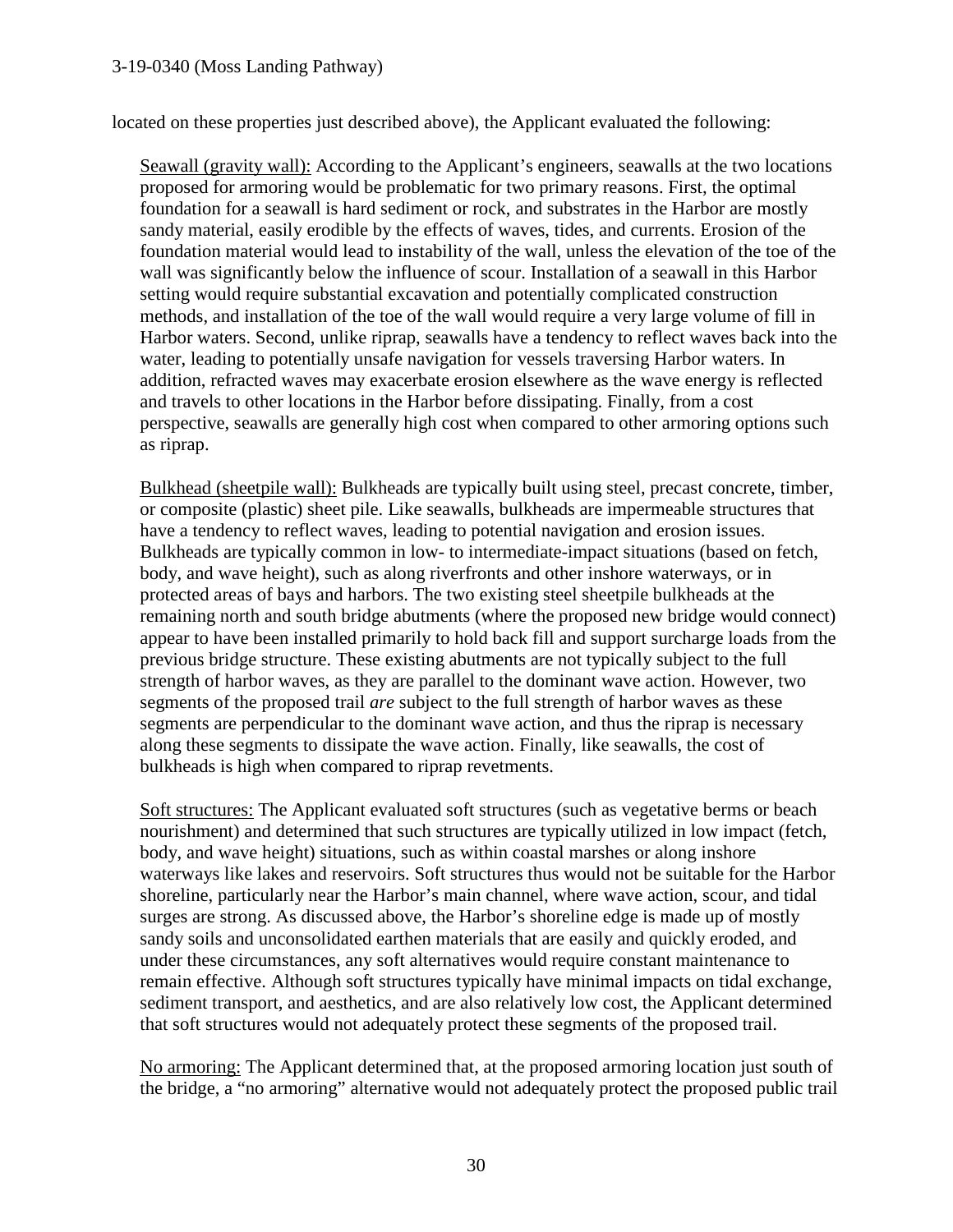at this location for any significant length of time. This determination was made given the deteriorated condition of the existing rock and concrete rubble at this site, which are the effects of ongoing erosion due to wave action and tidal flow and scour. Without riprap, it is unknown how long the trail could persist at this location while being consistent with required uniform building and safety standards, absent some sort of protection given its immediate proximity to the shoreline. At the second armoring location, along Moss Landing Road, it is similarly unknown how long the trail could persist at the edge of the Harbor without armoring, particularly given the history of erosion at the existing Moro Cojo Slough culverts and the volume of water that moves through this system on a daily basis, let alone during winter storms. Although the "no armoring" alternative would have no impacts on aesthetics, sediment transport, and tidal exchange in the short term, the risks and impacts with respect to public safety and potential damage and loss of the trail from erosion, scour, and tidal surges make this option unacceptable to the Applicant.

In sum, some type of shoreline protection for the proposed CCT is needed due to the highly constrained nature of the area, including with respect to the infrastructure present of a working waterfront/harbor, private property, archaeological constraints, and general site topography. And the proposed revetments are appropriate and necessary to support two segments of the proposed new trail because, like most of the Harbor shoreline, the highly erodible underlying sandy substrate of the Harbor, combined with daily scour and wave action, necessitate this type and level of protection. The revetments will protect these trail segments, will help define the edge of Harbor, and have been sized and designed similar to riprap revetments located elsewhere within the Harbor, and will ensure an appropriate level of protection of the trail and visual continuity. As discussed above, the evaluated alternatives were deemed to be infeasible (all of them) and/or not any less environmentally damaging (seawall/gravity wall and bulkhead/sheetpile wall) than the proposed revetments. Therefore, the project as proposed is the least environmentally damaging, feasible alternative.

#### *Sand Supply Impacts*

In terms of the Section 30235 requirement that shoreline structures, such as the proposed revetments, mitigate for adverse impacts to local shoreline sand supply (primarily for public beach retention reasons), the maintenance of the Harbor requires regular dredging, the spoils of which are used for beach replenishment for area beaches. Thus, when evaluated as part of the Harbor itself, any adverse impacts of the proposed revetments on sand supply are self-mitigated by the Harbor District's ongoing maintenance dredging program (CDP 3-16-0325) and the Army Corps of Engineers dredging of the Federal (main) channel, which redistributes sand that would otherwise inhibit use of the Harbor to appropriate locations for the purpose of augmenting local shoreline sand supply. Furthermore, because the proposed project is located in a harbor setting, it will not adversely impact beach space used for public recreational purposes, and is a new public access project, and would provide a valuable new public amenity for both residents and visitors along the Monterey Bay and Moss Landing Harbor shorelines. The project is therefore selfmitigating in this respect (*i.e.*, the public access aspect of adequate local shoreline sand supply) as well. Thus, the proposed revetments can be found consistent with this requirement of Section 30235 of the Coastal Act.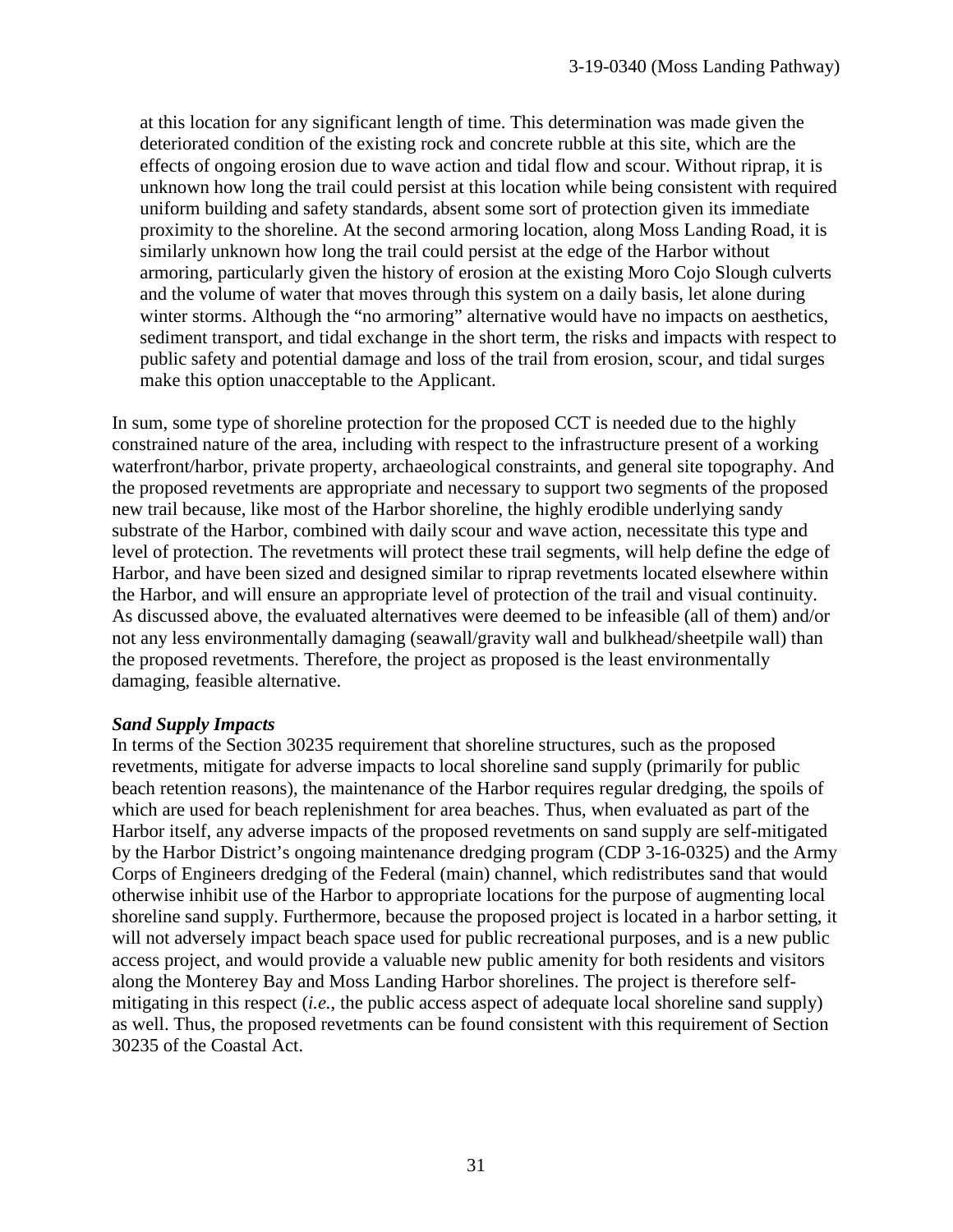In sum, much of the existing developed Harbor shoreline is comprised of either revetments or sheet pile walls for the protection of the Harbor; thus, the shoreline protection at issue here is implicated by all of the structures that define the form of, and support the function of, the Harbor itself. As such, while the proposed project includes the installation of armoring in coastal waters, the proposed armoring would serve the purpose of protecting the proposed trail, which as described above, would be part of the larger coastal-dependent Harbor that relies on such armoring for its continued functioning. The sandy substrates in the Harbor and the ability to absorb and not refract wave energy make revetments a preferred solution to secure the Harbor shoreline. Such revetments would be the least impactful to Harbor operations and the project inherently mitigates for adverse sand supply impacts. As such, the project as a whole satisfies the sand supply protection requirement of Coastal Act Section 30235.

### *Duration of Armoring Authorization*

The Coastal Act compels shoreline protection devices only necessary to serve a coastaldependent use or protect an existing structure in danger of erosion, and therefore shoreline protective devices are no longer compelled after the existing structures or coastal-dependent uses they protect are no longer present or no longer require armoring. Although in this case it is likely that the public pathway within the confines of the Harbor (i.e., the structure being protected by the revetments) will be in place for many years, it is unclear how sea level rise and other coastal hazards may affect the Harbor over time, so it is still necessary to ensure that the shoreline protection as constructed is not allowed to outlast the public trail it is designed and approved to protect. $18$ 

**Special Condition 6** thus limits the duration of this armoring approval to the time when the public accessway is no longer present or no longer requires armoring, whichever occurs first. If some portions of the public trail and related improvements are removed, while some portions are retained, the armoring is required to be reduced or modified so that it is the minimum necessary to protect the public trail improvements that are retained.

# *Long-Term Stability, Maintenance, and Risk*

The proposed trail and associated components are new development, and therefore must meet the standards imposed by Coastal Act Section 30253, which requires that new development must minimize risks to life and property in areas of high geologic and flood hazard. The Commission's experience in evaluating proposed development in areas subject to hazards has been that development has continued to occur despite periodic episodes of heavy storm damage and other such occurrences. Development in such dynamic environments is susceptible to damage due to both long-term and episodic processes. Past occurrences statewide have resulted in public costs (through low interest loans, grants, subsidies, direct assistance, etc.) amounting to tens of millions of dollars. As a means of allowing continued development in areas subject to these hazards while also avoiding placing the economic burden for possible future damages onto

<span id="page-31-0"></span> $\overline{a}$ <sup>18</sup> Monterey County, TAMC, the Elkhorn Slough Foundation, Association of Monterey Bay Area Governments, The Nature Conservancy, and others, in concert with Coastal Commission staff, are actively engaged in long-range planning for the Moss Landing area to address adaptation of Highway 1 and the Harbor and its various uses in response to expected sea level rise-related impacts. These efforts are ongoing with the ultimate goals of determining the appropriate outcomes for Moss Landing and the highway in this area consistent with the Commission's guidance on this issue to date.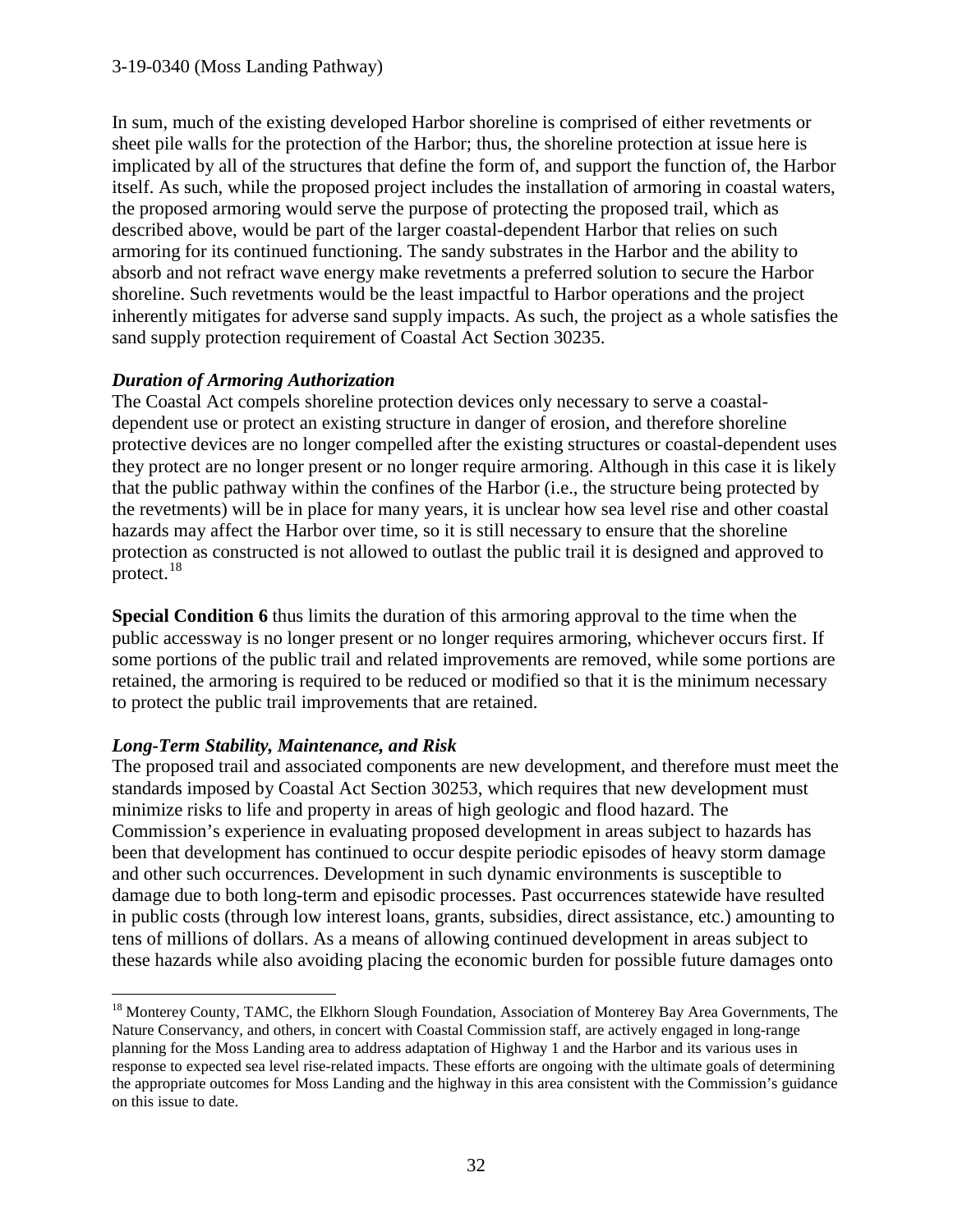the people of the State of California, applicants are regularly required to acknowledge site hazards and agree to waive any claims of liability on the part of the Commission for allowing the development to proceed. Such a condition is appropriate under these circumstances, and this approval is conditioned for the Applicant to assume all risks for developing at this location (see **Special Condition 12**).

In terms of assuring long-term stability and structural integrity, if the revetments were damaged in the future (e.g., as a result of wave action, storms, etc.), this could lead to a degraded public access condition. In addition, such damages could adversely affect Harbor uses and nearby recreational areas by resulting in debris within the Harbor and/or creating a hazard to the public using the Harbor. Therefore, in order to find the proposed project consistent with Coastal Act Section 30253, the project must be maintained in its approved state. Further, in order to ensure that the Applicant and the Commission know when repairs or maintenance are required, the Applicant must regularly monitor the condition of the revetments, particularly after major storm events. Such monitoring will ensure that the Applicant and the Commission are aware of any damage to or weathering of the armoring and other project components, and can determine whether repairs or other actions are necessary to maintain the armoring and trail in their approved state before such repairs or actions are undertaken. To assist in such an effort, monitoring plans should provide vertical and horizontal reference distances from armoring structures to surveyed benchmarks for use in future monitoring efforts.

Thus, to provide long-term structural stability and ensure that the proposed project is properly maintained, **Special Conditions 9 and 10** require the submission of as-built plans and monitoring and reporting at five-year intervals. Such monitoring provides for evaluation of the condition and performance of the proposed project, and allows for any necessary maintenance, repair, changes or modifications to be timely identified. **Special Condition 11** requires the Applicant to maintain the project in its approved state, subject to the terms and conditions identified herein. Future monitoring and maintenance activities must be understood in relation to the approved final project plans (see **Special Condition 1**).

# **E. MARINE RESOURCES AND SENSITIVE HABITAT**

The Coastal Act protects the marine resources and habitat offshore of this site. Coastal Act Sections 30230 and 30231 provide:

*Section 30230. Marine resources shall be maintained, enhanced, and where feasible, restored. Special protection shall be given to areas and species of special biological or economic significance. Uses of the marine environment shall be carried out in a manner that will sustain the biological productivity of coastal waters and that will maintain healthy populations of all species of marine organisms adequate for long-term commercial, recreational, scientific, and educational purposes.* 

*Section 30231. The biological productivity and the quality of coastal waters, streams, wetlands, estuaries, and lakes appropriate to maintain optimum populations of marine organisms and for the protection of human health shall be maintained and, where feasible, restored through, among other means, minimizing adverse effects of waste water discharges and entrainment, controlling runoff, preventing depletion of ground water*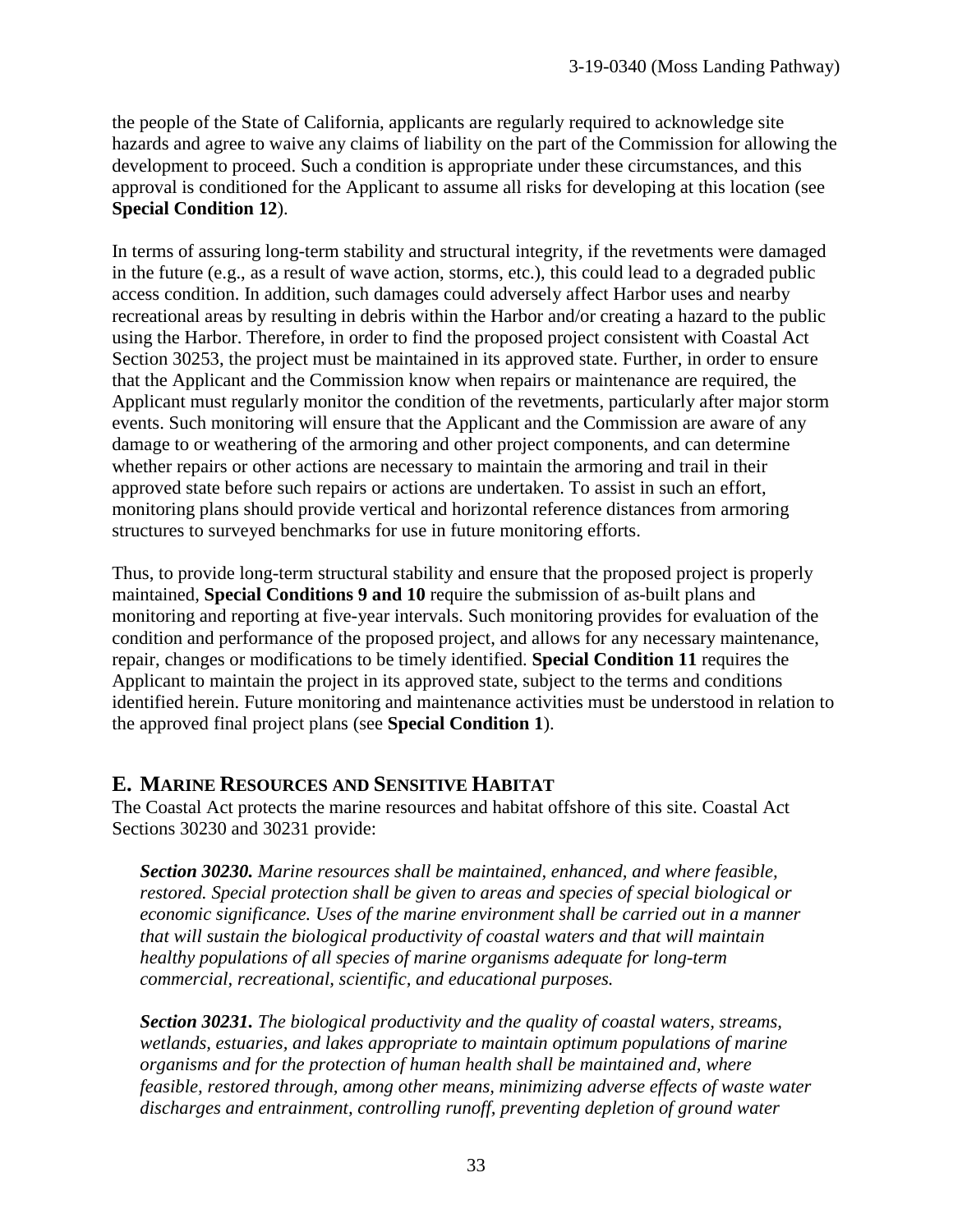*supplies and substantial interference with surface water flow, encouraging waste water reclamation, maintaining natural vegetation buffer areas that protect riparian habitats, and minimizing alteration of natural streams.* 

In addition, Section 30233 addresses filling of coastal waters and provides (in relevant part):

*Section 30233. (a) The diking, filling, or dredging of open coastal waters, wetlands, estuaries, and lakes shall be permitted in accordance with other applicable provisions of this division, where there is no feasible less environmentally damaging alternative, and where feasible mitigation measures have been provided to minimize adverse environmental effects, and shall be limited to the following:* 

*(3) In open coastal waters, other than wetlands, including streams, estuaries, and lakes, new or expanded boating facilities and the placement of structural pilings for public recreational piers that provide public access and recreational opportunities.* 

 *(7) Nature study, aquaculture, or similar resource-dependent activities.*

The Coastal Act defines fill as follows:

*Section 30108.2. "Fill" means earth or any other substance or material, including pilings placed for the purposes of erecting structures thereon, placed in a submerged area.* 

The Coastal Act also provides strong protections for sensitive habitat, such as wetlands:

*Section 30240. (a) Environmentally sensitive habitat areas shall be protected against any significant disruption of habitat values, and only uses dependent on those resources shall be allowed within those areas. (b) Development in areas adjacent to environmentally sensitive habitat areas and parks and recreation areas shall be sited and designed to prevent impacts which would significantly degrade those areas, and shall be compatible with the continuance of those habitat and recreation areas.* 

### **Consistency Analysis**

The Moss Landing Harbor provides the vital link between the tidal waters of Monterey Bay and Elkhorn Slough. Marine mammals, fish and seabirds make use of both the aquatic and terrestrial environments provided within the Harbor, the Slough and the Bay. Harbor seals and sea otters make their way through the Harbor to established haul-outs in Elkhorn Slough, and they are frequently observed in the vicinity of the project site. Pelicans and other shorebirds have also been observed resting or foraging in the vicinity. The tidal marsh and mudflats that fringe the northernmost area of the Harbor also serve as resting and foraging grounds for harbor seals, sea otters, and various shorebirds. Whereas environmentally sensitive habitats still exist in the North Harbor (including tidal flats, eelgrass beds, sandy beaches and sandy dune areas), the South Harbor area as well as the main channel and bridge area has been heavily used by recreational boaters since the opening of the Harbor in the mid-1940s, and has lost much of the fringing salt marsh and benthic environments that once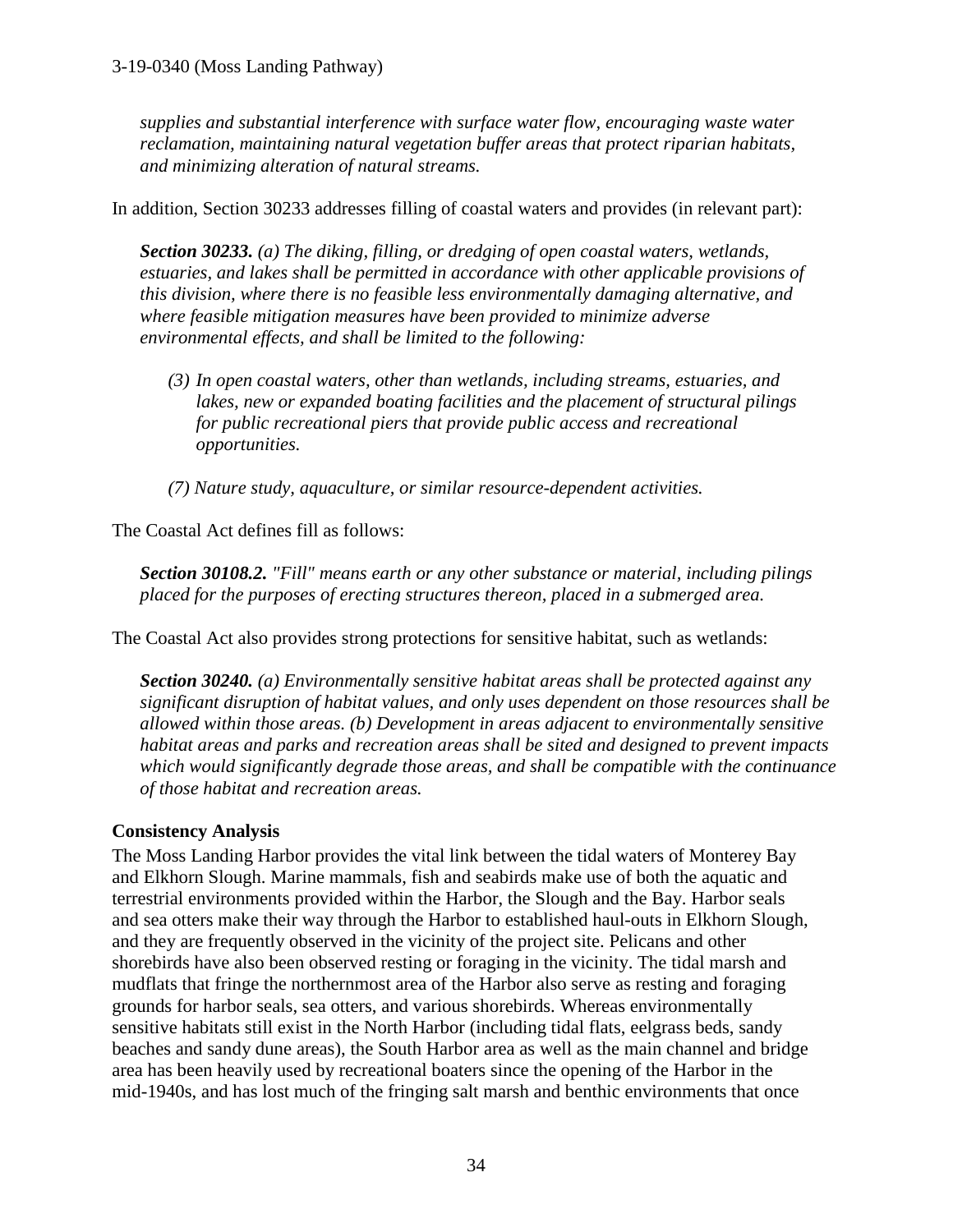existed. The North Harbor has had relatively little development over the same time period, and so has retained at least some of the natural habitats that existed in the area prior to the opening of the harbor entrance channel, and the related introduction of increased tidal currents that now flow in and out of Elkhorn Slough.

#### *Water Quality and Noise*

The proposed project involves significant construction in and over coastal waters, which can cause water quality impairment from sediment disturbance and runoff, equipment leaks, and spills of construction materials into Harbor waters. Additionally, pile driving can negatively impact marine wildlife by generating significant underwater noise. The prospect of both increased underwater sound and diminished water quality due to project activities are of particular concern as they relate primarily to southern sea otters, which are known to occur in Harbor waters, as well as other marine taxa.

The proposed project will additionally include the placement of new pilings in Harbor waters to support the proposed new bicycle/pedestrian bridge. **Special Condition 1(b)** requires Final Plans to identify all new pilings to be installed in association with the bridge, and that all piling materials, preservatives, and coatings be consistent with the requirements of the Commission's standard best management practices (BMPs) for such development.

With respect to the potential water quality impacts of overwater construction, **Special Condition 3** requires the Applicant to provide a Construction Plan that requires incorporation of the Commission's standard best management practices for work over water (including maintaining good construction site housekeeping controls and procedures, the use of appropriate erosion and sediment controls, a prohibition on equipment washing, refueling, or servicing over coastal waters, etc.) during project construction. To further protect marine resources and offshore habitat, **Special Condition 3** also requires construction documents to be kept at the site for inspection, and also requires a construction coordinator to be available to respond to any inquiries that arise during construction. The proposed construction timeline (June 15 to November 30) minimizes the likelihood that storm events will cause runoff contaminated by construction materials or sediment to enter Harbor waters.

The Applicant proposes to use low impact methods (i.e., a vibratory hammer) for setting the cast-in-steel shell piles rather than an impact hammer to help reduce the overall sound and exposure levels in the Harbor and Slough. The Applicant also proposes to employ noise attenuation measures, which either further reduce hydro-acoustic noise impacts or discourage fish and marine mammals from entering the area where hydro-acoustic disturbance will be most pronounced.<sup>[19](#page-34-0)</sup> To further address the noise impacts of pile driving, the proposed project includes marine mammal and fish protection measures that involve underwater acoustic monitoring, daily limits on the number of piles that can be driven (no more than one per day), marine mammal buffer/safety zone and monitoring by a qualified biologist, and compliance with all other National Marine Fisheries Service and U.S. Fish and Wildlife requirements for

<span id="page-34-0"></span> $\overline{a}$ <sup>19</sup> Specifically, the Applicant proposes soft starts (when initial driving strikes use low hammer energy and, consequently, produce less noise) and a bubble curtain (a wall of bubbles that acts both as a deterrent to fish and marine mammals and as a sound screen that reduces the transmission of noise outside the work area).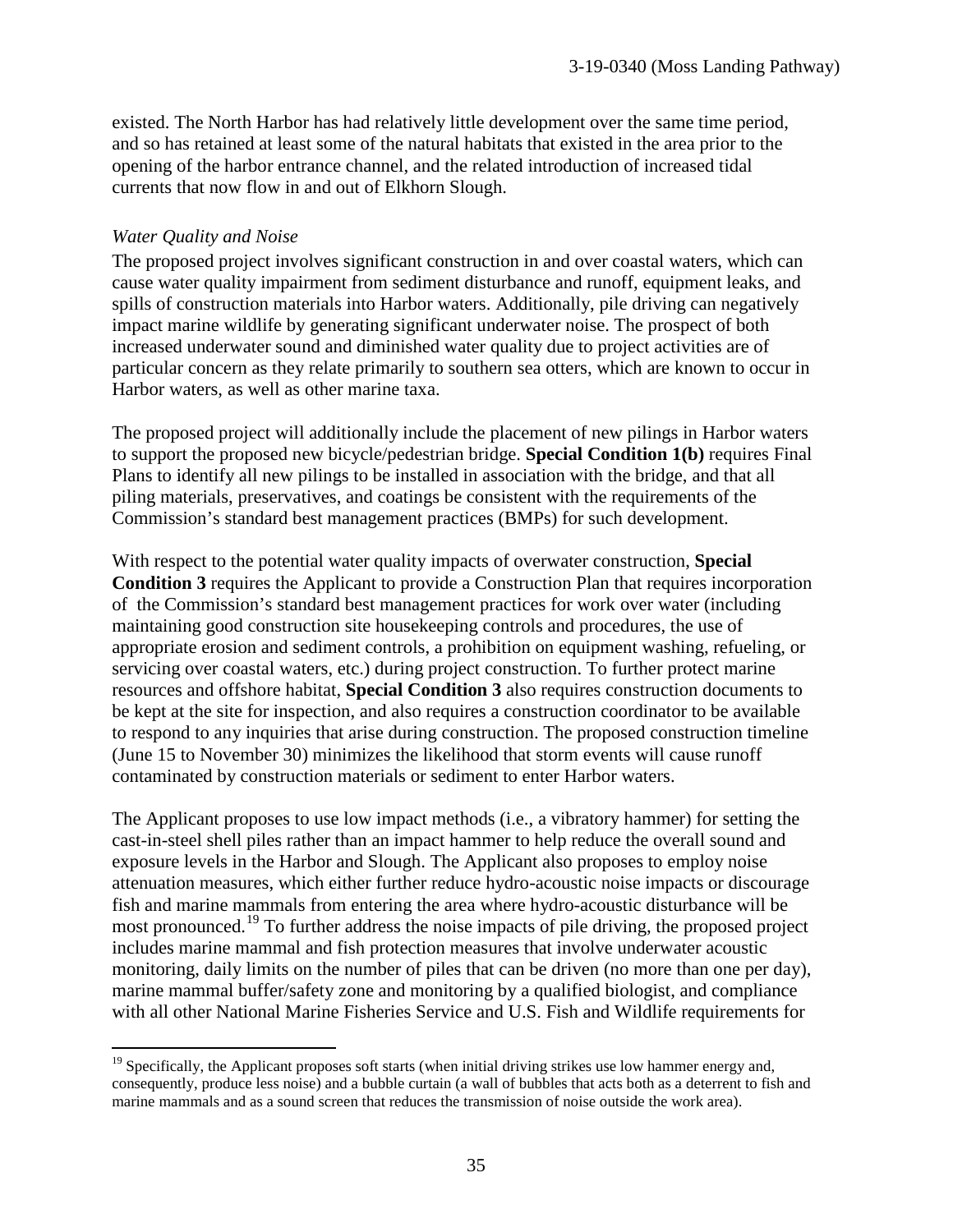such work (see **Exhibit 8** for the full suite of these measures which have been incorporated into the project). **Special Condition 1(b)** requires that the project plans include these methods as well as the Commission's standard BMPs during installation of the proposed bridge pilings.

### *Fill of Coastal Waters*

Additionally, the proposed project involves filling of coastal waters for the purpose of installing pilings to support the new bicycle/pedestrian bridge in the Harbor. Under Coastal Act Section 30233(a), such fill can be allowed for certain purposes where there is no feasible less environmentally damaging alternative, provided that any adverse environmental effects are mitigated. Coastal Act Section 30233(a)(3) allows fill for public recreational piers that provide public access and recreational opportunities. In this case (and as discussed above), the proposed bridge is essential to connecting the north and south segments of this proposed public trail over the open waters of the Harbor and Elkhorn Slough. In addition, fill of coastal waters is allowed under Coastal Act Section 30233(a)(7) for nature study or similar resource-dependent activities.<sup>20</sup> The proposed bridge will have expansive views of the Harbor, Pacific Ocean, and Elkhorn Slough, providing an up-close experience of this area. In addition, the proposed interpretive signage along the trail will encourage an understanding and appreciation of the natural environment here. Thus, the proposed project meets the limitations of Coastal Act Sections 30233(a)(3) and (a)(7) regarding allowable purposes for fill of open coastal waters.

In terms of feasible less environmentally damaging alternatives, Commission staff discussed several potential alternatives to the proposed bridge with the Applicant. One potential alternative is a freespan bridge or a reduced number of pilings to support the proposed bridge to eliminate or reduce the amount of fill. The Applicant indicated that the proposed bridge has been designed to meet all current seismic and safety standards and that any reduction in the number of pilings would introduce design and cost considerations that could render the project infeasible. Another potential alternative discussed with the Applicant that would eliminate the need for new pilings was a cantilevered bridge connected to the side of the existing Highway 1 bridge. The Applicant indicated that the existing highway bridge was not designed to accommodate the load of an additional 14-foot wide cantilevered concrete structure along its entire length, and that significant retrofitting or augmentation of the existing bridge would likely be necessary. Similar to the freespan or reduced pilings alternative, such an option would be cost prohibitive and would likely preclude construction of the trail. Finally, a no bridge alternative would either mean that the trail as envisioned would not be possible, or that bicyclists and pedestrians would need to continue using the Highway 1 shoulder over the existing bridge. Such an option would not meet project objectives to provide a safe, separated trail from the vehicular travel way, and is therefore considered by the Applicant to not be feasible. The proposed project therefore appears to be the least damaging feasible alternative, and environmental impacts from the bridge pilings are expected to be minimal due to the small area to be filled (240 square feet, or 0.0055 acre) and the highly engineered and heavily modified nature of the Harbor area itself. Thus, the proposed project meets the two requirements of 30233(a) that the project be the most feasible, least environmentally damaging alternative.

<span id="page-35-0"></span> $\overline{a}$  $20$  Nature study and public access is also a permissible use in wetland ESHA pursuant to Section 30240.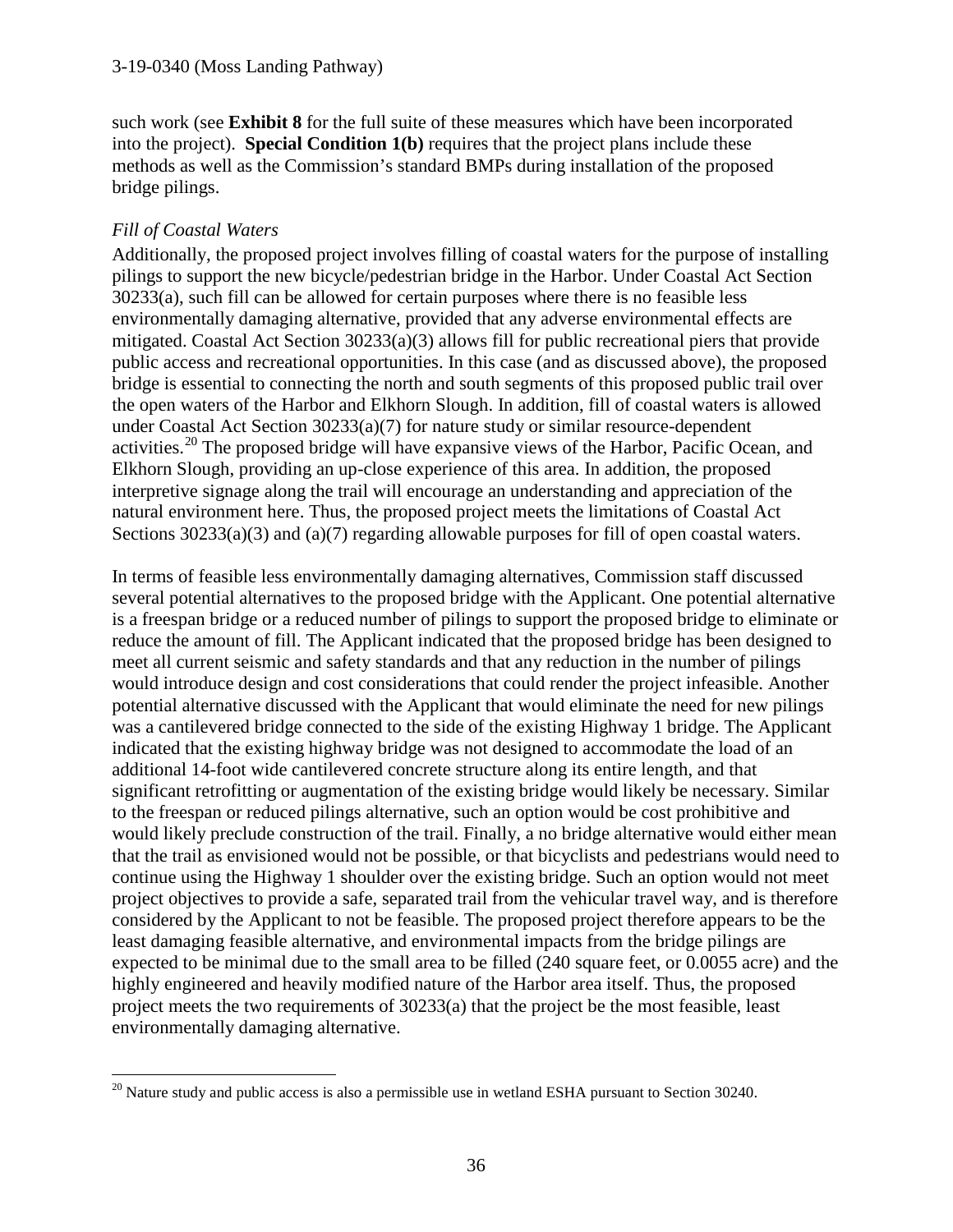# *Marine and Wetland Habitat*

The proposed project would result in a total of 0.517 acre of permanent impacts to jurisdictional estuarine wetland and open water habitat in the Harbor. The majority of this area is open water habitat, with a small percentage being upper tidal marsh margins of the Harbor at the two revetment sites, between the mean high tide and high tide lines. These areas are mostly disturbed Harbor mudflats (with existing concrete rubble at Revetment Site 1) but do exhibit some halophytic vegetation (inland saltgrass and woody pickleweed). Specifically, the bridge pilings and two revetments would have a permanent footprint impact of 0.415 acre in estuarine wetland and open water habitats, and the new bridge would result in 0.102 acre of permanent indirect impacts through shading of habitat beneath the bridge.

To mitigate for the permanent loss of wetlands, the County proposes to restore an area within the Elkhorn Slough area at a 3:1 replacement ratio. Because the County's proposal does not identify specific location(s) for the compensatory habitat or include provisions for monitoring or remediating to ensure that sufficient habitat will be restored to compensate for the proposed direct impacts to wetland habitat, **Special Condition 4** requires the Applicant to submit a final wetland habitat mitigation and monitoring plan for the Executive Director's review and approval prior to permit issuance.

In addition, with respect to eelgrass, recent (2018/19) survey data from the Elkhorn Slough Foundation indicates that eelgrass is present along the North Harbor shoreline near the public wharf. Project construction (specifically related to the proposed barges) has the potential to impact eelgrass in this area. As such, **Special Condition 5** requires the Applicant to undertake pre- and post-construction surveys and mitigate for impacts consistent with the California Eelgrass Mitigation Policy (CEMP). This requirement is consistent with what the Commission has approved in the past to protect eelgrass from the impacts of in- and over-water construction in areas of known eelgrass (including in such areas as the Morro Bay waterfront), and the project's eelgrass protections can similarly be found consistent with Coastal Act Sections 30230 and 30231.

Finally, the project includes other coastal resource protection measures, including as related to the construction barge and prevention of invasive aquatic species movement (if the barge is being transported from areas with such species). Specifically, the barge ballast tanks will be emptied and cleaned prior to moving them to the Monterey Bay National Marine Sanctuary/Elkhorn Slough area and the hulls will be inspected for non-native species above and below the waterline by divers (see **Exhibit 7**). Therefore, as proposed and conditioned, the project can be found consistent with Coastal Act Sections 30230 and 30231 regarding protection of marine resources and habitats, and with Section 30233(a) pertaining to fill of coastal waters.

# **F. PUBLIC ACCESS AND RECREATION**

Coastal Act Section 30604(c) requires that every coastal development permit issued for any development between the nearest public road and the sea "shall include a specific finding that the development is in conformity with the public access and public recreation policies of [Coastal Act] Chapter 3." The proposed project is located seaward of the first through public road (Highway 1). The following Coastal Act Sections specifically protect public access and recreation at the project location: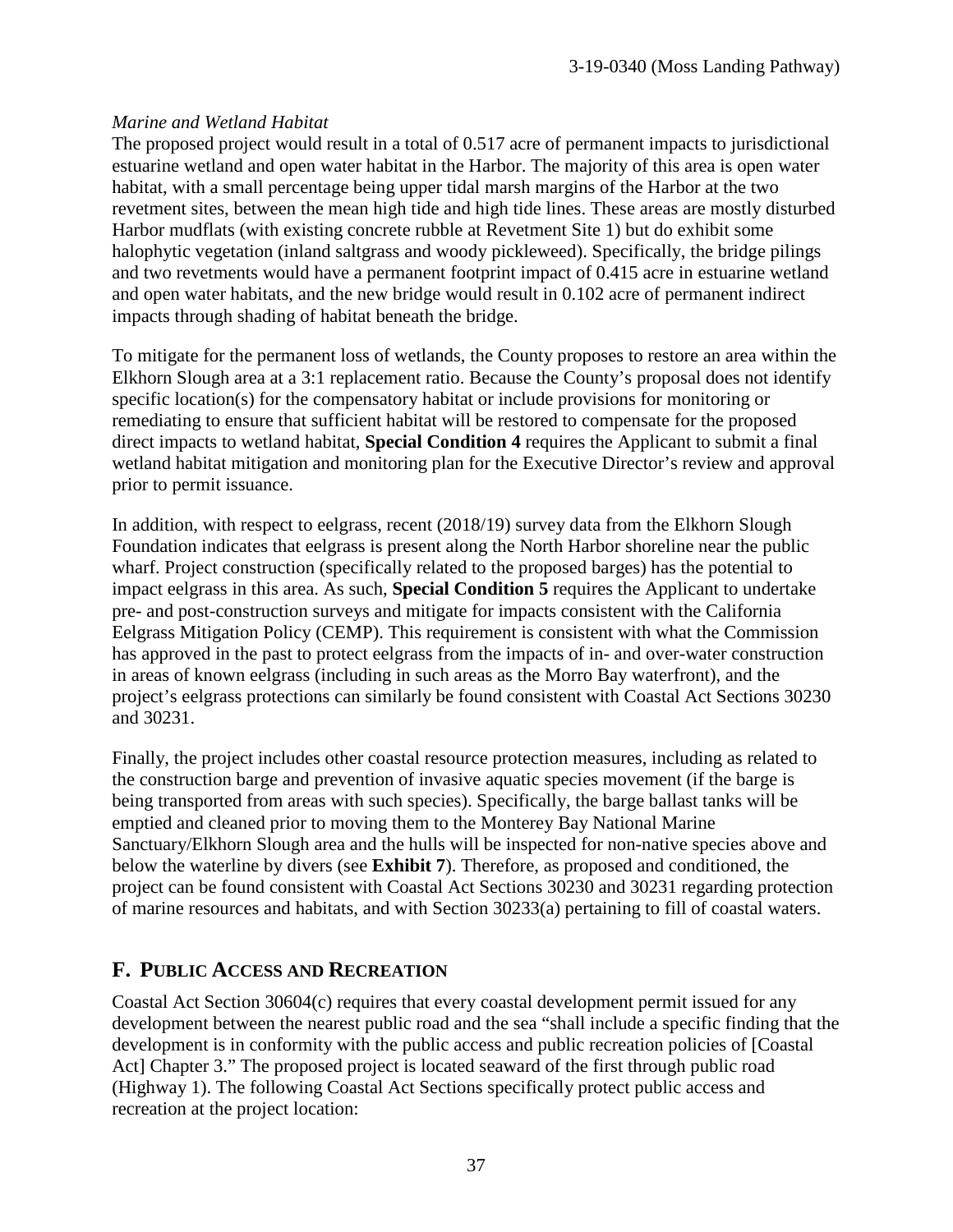*30210. In carrying out the requirement of Section 4 of Article X of the California Constitution, maximum access, which shall be conspicuously posted, and recreational opportunities shall be provided for all the people consistent with public safety needs and the need to protect public rights, rights of private property owners, and natural resource areas from overuse.* 

*30211. Development shall not interfere with the public's right of access to the sea where acquired through use or legislative authorization, including, but not limited to, the use of dry sand and rocky coastal beaches to the first line of terrestrial vegetation.* 

*30213. Lower cost visitor and recreational facilities shall be protected, encouraged, and, where feasible, provided. Developments providing public recreational opportunities are preferred. …*

*30220. Coastal areas suited for water-oriented recreational activities that cannot readily be provided at inland water areas shall be protected for such uses.* 

*30221. Oceanfront land suitable for recreational use shall be protected for recreational use and development unless present and foreseeable future demand for public or commercial recreational activities that could be accommodated on the property is already adequately provided for in the area.* 

*30223. Upland areas necessary to support coastal recreational uses shall be reserved for such uses, where feasible.* 

The LCP (which is guidance) identifies a future proposed trail through Moss Landing and requires that the system of trails shown in LUP Figure 6 (attached to this report as **Exhibit 6**) be established. In addition, the Moss Landing Community Plan chapter of the LUP states that the small scale of the Moss Landing community encourages walking, but a lack of sidewalks exists:

*LUP Policy 5.2.2.E. Pedestrian Access. Access improvements to and along the Shoreline within the Moss Landing Community Plan area are described in Chapter 6 and are shown on Figure 6. … The small scale of the central community area generally encourages walking, although the lack of sidewalks on Moss Landing Road or Sandholdt Road require caution on the part of pedestrians and drivers. It will be desirable to require sidewalks to be installed on Moss Landing Road as part of future development, because this will continue to be the primary focal point of visitor oriented commercial development. …* 

*LUP Policy 6.3.3. To provide public access to and along the shoreline and to enhance general recreational opportunities, a system of trails shall be established as shown in Figure 6. This system shall include the existing Bicentennial Bike Route, trails proposed in the County's Recreational Trails Plan, and the use of public tidelands, recreational areas and roads, and easements across private properties.* 

These overlapping policies clearly protect access to and along the shoreline and to offshore waters for public access and recreation purposes, particularly free and low cost access. The Moss Landing Harbor area provides significant recreational opportunities for residents and visitors, but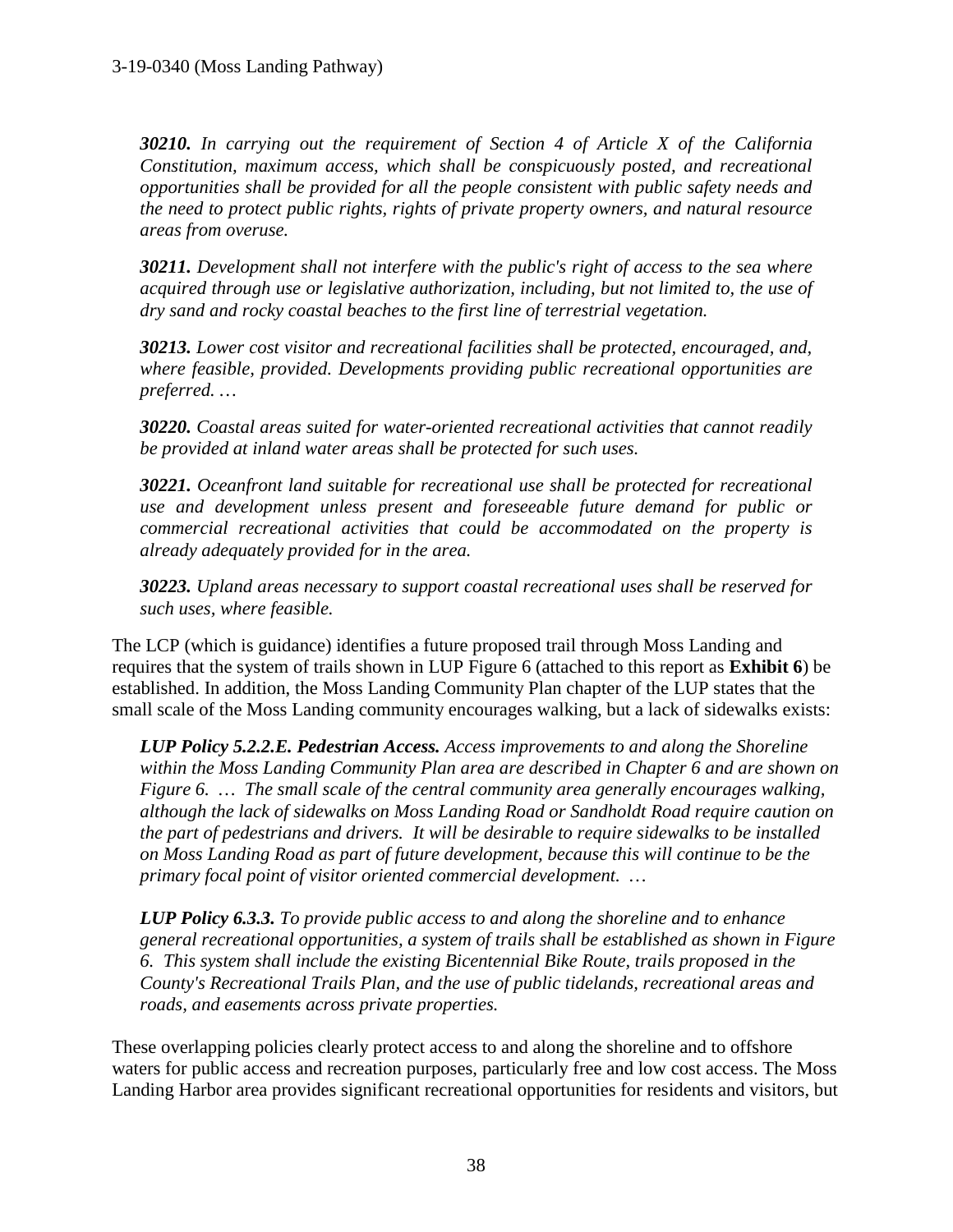currently no north-south bicycle/pedestrian access around the Harbor or through this area of the Monterey Bay shoreline exists. Bicyclists and pedestrians are forced to use the unimproved Highway 1 shoulder to travel from one end of the Harbor to the other to connect to other existing segments of the CCT and the Monterey Bay Sanctuary Scenic Trail. This results in limited public recreational access utility and potentially dangerous conflicts with vehicular traffic along the highway, not to mention a lack of Americans with Disabilities Act (ADA) access around the Harbor. The proposed project is needed to improve the public access that currently exists, and ensure the longevity and stability of the improvements now and into the future.

As designed to meet Caltrans Class I multi-use trail design standards and ADA design standards, the proposed trail will expand Harbor shoreline access for a variety of users including bicyclists, walkers, hikers, runners, skaters, wildlife viewers, nature educators, persons in wheelchairs, and other non-motorized outdoor users. The trail will provide a key connection in the Monterey Bay Sanctuary Scenic Trail and the CCT, will promote coastal access, and will contribute to a larger overall network of pedestrian and bicycle trails through the region and the State. The trail will also provide access to the Harbor and the adjacent Elkhorn Slough marshlands for wildlife viewing and a variety of other recreational and educational activities. The project also includes public access and recreational amenities (i.e., benches, interpretive signage, and bike racks) along the Harbor's edge.

As stated above, the trail will be integrated into existing available public access in the Harbor and will also constitute a segment of the larger CCT and MBSST. The proposed 0.85-long trail is located within County and Caltrans rights-of-way, and on private property. To ensure that the trail safely functions as a coordinated and integrated continuous public access route, **Special Condition 2** identifies the public access use parameters for the trail. Specific requirements include: the entire trail shall be available for shared public use 24 hours a day; development or uses that disrupt or degrade public access are prohibited; and all project components shall be constructed in a structurally sound manner and maintained over time consistent with the terms of this CDP. As conditioned, the trail will function as a coordinated and integrated continuous public access route, consistent with the access provisions of the above cited Coastal Act Sections.

Because a portion of the proposed trail will occur on private property owned by Vistra Energy (APN 133-181-009), but Vistra Energy is not an applicant for this CDP, **Special Condition 15** requires that, prior to CDP issuance, the permittee shall provide evidence that Vistra Energy has executed and recorded, in a form and content acceptable to the Executive Director, a public access easement (deed restriction) that assures protection of the scope and manner of public use along the trail and assures that future purchasers of the property are notified of the scope and manner of public use along the trail. Such notification of future purchasers will eliminate expectations on the part of the purchasers that they may be able to exclude the public from the trail property.

Finally, with respect to construction impacts, this project will: require the movement of large equipment, workers, materials, and supplies in and around the Harbor shoreline area and public access points; include large equipment operations in these areas; result in the temporary loss of public access use areas to a construction zone; and generally have temporary impacts to the aesthetics, ambiance, serenity, and safety of the recreational experience at these locations. These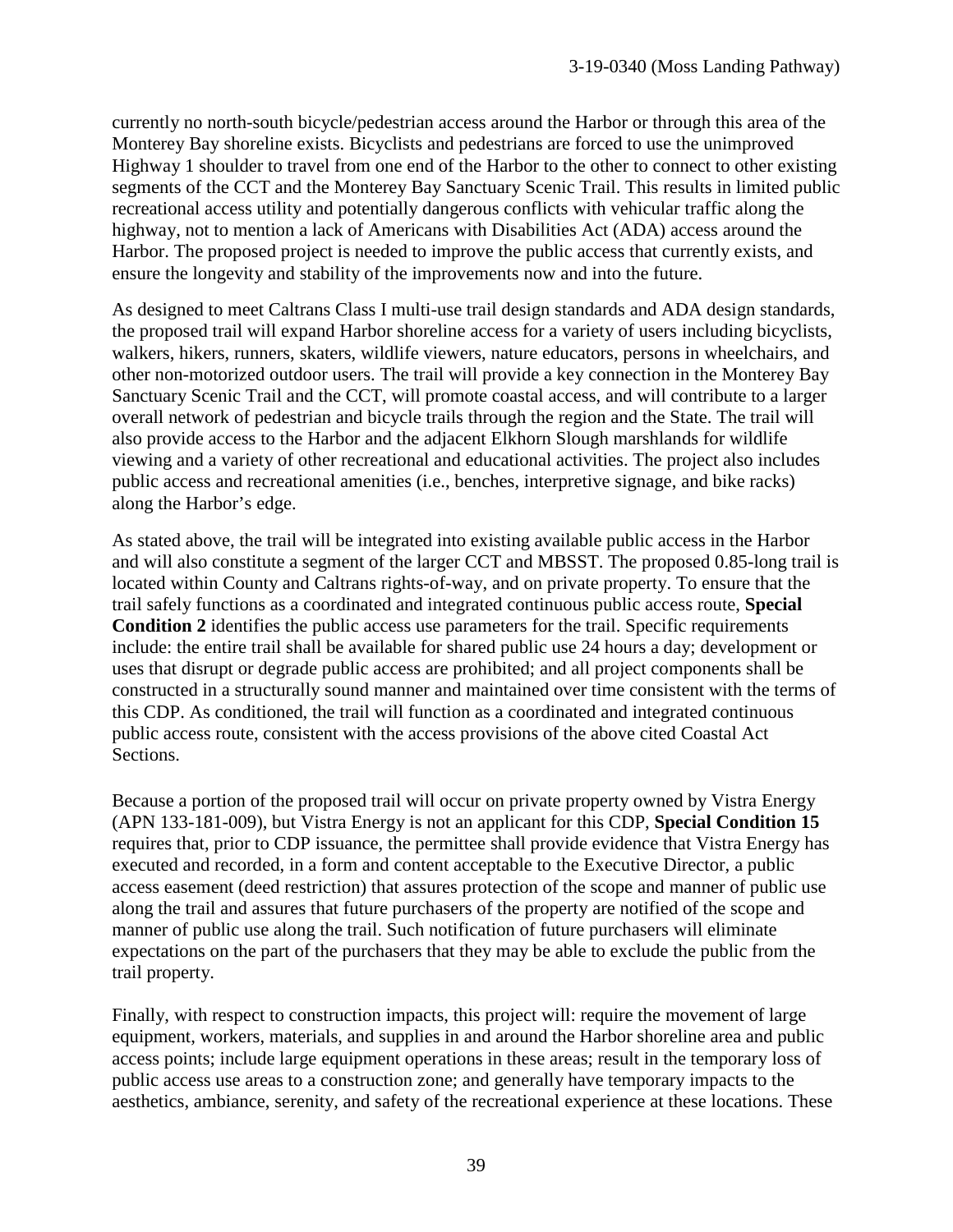public recreational use impacts have been (through the Applicant's proposed BMPs) and can mitigated through construction parameters that limit the area of construction, limit the times when work can take place (to avoid both weekends and peak summer use months when recreational use in the Harbor is highest), clearly fence off the minimum construction area necessary, keep equipment out of coastal waters, require off-beach equipment and material storage during non-construction times, clearly delineate and avoid to the maximum extent feasible public use areas, and restore all affected public access areas at the conclusion of construction. A construction plan is required to implement these measures (see **Special Condition 3**). In addition, to provide maximum information to the public during all construction, the Applicant must maintain copies of the CDP and approved plans available for public review at the construction sites, as well as provide a construction coordinator whose contact information is posted at the sites to respond to any problems and/or inquiries from the public that might arise (**see Special Condition 3**).

Therefore, the Commission finds that the proposed project as conditioned, which includes substantial new public access, is consistent with the public access and recreation policies of the Coastal Act, as well as with the LUP's specific direction on trail access in Moss Landing.

# **G. VISUAL RESOURCES**

Coastal Act Section 30251 states:

*Section 30251. The scenic and visual qualities of coastal areas shall be considered and protected as a resource of public importance. Permitted development shall be sited and designed to protect views to and along the ocean and scenic coastal areas, to minimize the alteration of natural land forms, to be visually compatible with the character of surrounding areas, and, where feasible, to restore and enhance visual quality in visually degraded areas. New development in highly scenic areas such as those designated in the California Coastline Preservation and Recreation Plan prepared by the Department of*  Parks and Recreation and by local government shall be subordinate to the character of *its setting.*

The LCP (which is guidance) tracks the requirements of the Coastal Act with respect to visual resource protection. It specifies that views through Moss Landing from Highway 1 should be protected through proper siting of new development:

*LUP Policy 5.6.3.6. Views of the Moss Landing community, harbor and dunes from Highway 1 should be protected through regulation of landscaping and siting of new development adjacent to the highway to minimize the loss of visual access.* 

The proposed project will create new viewing opportunities of Moss Landing Harbor, the Monterey Bay, and Elkhorn Slough by creating a designated and separated bike and pedestrian route along Highway 1 and the Harbor. The proposed project will also include viewing areas/lookout points and interpretive signs along the trail in key locations to further enhance viewing opportunities.

The entirety of the proposed trail would be visible from a variety of public vantage points,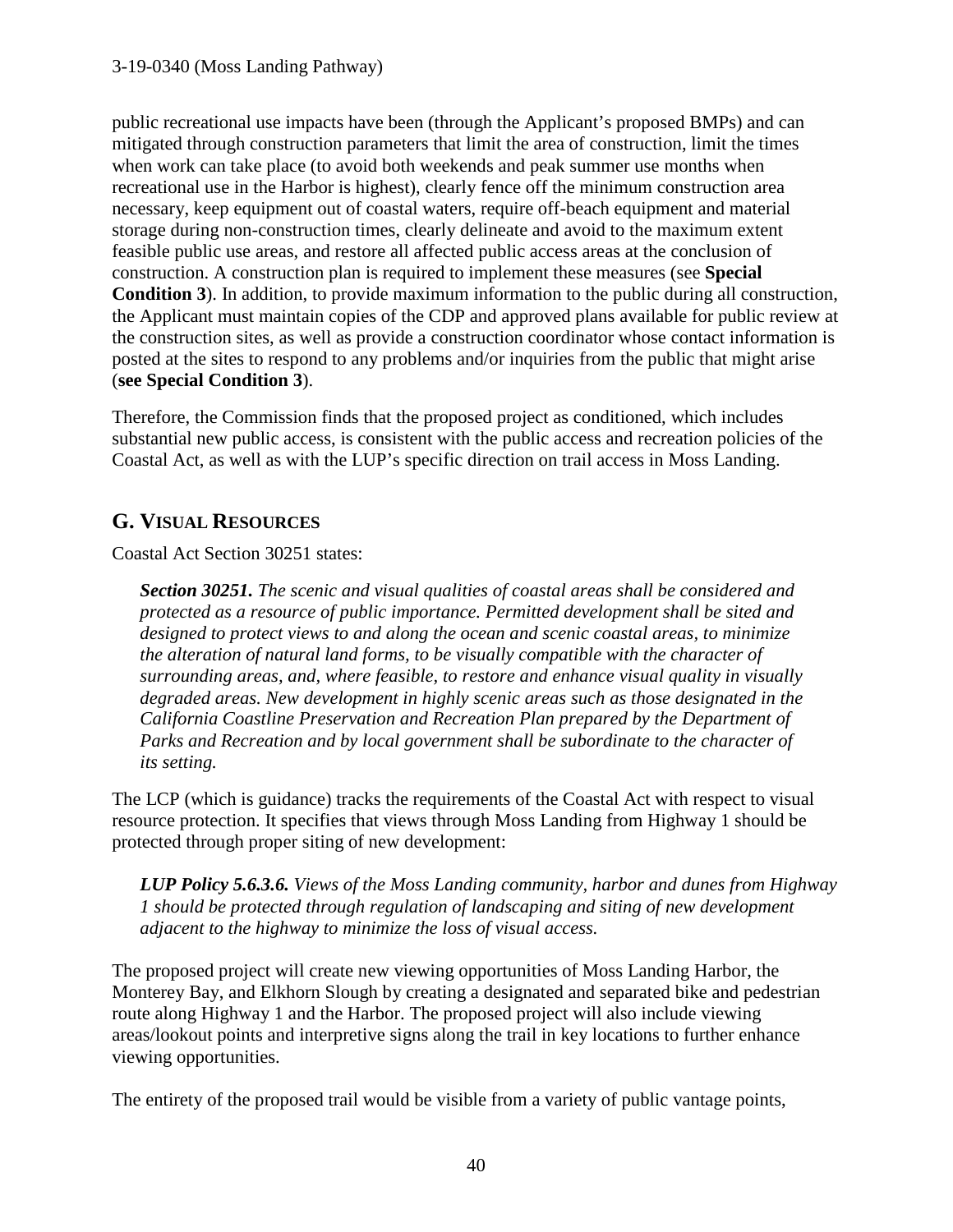including Highway 1, Moss Landing Road, northern and southern areas of Harbor waters and facilities, and Jetty Road. The proposed trail would be located at-grade along Moss Landing Road and Highway 1 in the road shoulder for approximately the southern half of the alignment (see site photos in **Exhibit 4**). No railings or other structural elements (other than a standard curb on both sides) would be included as part of the trail itself for this southern segment. The northern half of the trail along the highway edge (from Dolan Road to the northern end of the MLPP seawater intake infrastructure) involves replacement of the existing approximately three-foothigh wood and metal guardrail with a solid concrete barrier of similar height, and an increase in the existing six-foot high chain link fence along the westerly edge to eight feet. Once the trail turns westward down the slope to the Harbor edge at the north end of the MLPP facility, the trail would continue to be visible from the highway (namely the existing highway bridge) as well from within the Harbor. The new bridge would be located slightly below the vehicular bridge and is expected to be visible to highway travelers looking westward, but would not block these views given the difference in elevation between the two bridges. The new bridge would also be visible to kayakers and boaters within the Harbor waters, as well as from the public shoreline access area of the North Harbor and from Jetty Road. The two proposed revetments would similarly be visible from Highway 1, Moss Landing Road, and/or from within the Harbor depending on where the viewer is located.

This mostly at-grade facility would have a minimal effect on views to and along the Harbor and Monterey Bay shoreline and would not block views of the Harbor and coastline. Lighting along the trail, which could adversely impact nighttime views in the area, is not proposed as part of the project, nor are trash or recycling cans, which are available in the Harbor. The height, bulk, location, and design of the above-grade elements (bridge, interpretive signage, bike racks, railings, and fencing) are similar in size to those typically in use at other coastal access facilities in the area, as well as to existing Harbor and other industrial uses in the area, and are therefore compatible with the visual character of the surrounding area. Preliminary plans identify five proposed interpretive signs, the exact locations of which have yet to be finalized. To ensure that such signage will be visually compatible with the character of the surrounding area as possible, **Special Condition 1(c)** requires signage details to be submitted with the final project plans, identifying the location of all signage as well as the dimensions, materials, colors, and content of each sign. Similarly, **Special Conditions 1(a) and 1(d)** require that the final plans identify all benches, bike racks, and any other user amenities for Executive Director review and approval to ensure visual consistency with the surrounding area.

Temporary visual impacts during construction would occur, and would be minimized through best management practices as required by **Special Condition 3**. Overall, as conditioned, the proposed project will not adversely affect views of the Harbor, Monterey Bay, Elkhorn Slough, or the shoreline as seen from Highway 1 or other public vantage points, and the Commission finds the project consistent with Coastal Act Section 30251 and LUP Policy 5.6.3.6.

# **H. ARCHAEOLOGICAL RESOURCES**

The Coastal Act requires development to implement reasonable mitigation measures to protect identified archaeological or paleontological resources. Section 30244 of the Coastal Act states: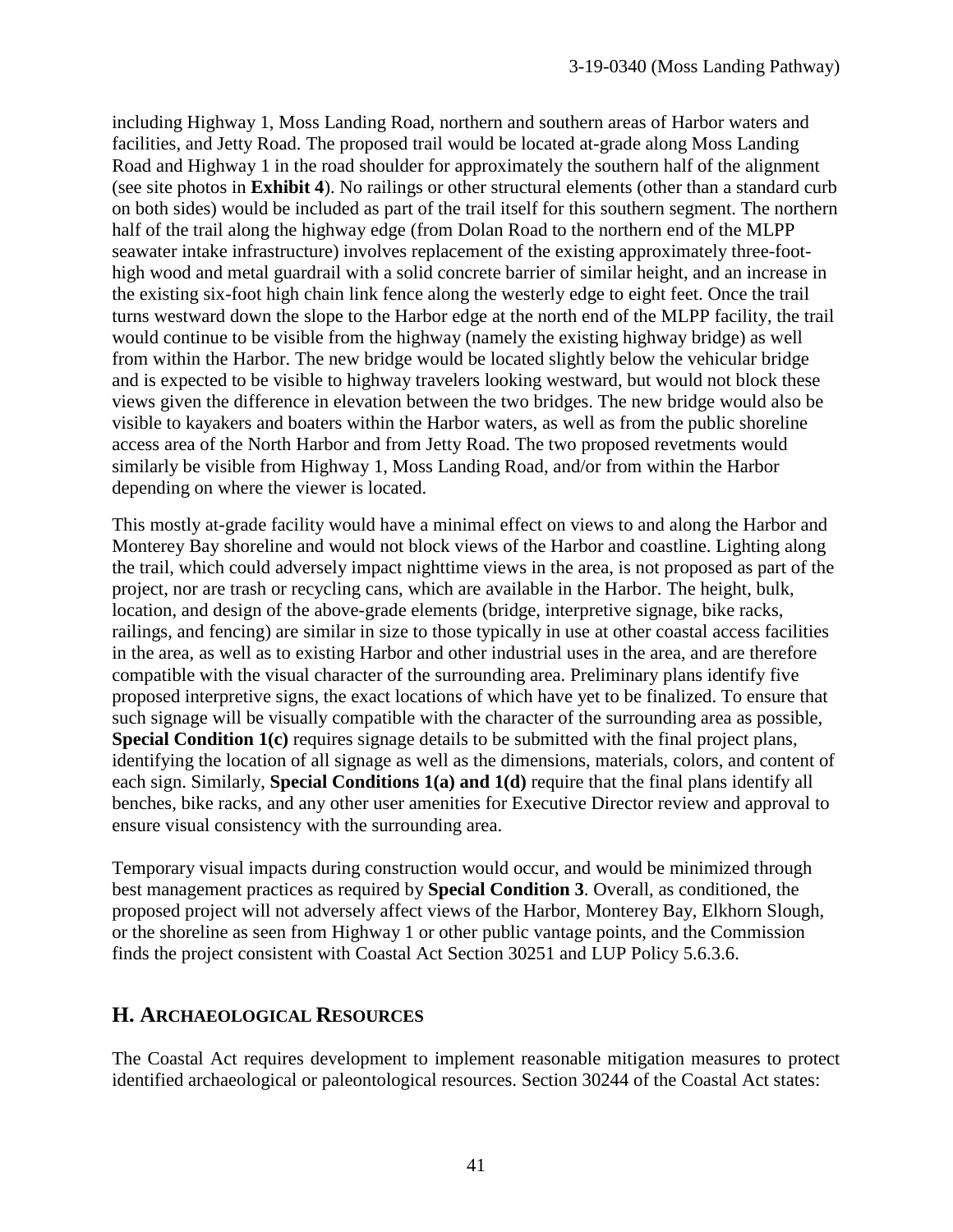*Section 30244. Where development would adversely impact archaeological or paleontological resources as identified by the State Historic Preservation Officer, reasonable mitigation measures shall be required.* 

The project's Mitigated Negative Declaration (MND) identified one prehistoric archaeological site (CA-MNT-229) within the proposed project area, which has been determined to be eligible for inclusion in the National Register of Historic Places. The Applicant initiated consultation with the Ohlone/Costanoan-Esselen Nation (OCEN) Most Likely Descendant (MLD) in 2009 during the early project planning stage. Field surveys in 2010 unearthed and identified prehistoric material (ancestral human remains) within the site, and the MLD provided a list of recommendations related to reburial of these remains and avoidance of the site. The MLD identified the site as one of OCEN's ancestral cemetery and village sites and in 2014, during the MND process, continued to request that the remains be reburied in the original area where they were disturbed and also requested the following: that there be no continued disturbance; that the reburial area be recorded with GPS coordinates, mapped, and archived; and that if the proposed trail were to be placed over ancestral remains that all remains be removed and reburied in a protected area where there will be no future disturbance.

The proposed section of the trail through this area was subsequently realigned approximately seven feet to the west of where the remains were found, in a previously disturbed area to avoid CA-MNT-229. The new site was surveyed in 2012 with OCEN representatives present and no cultural resources were uncovered during auger investigations. The MND includes a suite of mitigation measures (which are incorporated into the project – see **Exhibit 7**) to mitigate potential adverse impacts in the event further resources or remains are uncovered during project construction, including halting work until a qualified archaeologist (for archaeological resources) or coroner (for human remains) can determine the extent of the find and have the MLD make recommendations for the means of treating the find. **Special Condition 7** builds upon and incorporates these measures by, among other means, requiring that a qualified archaeologist be present during any ground disturbance, and that, in the event that any article of historical or cultural significance or human remains are encountered, all activity that could damage or destroy these resources must cease and a mitigation plan be developed in consultation with the Executive Director, the Native American Heritage Commission, and all appropriate tribal representatives as identified in the cultural resources mitigation and monitoring program. **Special Condition 7** also requires the Applicant to coordinate with OCEN to rebury the previously uncovered remains (currently being held by the MLD) at the appropriate location and time to be determined by OCEN. Thus, as conditioned, the project is consistent with the Coastal Act Section 30244 regarding the protection and mitigation of archaeological resources.

# **I. OTHER**

# **Other Agency Approvals**

Multiple regulatory agencies have authority over the proposed project given its location within the Harbor and Harbor waters. Accordingly, this approval is conditioned to ensure that the project (as conditioned and approved by this CDP) has received all necessary authorizations (or evidence that none are necessary) from U.S. Army Corps of Engineers, Regional Water Quality Control Board, U.S. Fish and Wildlife Service, California Department of Fish and Wildlife, Moss Landing Harbor District, U.S. Coast Guard, National Marine Fisheries Service, Monterey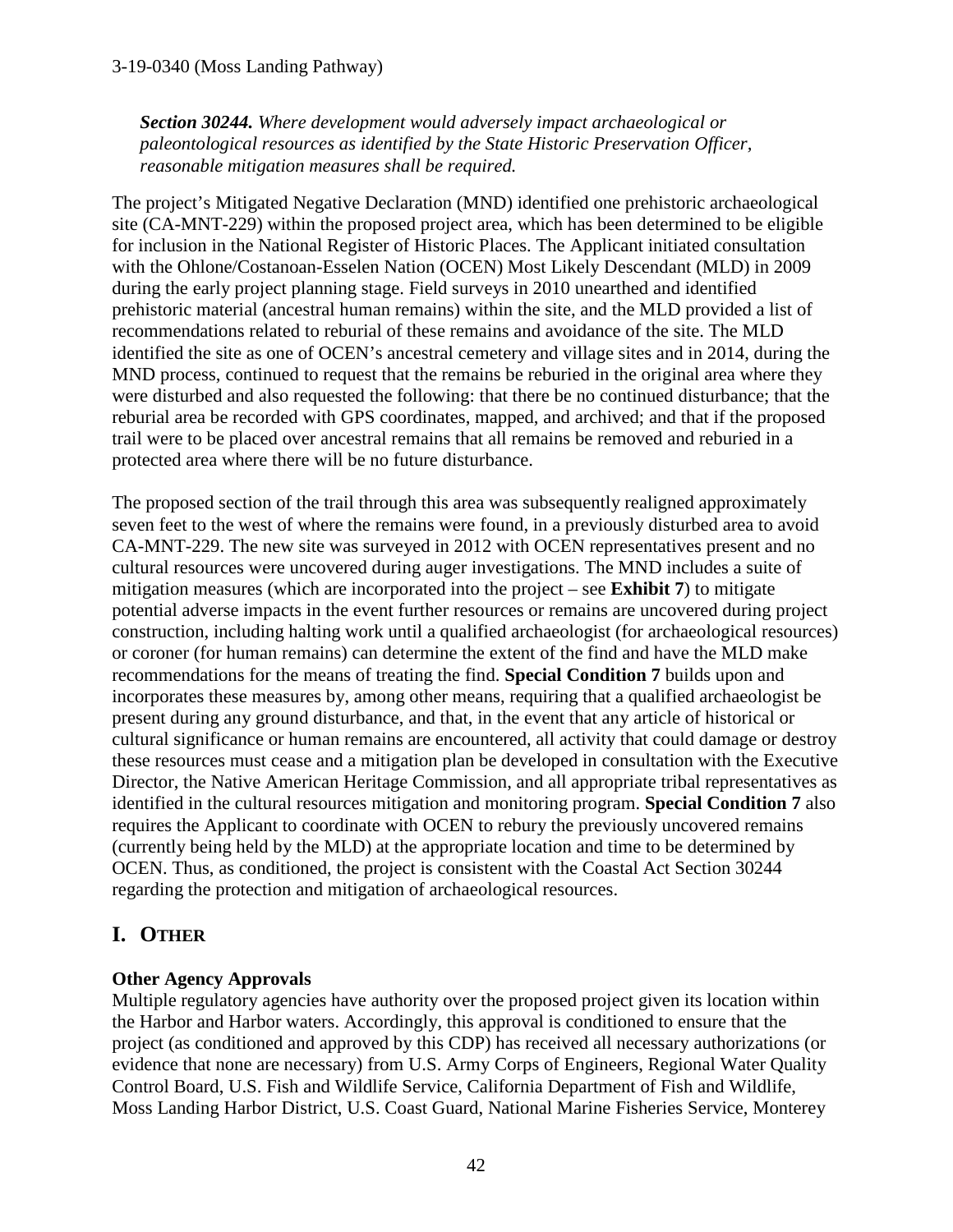Bay National Marine Sanctuary, Caltrans, and the State Lands Commission (see **Special Condition 8**).

### **Public Rights**

The area associated with this CDP application includes areas that are clearly public, as well as other areas historically used by the public, including the Harbor shoreline. Although the Commission has identified areas of public land and public use herein, the Commission here does not intend its action to waive any public rights that may exist on the affected properties. Thus, this approval is conditioned to make that clear, and to require the Applicant to agree and acknowledge same, including that the Applicant shall not use this CDP as evidence of a waiver of any public rights that may exist on these properties now or in the future (see **Special Condition 13**).

### **Future Permitting**

The Commission herein fully expects to review any future proposed development at and/or directly related to this project and/or project area, including to ensure continued compliance with the terms and conditions of this CDP through such future proposals, but also to ensure that any such future development can be understood in terms of same. Thus, any and all future proposed development at and/or directly related to this project, this project area, and/or this CDP shall require a new CDP or a CDP amendment that is processed through the Coastal Commission, unless the Executive Director determines that a CDP or CDP amendment is not legally required (see **Special Condition 14**).

### **Indemnification**

Coastal Act Section  $30620(c)(1)$  authorizes the Commission to require applicants to reimburse the Commission for expenses incurred in processing CDP applications. Thus, the Commission is authorized to require reimbursement for expenses incurred in defending its actions on pending CDP applications in the event that the Commission's action is challenged by a party other than the Applicant. Therefore, consistent with Section 30620(c), the Commission imposes **Special Condition 16** requiring reimbursement for any costs and attorneys' fees that the Commission incurs in connection with the defense of any action brought by a party other than the Applicant challenging the approval or issuance of this CDP, or challenging any other aspect of its implementation, including with respect to condition compliance efforts.

# **J. CALIFORNIA ENVIRONMENTAL QUALITY ACT (CEQA)**

Section 13096 of the California Code of Regulations requires that a specific finding be made in conjunction with coastal development permit applications showing the application to be consistent with any applicable requirements of CEQA. Section 21080.5(d)(2)(A) of CEQA prohibits a proposed development from being approved if there are feasible alternatives or feasible mitigation measures available which would substantially lessen any significant adverse effect that the activity may have on the environment.

Monterey County, acting as the CEQA lead agency, adopted a Mitigated Negative Declaration for the proposed project in September 2015. The Coastal Commission's review and analysis of land use proposals has been certified by the Secretary of Resources as being the functional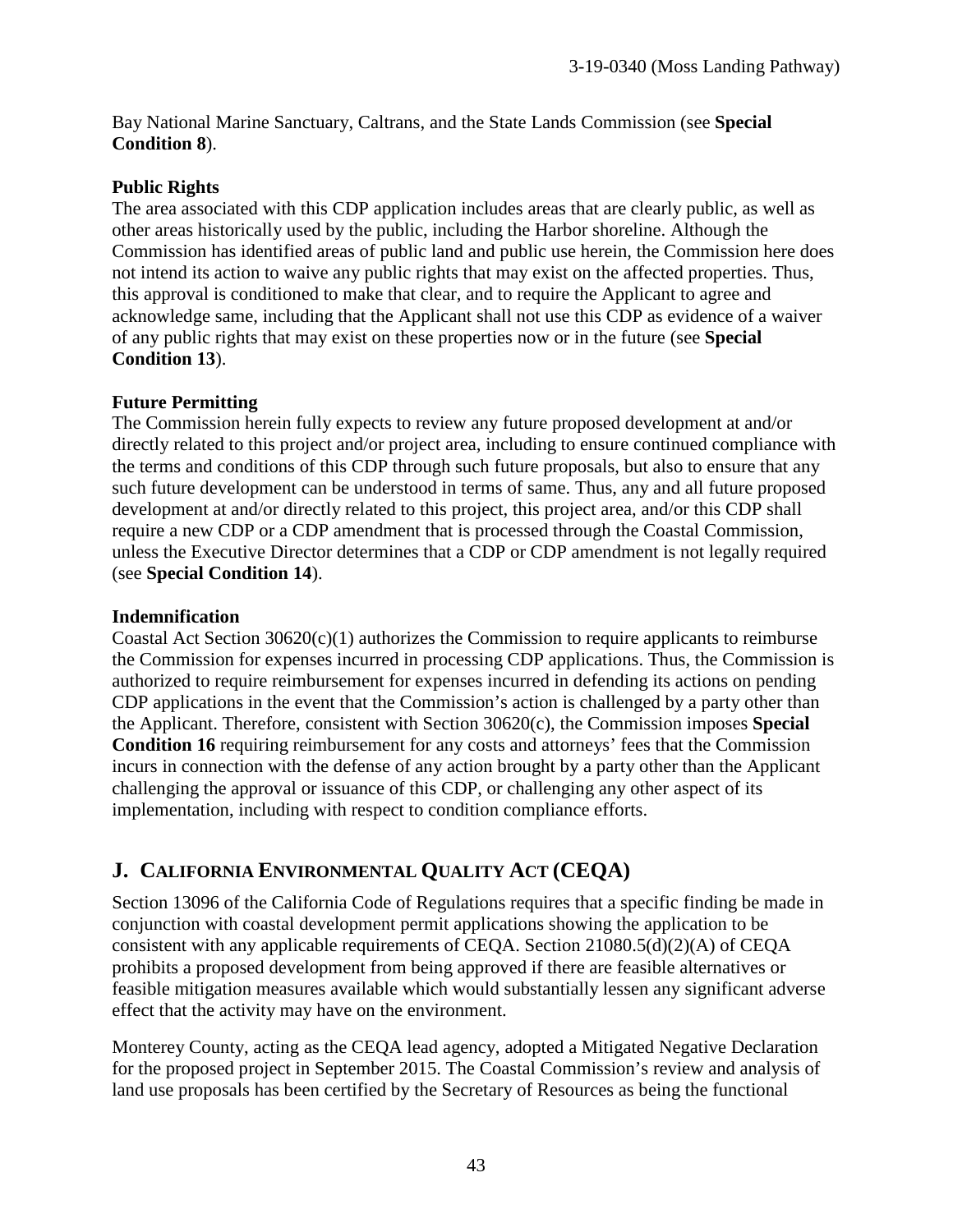#### 3-19-0340 (Moss Landing Pathway)

equivalent of environmental review under CEQA. The preceding coastal development permit findings discuss the relevant coastal resource issues with the proposal, and the permit conditions identify appropriate modifications to avoid and/or lessen any potential for adverse impacts to said resources.

As such, there are no additional feasible alternatives or feasible mitigation measures available which would substantially lessen any significant adverse environmental effects which approval of the proposed project, as conditioned, would have on the environment within the meaning of CEQA. Thus, if so conditioned, the proposed project will not result in any significant environmental effects for which feasible mitigation measures have not been employed consistent with CEQA Section 21080.5(d)(2)(A).